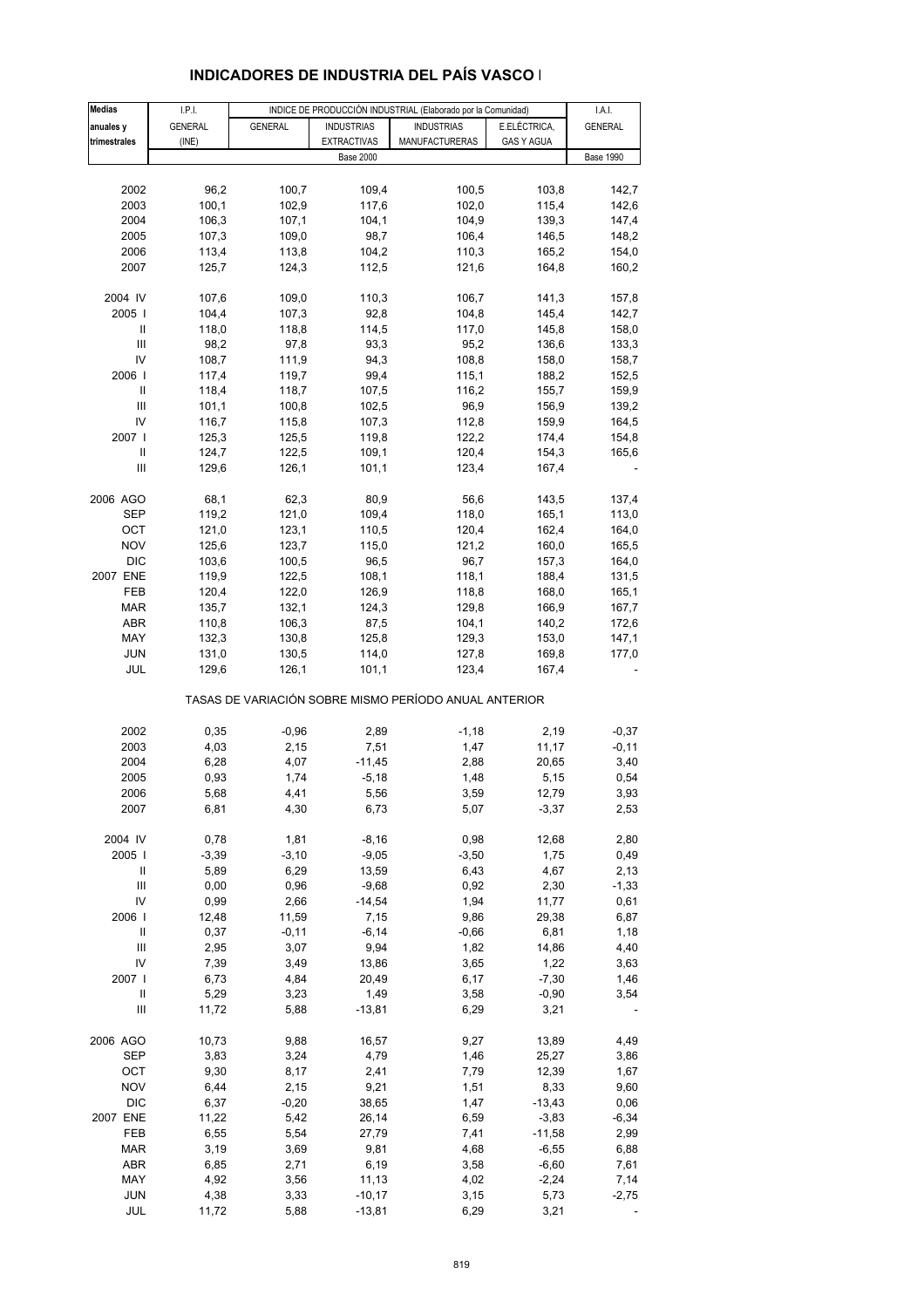#### **Medias** ENCUESTA DE COYUNTURA INDUSTRIAL: TOTAL INDUSTRIA (1) **anuales y** INDICADOR DE NIVEL CARTERA TENDENCIA NIVEL UTILIZACIÓN **trimestrales** CLIMA INDUST. PEDIDOS **PRODUCCIÓN** STOCKS CAPACIDAD Saldo de respuestas  $\%$ 2002 -7,6 -16 6 12 80,1 2003 -9,4 -23 5 10 79,6 2004 -9,2 -25 13 12 79,3 2005 -5,3 -16 8 11 81,6 2006 -5,7 -6 6 10 80,6 2007 3,3 8 6 6 82,2 2004 IV -5,2 -14 11 11 80,3 2005 I -3,1 -14 20 9 82,4  $\text{II}$  -3,5 -16 20 15 80,3  $111 -5,7 -14 0 8 82,2$  IV -8,9 -20 -9 12 81,4 2006 I -9,6 -23 6 16 79,7  $\text{II}$  -8,0 -5 11 10 80,5  $III$  -5,1 -4 -1 8 81,3 IV -0,1 10 7 6 80,9 2007 I 3,0 7 10 4 80,8 II 3,7 12 9 5 81,2  $III$  - 3 -3 10 84,5 2006 OCT -1,5 -6 2 9 - NOV -0,1 14 7 4 -DIC 1,3 22 10 5 -2007 ENE 2.4 4 11 4 FEB 3,0 4 1 6 - MAR 3,6 13 17 3 -ABR 3,7 16 3 5 -MAY 3,7 9 16 5 - JUN - 12 9 5 - JUL - 9 0 10 - AGO - -3 -5 9 - SEP - - - - - TASAS DE VARIACIÓN SOBRE MISMO PERÍODO ANUAL ANTERIOR 2002 ----- 2003 ----- 2004 ----- 2005 ----- 2006 ----- 2007 ----- 2004 IV ----- 2005 I ----- II and the second control of the second control of the second control of the second control of the second control of III and  $\mathcal{L} = \{ \mathcal{L} \mid \mathcal{L} = \mathcal{L} \}$  . The set of the set of the set of the set of the set of the set of the set of the set of the set of the set of the set of the set of the set of the set of the set of the set of IV - - - - - 2006 I ----- II and the second control of the second control of the second control of the second control of the second control of III - - - - - - - - - - - - - - - - IV - - - - - 2007 I ----- II and see a second control of the second control of the second control of the second control of the second control of the second control of the second control of the second control of the second control of the second cont III - - - - - - - - - - - - - - - -2006 OCT ----- NOV - - - - - DIC - - - - - 2007 ENE ----- FEB - - - - - - - - - - - - - MAR - - - - - ABR - - - - - MAY - - - - - JUN - - - - - JUL - - - - -

 AGO - - - - - SEP - - - - -

#### **INDICADORES DE INDUSTRIA DEL PAÍS VASCO. II**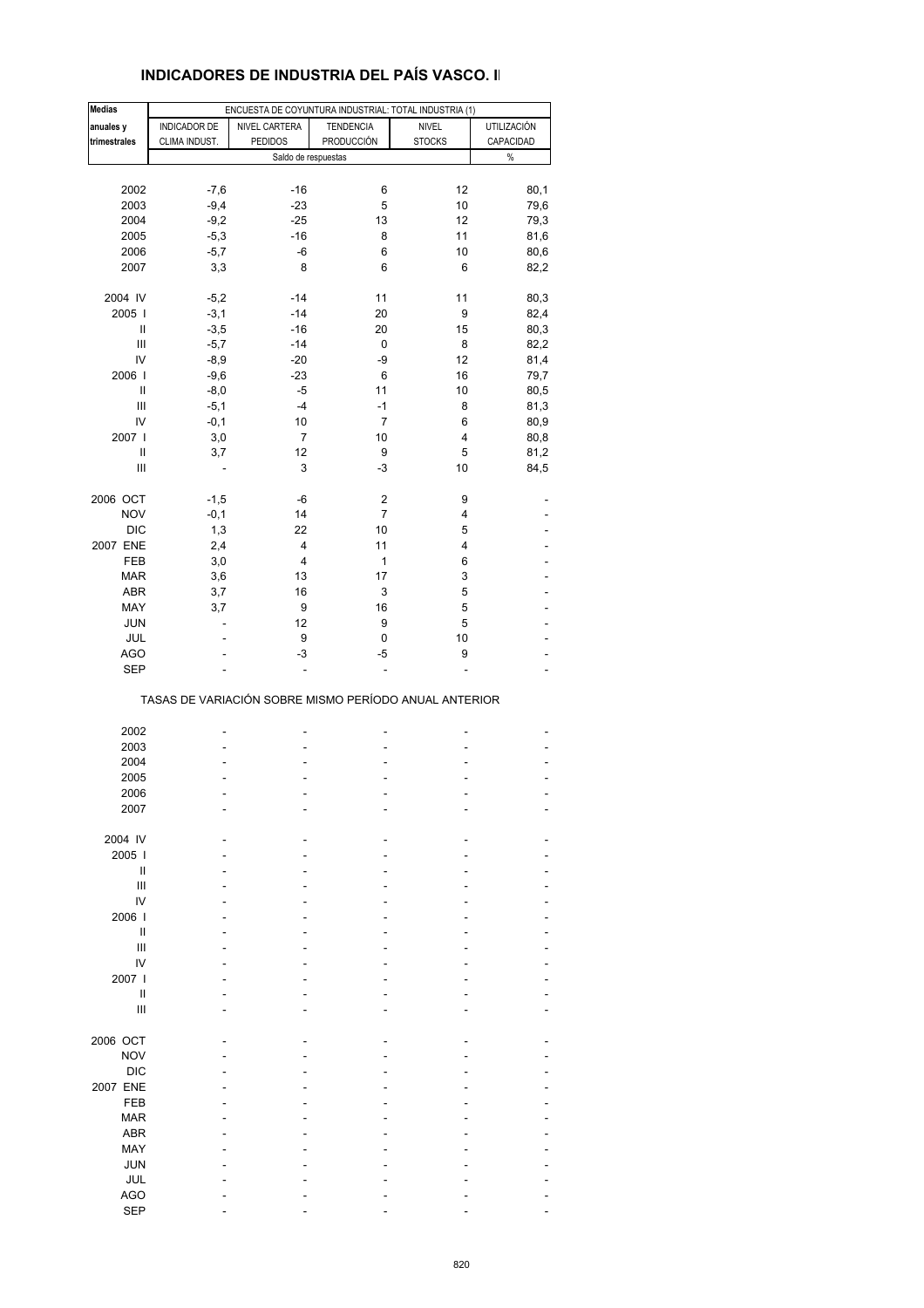| <b>Medias</b>                      |               | VISADOS: SUPERFICIE A CONSTRUIR |                      |                                                       |                   |                 | LICENCIAS: SUPERFICIE A CONSTRUIR |                          |                          |
|------------------------------------|---------------|---------------------------------|----------------------|-------------------------------------------------------|-------------------|-----------------|-----------------------------------|--------------------------|--------------------------|
| anuales y                          | <b>TOTAL</b>  | <b>EDIFICIOS</b>                | <b>SERVICIOS</b>     | <b>OTROS</b>                                          | <b>TOTAL</b>      |                 | <b>RESIDENCIAL</b>                |                          | NO RESID.                |
| trimestrales                       |               | <b>VIVIENDAS</b>                | COMERCIALES          | <b>DESTINOS</b>                                       |                   | <b>TOTAL</b>    | <b>VIVIENDAS</b>                  | COLECTIVOS               |                          |
|                                    |               | Metros cuadrados                |                      |                                                       |                   |                 | Miles de metros cuadrados         |                          |                          |
|                                    |               |                                 |                      |                                                       |                   |                 |                                   |                          |                          |
| 2002                               | 296.208       | 210.166                         | 8.050                | 77.993                                                | 161               | 83              | 83                                | 0                        | 79                       |
| 2003                               | 328.218       | 261.147                         | 14.943               | 52.128                                                | 222               | 135             | 133                               | $\overline{\mathbf{c}}$  | 88                       |
| 2004                               | 411.370       | 262.343                         | 88.221               | 60.806                                                | 220               | 166             | 142                               | 24                       | 54                       |
| 2005                               | 311.136       | 222.185                         | 22.549               | 66.402                                                | 128               | 88              | 88                                | 0                        | 40                       |
| 2006                               | 305.683       | 224.495                         | 14.833               | 66.356                                                | 424               | 233             | 231                               | $\overline{\mathbf{c}}$  | 191                      |
| 2007                               | 391.151       | 257.900                         | 47.683               | 85.568                                                | 347               | 151             | 151                               | 0                        | 196                      |
|                                    |               |                                 |                      |                                                       |                   |                 |                                   |                          |                          |
| 2004 IV                            | 299.071       | 230.018                         | 7.371                | 61.682                                                | 222               | 146             | 116                               | 30                       | 76                       |
| 2005                               | 250.705       | 179.198                         | 9.533                | 61.974                                                | 137               | 116             | 116                               | 0                        | 21                       |
| Ш                                  | 303.897       | 218.452                         | 18.674               | 66.772                                                | 131               | 98              | 98                                | 0                        | 33                       |
| $\ensuremath{\mathsf{III}}\xspace$ | 300.827       | 206.671                         | 24.992               | 69.165                                                | 80                | 55              | 55                                | 0                        | 25                       |
| IV                                 | 389.113       | 284.419                         | 36.996               | 67.697                                                | 163               | 84              | 82                                | 1                        | 79                       |
| 2006                               | 360.889       | 252.352                         | 23.304               | 85.233                                                | 410               | 405             | 405                               | 0                        | 5                        |
| Ш                                  | 283.984       | 224.187                         | 9.224                | 50.573                                                | 780               | 253             | 249                               | 5                        | 526                      |
| Ш                                  | 304.530       | 203.593                         | 21.731               | 79.206                                                | 238               | 62              | 62                                | 0                        | 175                      |
| IV                                 | 273.330       | 217.846                         | 5.071                | 50.412                                                | 269               | 210             | 206                               | 4                        | 59                       |
| 2007 l                             | 404.542       | 246.653                         | 68.779               | 89.110                                                | 435               | 191             | 191                               | 0                        | 244                      |
| Ш                                  | 359.063       | 250.735                         | 33.095               | 75.233                                                | 81                | 30              | 30                                | 0                        | 51                       |
| Ш                                  | 447.242       | 313.137                         | 28.160               | 105.945                                               |                   |                 |                                   |                          |                          |
|                                    |               |                                 |                      |                                                       |                   |                 |                                   |                          |                          |
| 2006 AGO                           | 112.433       | 70.919                          | 8.040                | 33.474                                                | 54                | 54              | 54                                | 0                        | 0                        |
| <b>SEP</b>                         | 468.171       | 316.974                         | 38.031               | 113.166                                               | 66                | 32              | 32                                | 0                        | 34                       |
| OCT                                | 275.717       | 220.365                         | 4.017                | 51.335                                                | 343               | 295             | 295                               | 0                        | 48                       |
| <b>NOV</b>                         | 313.854       |                                 | 9.997                | 50.248                                                | 243               | 219             | 206                               | 13                       | 24                       |
| <b>DIC</b>                         |               | 253.609                         | 1.200                |                                                       | 222               |                 |                                   |                          |                          |
| 2007 ENE                           | 230.419       | 179.565                         |                      | 49.654                                                |                   | 116             | 116                               | 0                        | 106                      |
|                                    | 371.689       | 328.194                         | 10.496               | 32.999                                                | 155               | 17              | 17                                | 0                        | 138                      |
| FEB                                | 464.929       | 213.408                         | 164.937              | 86.584                                                | 147               | 63              | 63                                | 0                        | 84                       |
| <b>MAR</b>                         | 377.007       | 198.356                         | 30.905               | 147.746                                               | 1.003             | 492             | 492                               | 0                        | 511                      |
| ABR                                | 205.890       | 167.125                         | 9.774                | 28.991                                                | 81                | 30              | 30                                | 0                        | 51                       |
| MAY                                | 305.530       | 211.195                         | 46.879               | 47.456                                                |                   |                 |                                   |                          |                          |
| <b>JUN</b><br>JUL                  | 565.769       | 373.884                         | 42.633<br>28.160     | 149.252                                               |                   |                 |                                   |                          |                          |
|                                    | 447.242       | 313.137                         |                      | 105.945                                               |                   |                 |                                   |                          |                          |
|                                    |               |                                 |                      | TASAS DE VARIACIÓN SOBRE MISMO PERÍODO ANUAL ANTERIOR |                   |                 |                                   |                          |                          |
|                                    |               |                                 |                      |                                                       |                   |                 |                                   |                          |                          |
| 2002<br>2003                       | 1,83<br>10,81 | 2,02<br>24,26                   | $-61,15$<br>85,64    | 21,56<br>$-33,16$                                     | $-47,38$<br>37,81 | -53,36<br>62,94 | $-52,51$<br>60,32                 |                          | $-39,16$                 |
| 2004                               |               |                                 |                      |                                                       |                   |                 |                                   |                          | 11,35                    |
|                                    | 25,33         | 0,46                            | 490,37               | 16,65                                                 | $-0,97$           | 23,18           | 6,85                              |                          | $-38,19$                 |
| 2005                               | $-24,37$      | $-15,31$                        | $-74,44$<br>$-34,22$ | 9,20                                                  | $-41,98$          | $-46,91$        | $-38,04$                          | $-98,63$                 | $-26,81$                 |
| 2006                               | $-1,75$       | 1,04                            |                      | $-0,07$                                               | 232,03            | 163,99          | 162,43                            | 575,00                   | 383,58                   |
| 2007                               | 20,75         | 9,25                            | 186,00               | 20,18                                                 | $-31,76$          | $-51,65$        | $-51,10$                          |                          | $-0,25$                  |
| 2004 IV                            | $-11,80$      | 0,98                            | $-62,68$             | $-32,62$                                              | $-28,95$          | $-25,51$        | $-40,65$                          |                          | $-34,77$                 |
| 2005                               | $-36,90$      | $-40,86$                        | 13,13                | $-27,83$                                              | $-3,07$           | 12,99           | 17,57                             |                          | $-46,09$                 |
| Ш                                  | $-52,54$      | $-21,80$                        | $-94,14$             | 57,49                                                 | $-39,38$          | $-50,84$        | $-50,84$                          |                          | 92,31                    |
| $\ensuremath{\mathsf{III}}\xspace$ | $-2,56$       | $-12,79$                        | 35,24                | 29,83                                                 | $-73,34$          | $-74,58$        | $-63,97$                          | $\blacksquare$           | $-70,20$                 |
| IV                                 | 30,11         | 23,65                           | 401,94               | 9,75                                                  | $-26,62$          | $-42,69$        | $-29,23$                          | $-95,51$                 | 4,41                     |
| 2006                               | 43,95         | 40,82                           | 144,45               | 37,53                                                 | 200,00            | 249,43          | 249,43                            |                          | $-77,42$                 |
| Ш                                  | $-6,55$       | 2,63                            | $-50,61$             | $-24,26$                                              | 493,65            | 158,50          | 153,74                            |                          |                          |
| Ш                                  | 1,23          | $-1,49$                         | $-13,05$             | 14,52                                                 | 195,85            | 13,33           | 13,33                             | $\overline{\phantom{a}}$ | 592,11                   |
| IV                                 | $-29,76$      | $-23,41$                        | $-86,29$             | $-25,53$                                              | 65,57             | 151,00          | 149,80                            | 225,00                   | $-24,89$                 |
| 2007                               | 12,10         | $-2,26$                         | 195,14               | 4,55                                                  | 6,10              | $-52,96$        | $-52,96$                          |                          |                          |
| Ш                                  | 26,44         | 11,84                           | 258,80               | 48,76                                                 | $-89,89$          | 3,45            | 100,00                            |                          | $-93,39$                 |
| $\ensuremath{\mathsf{III}}\xspace$ | 34,31         | 40,49                           | 47,26                | 16,45                                                 |                   |                 |                                   |                          |                          |
|                                    |               |                                 |                      |                                                       |                   |                 |                                   |                          |                          |
| 2006 AGO                           | $-68,71$      | $-67,12$                        | $-81,48$             | $-66,59$                                              | 45,95             | 45,95           | 45,95                             |                          |                          |
| <b>SEP</b>                         | 263,01        | 215,73                          | 174,51               | 668,84                                                | 3,13              | $-13,51$        | $-13,51$                          |                          | 25,93                    |
| OCT                                | $-33,46$      | $-28,61$                        | $-25,98$             | $-48,79$                                              | 253,61            | 697,30          | 697,30                            |                          | $-20,00$                 |
| <b>NOV</b>                         | $-8,82$       | 20,37                           | $-88,57$             | 9,15                                                  | 13,02             | 54,23           | 45,07                             |                          | $-67,12$                 |
| <b>DIC</b>                         | $-43,63$      | $-46,22$                        | $-93,36$             | $-12,61$                                              | 26,14             | 61,11           | 70,59                             |                          | 1,92                     |
| 2007 ENE                           | 25,47         | 46,18                           | $-61,98$             | $-25,20$                                              | $-13,41$          | $-89,82$        | $-89,82$                          |                          |                          |
| FEB                                | 3,63          | $-21,68$                        | 362,05               | $-38,36$                                              | $-78,79$          | $-90,91$        | $-90,91$                          |                          |                          |
| MAR                                | 11,61         | $-23,73$                        | 367,48               | 107,77                                                | 180,17            | 38,20           | 38,20                             |                          | $\overline{\phantom{a}}$ |
| <b>ABR</b>                         | 2,96          | 8,16                            | 129,22               | $-29,63$                                              | $-89,89$          | 3,45            | 100,00                            |                          | $-93,39$                 |
| MAY                                | $-16,22$      | $-29,77$                        | 151,32               | 4,69                                                  |                   |                 |                                   |                          |                          |
| <b>JUN</b>                         | 96,94         | 72,03                           | 796,59               | 128,94                                                |                   |                 |                                   |                          |                          |
| JUL                                | 34,31         | 40,49                           | 47,26                | 16,45                                                 |                   |                 |                                   |                          |                          |

### **INDICADORES DE CONSTRUCCIÓN DE PAÍS VASCO. I**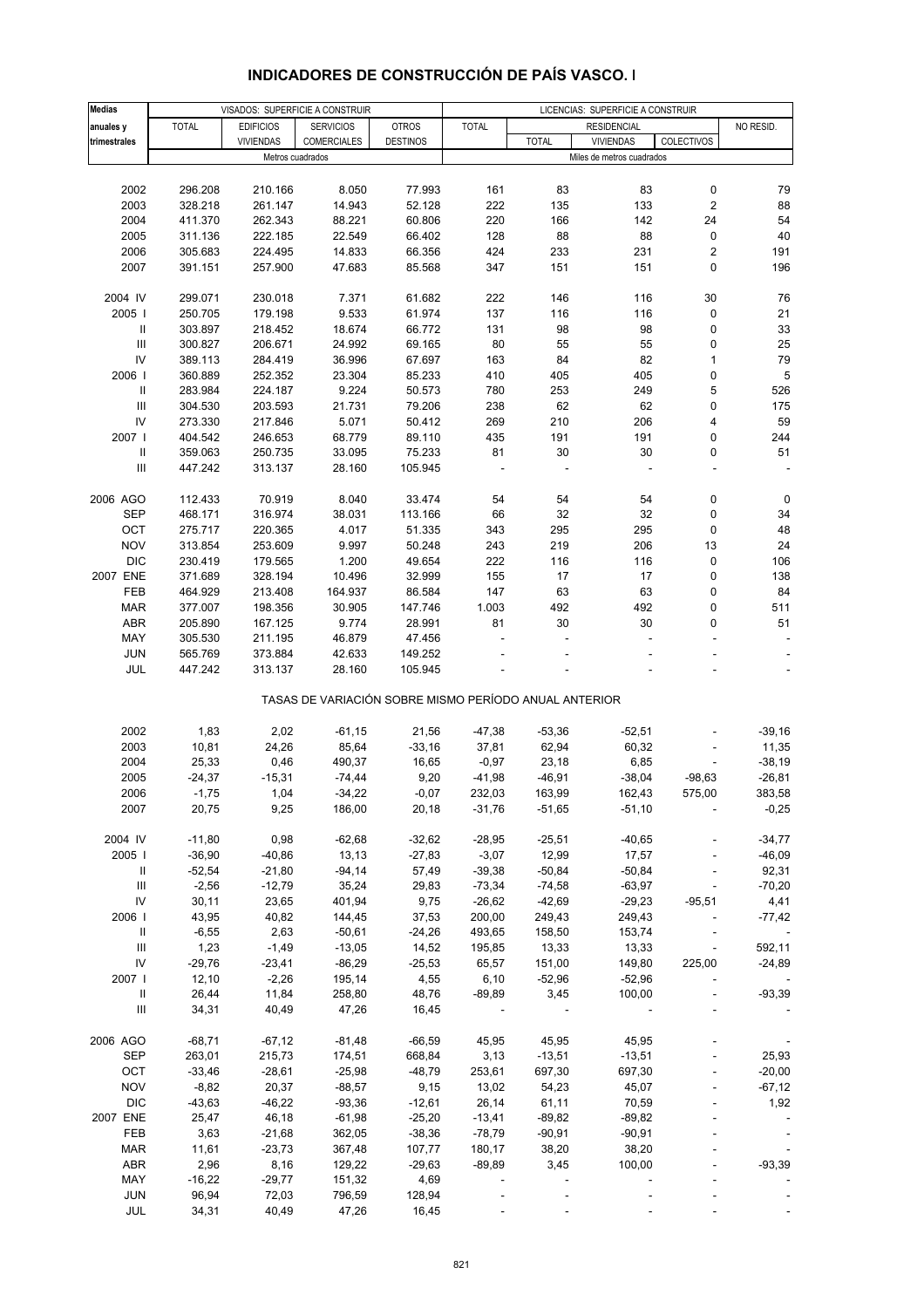| <b>Medias</b>                      |              |              |            | VIVIENDAS VISADAS COLEGIO ARQUITECTOS TÉCNICOS        |                         |                 | LICENCIAS MUNIC.: Nº DE VIVIENDAS |                          |                |
|------------------------------------|--------------|--------------|------------|-------------------------------------------------------|-------------------------|-----------------|-----------------------------------|--------------------------|----------------|
| anuales y                          | <b>TOTAL</b> |              | OBRA NUEVA |                                                       | Α                       | A               | <b>OBRA</b>                       | REHABI-                  | DEMO-          |
|                                    |              | <b>TOTAL</b> | EDIF.VIV.  | OTROS EDIF.                                           | AMPLIAR                 | <b>REFORMAR</b> | NUEVA                             | LITACIÓN                 | <b>LICIÓN</b>  |
| trimestrales                       |              |              |            |                                                       | Unidades                |                 |                                   |                          |                |
|                                    |              |              |            |                                                       |                         |                 |                                   |                          |                |
| 2002                               | 1.306        | 1.180        | 1.176      | 4                                                     | 2                       | 124             | 445                               | 72                       | 47             |
|                                    |              |              |            |                                                       | 3                       |                 |                                   |                          |                |
| 2003                               | 1.565        | 1.431        | 1.420      | 11                                                    |                         | 131             | 700                               | 61                       | 54             |
| 2004                               | 1.544        | 1.429        | 1.423      | 5                                                     | 6                       | 109             | 839                               | 65                       | 54             |
| 2005                               | 1.386        | 1.270        | 1.270      | 0                                                     | 10                      | 107             | 459                               | 68                       | 58             |
| 2006                               | 1.378        | 1.275        | 1.275      | 0                                                     | 5                       | 99              | 1.400                             | 117                      | 132            |
| 2007                               | 1.584        | 1.467        | 1.467      | 0                                                     | 2                       | 115             | 641                               | 255                      | 30             |
|                                    |              |              |            |                                                       |                         |                 |                                   |                          |                |
| 2004 IV                            | 1.437        | 1.319        | 1.317      | 2                                                     | 3                       | 115             | 713                               | 71                       | 49             |
| 2005                               | 1.046        | 963          | 963        | 0                                                     | 3                       | 81              | 508                               | 33                       | 25             |
| $\, \parallel$                     | 1.473        | 1.305        | 1.305      | 0                                                     | 6                       | 161             | 650                               | 83                       | 69             |
| $\mathop{\rm III}\nolimits$        | 1.292        | 1.189        | 1.188      | 0                                                     | 26                      | 77              | 258                               | 114                      | 92             |
| IV                                 | 1.735        | 1.624        | 1.624      | 0                                                     | 4                       | 107             | 421                               | 41                       | 48             |
| 2006                               | 1.594        | 1.511        | 1.511      | 0                                                     | $\overline{7}$          | 76              | 2.539                             | 94                       | 346            |
| $\, \parallel$                     | 1.364        | 1.245        | 1.245      | 0                                                     | 5                       | 115             | 1.462                             | 65                       | 26             |
| Ш                                  | 1.191        | 1.102        | 1.101      | 0                                                     | 4                       | 85              | 341                               | 65                       | 54             |
| IV                                 | 1.365        | 1.243        | 1.243      | 0                                                     | 2                       | 119             | 1.259                             | 245                      | 101            |
| 2007 l                             |              | 1.408        | 1.408      | 0                                                     |                         |                 | 777                               | 334                      | 10             |
|                                    | 1.519        |              |            |                                                       | 2                       | 110             |                                   |                          |                |
| $\, \parallel$                     | 1.580        | 1.458        | 1.458      | 0                                                     | 3                       | 119             | 231                               | 18                       | 89             |
| $\ensuremath{\mathsf{III}}\xspace$ | 1.792        | 1.673        | 1.673      | 0                                                     | 2                       | 117             |                                   |                          |                |
|                                    |              |              |            |                                                       |                         |                 |                                   |                          |                |
| 2006 AGO                           | 404          | 348          | 348        | 0                                                     | 3                       | 53              | 241                               | 0                        | 25             |
| <b>SEP</b>                         | 1.870        | 1.763        | 1.763      | 0                                                     | 2                       | 105             | 147                               | 84                       | 57             |
| OCT                                | 1.401        | 1.279        | 1.279      | 0                                                     | $\overline{\mathbf{c}}$ | 120             | 1.579                             | 348                      | 124            |
| <b>NOV</b>                         | 1.539        | 1.404        | 1.404      | 0                                                     | 3                       | 132             | 1.635                             | 342                      | 166            |
| <b>DIC</b>                         | 1.154        | 1.047        | 1.047      | 0                                                     | 2                       | 105             | 563                               | 44                       | 14             |
| 2007 ENE                           | 1.877        | 1.790        | 1.790      | 0                                                     | 3                       | 84              | 90                                | 110                      | $\overline{c}$ |
| FEB                                | 1.344        | 1.234        | 1.234      | 0                                                     | 1                       | 109             | 335                               | 582                      | 27             |
| <b>MAR</b>                         | 1.337        | 1.200        | 1.200      | 0                                                     | $\mathbf{1}$            | 136             | 1.906                             | 311                      | 0              |
| ABR                                | 999          | 897          | 897        | 0                                                     | $\overline{\mathbf{c}}$ | 100             | 231                               | 18                       | 89             |
| MAY                                | 1.376        | 1.236        | 1.236      | 0                                                     | 4                       | 136             |                                   |                          |                |
| <b>JUN</b>                         | 2.366        | 2.241        | 2.241      | 0                                                     | 3                       | 122             |                                   |                          |                |
| JUL                                | 1.792        | 1.673        | 1.673      | 0                                                     | 2                       | 117             |                                   |                          |                |
|                                    |              |              |            |                                                       |                         |                 |                                   |                          |                |
|                                    |              |              |            | TASAS DE VARIACIÓN SOBRE MISMO PERÍODO ANUAL ANTERIOR |                         |                 |                                   |                          |                |
|                                    |              |              |            |                                                       |                         |                 |                                   |                          |                |
| 2002                               | $-4,34$      | 0,77         | 1,02       | $-41,46$                                              | $-23,53$                | $-35,28$        | $-61,03$                          | $-21,17$                 | $-68,56$       |
| 2003                               | 19,84        | 21,28        | 20,76      | 175,00                                                | 19,23                   | 6,12            | 57,27                             | $-15,23$                 | 13,71          |
| 2004                               | $-1,34$      | $-0,12$      | 0,27       | $-50,76$                                              | 132,26                  | $-17,25$        | 19,79                             | 7,27                     | 0,46           |
| 2005                               | $-10,18$     | $-11,11$     | $-10,78$   | $-98,46$                                              | 62,50                   | $-1,92$         | $-45,23$                          | 3,84                     | 7,38           |
| 2006                               | $-0,58$      | 0,42         | 0,42       | 0,00                                                  | $-53,85$                | -7,66           | 204,79                            | 73,15                    | 126,65         |
| 2007                               | 9,03         | 8,54         | 8,55       | $\overline{\phantom{a}}$                              | $-61,90$                | 20,54           | $-66,55$                          | 253,29                   | $-88,80$       |
|                                    |              |              |            |                                                       |                         |                 |                                   |                          |                |
| 2004 IV                            | 9,22         | 9,73         | 10,36      | $-76,92$                                              | 60,00                   | 2,99            | $-10,57$                          | 28,92                    | 18,55          |
| 2005                               | $-39,14$     | $-40,19$     | $-39,45$   | $\Box$                                                | $-66,67$                | $-20,13$        | $-15,14$                          | 3,16                     | $-44,78$       |
|                                    |              |              |            |                                                       |                         |                 |                                   |                          |                |
| Ш<br>III                           | $-11,34$     | $-14,91$     | $-14,91$   |                                                       | $-34,48$                | 37,11           | $-37,11$                          | $-26,90$                 | 38,26<br>25,00 |
|                                    | $-4,84$      | $-5,08$      | $-5,11$    | $\overline{a}$                                        | 609,09                  | $-23,93$        | $-74,40$                          | 160,31                   |                |
| IV                                 | 20,77        | 23,07        | 23,25      | $\blacksquare$                                        | 50,00                   | $-6,40$         | $-41,03$                          | $-42,52$                 | $-2,72$        |
| 2006                               | 52,36        | 56,99        | 56,99      |                                                       | 150,00                  | $-6,20$         | 399,48                            | 188,78                   |                |
| Ш                                  | $-7,36$      | $-4,60$      | $-4,60$    | ÷,                                                    | $-26,32$                | $-28,93$        | 124,86                            | $-22,00$                 | $-62,62$       |
| Ш                                  | $-7,84$      | $-7,32$      | $-7,32$    | 0,00                                                  | $-83,33$                | 9,48            | 31,87                             | $-43,11$                 | $-41,09$       |
| IV                                 | $-21,34$     | $-23,42$     | $-23,42$   | $\blacksquare$                                        | $-41,67$                | 10,87           | 199,29                            | 496,75                   | 112,59         |
| 2007 l                             | $-4,66$      | $-6,84$      | $-6,84$    |                                                       | $-75,00$                | 44,93           | $-69,40$                          | 254,42                   | $-97,21$       |
| Ш                                  | 15,83        | 17,11        | 17,11      | ÷                                                     | $-35,71$                | 4,07            | 450,00                            | 200,00                   | 493,33         |
| Ш                                  | 38,06        | 40,12        | 40,23      |                                                       | $-75,00$                | 21,88           | $\blacksquare$                    |                          |                |
|                                    |              |              |            |                                                       |                         |                 |                                   |                          |                |
| 2006 AGO                           | $-69,99$     | $-71,05$     | $-71,02$   | $\overline{\phantom{m}}$                              | $-95,24$                | $-34,57$        | 38,51                             | $\overline{\phantom{a}}$ | $-89,08$       |
| SEP                                | 185,06       | 183,90       | 183,90     |                                                       | $-33,33$                | 228,13          | 23,53                             | 13,51                    | 159,09         |
| OCT                                | $-25,16$     | $-27,78$     | $-27,78$   | $\overline{a}$                                        | $-33,33$                | 22,45           | 713,92                            | 510,53                   | 629,41         |
| <b>NOV</b>                         | 14,08        | 15,46        | 15,46      |                                                       | $-25,00$                | 2,33            | 128,99                            | 936,36                   | 388,24         |
| <b>DIC</b>                         | $-41,83$     | $-44,43$     | $-44,43$   |                                                       | $-60,00$                | 10,53           | 59,04                             | 33,33                    | $-84,78$       |
| 2007 ENE                           | 39,24        | 41,17        | 41,17      |                                                       | $-81,25$                | 31,25           | $-94,86$                          | 233,33                   | $-84,62$       |
| FEB                                |              |              |            |                                                       | $\Box$                  |                 |                                   |                          |                |
|                                    | $-27,35$     | $-29,36$     | $-29,36$   |                                                       |                         | 5,83            | $-91,92$                          | 601,20                   | $-96,98$       |
| <b>MAR</b>                         | $-15,54$     | $-21,00$     | $-21,00$   | ÷,                                                    | $-75,00$                | 126,67          | 10,81                             | 86,23                    |                |
| ABR                                | 5,71         | 8,46         | 8,46       | $\overline{a}$                                        | $-60,00$                | $-11,50$        | 450,00                            | 200,00                   | 493,33         |
| MAY                                | $-21,51$     | $-24,59$     | $-24,59$   |                                                       | 0,00                    | 23,64           |                                   |                          |                |
| <b>JUN</b>                         | 69,61        | 76,60        | 76,60      |                                                       | $-40,00$                | 0,83            |                                   |                          |                |
| JUL                                | 38,06        | 40,12        | 40,23      |                                                       | $-75,00$                | 21,88           |                                   |                          |                |

# **INDICADORES DE CONSTRUCCIÓN DE PAÍS VASCO. II**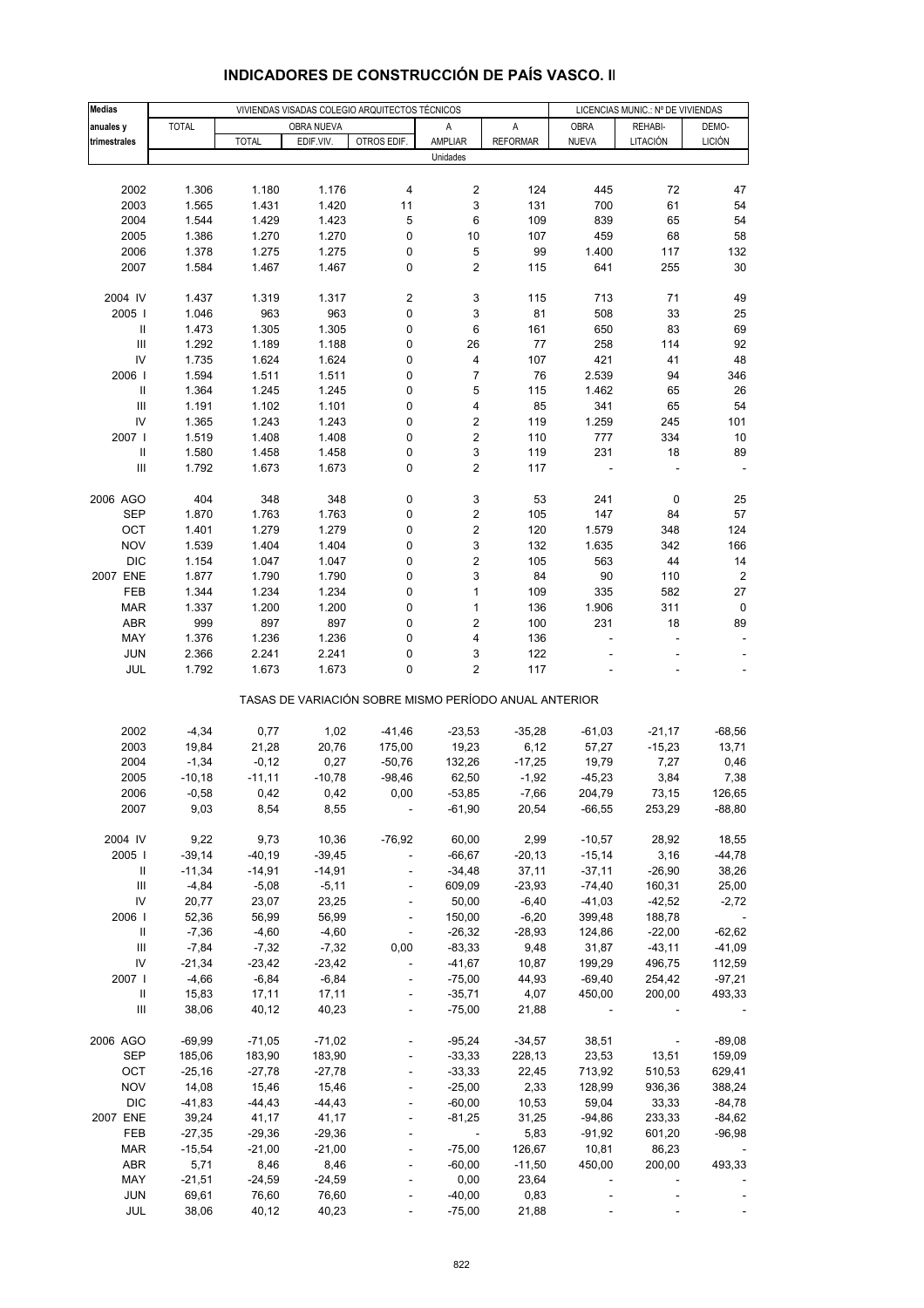| <b>Medias</b>                      |                |                          | VIVIENDAS (2)            |                          |                          |               |              | PROYECTOS VISADOS                                     |                          | CERTIFICAC.  | LIQUIDACIÓN      |
|------------------------------------|----------------|--------------------------|--------------------------|--------------------------|--------------------------|---------------|--------------|-------------------------------------------------------|--------------------------|--------------|------------------|
| anuales y                          |                | <b>INICIADAS</b>         |                          |                          | <b>TERMINADAS</b>        |               |              | POR EL COLEGIO DE ARQUITECTOS                         |                          | FIN DE OBRA  | <b>EJECUCIÓN</b> |
| trimestrales                       | <b>TOTAL</b>   | <b>PROTEGIDAS</b>        | <b>LIBRES</b>            | <b>TOTAL</b>             | PROTEGIDAS               | <b>LIBRES</b> | <b>TOTAL</b> | <b>PROTEGIDOS</b>                                     | <b>LIBRES</b>            | Nº VIVIENDAS | MAT. OBRA        |
|                                    |                |                          |                          |                          | Unidades                 |               |              |                                                       |                          | Unidades     | Miles €          |
|                                    |                |                          |                          |                          |                          |               |              |                                                       |                          |              |                  |
| 2002                               | 1.228          | 420                      | 808                      | 1.517                    | 269                      | 1.248         | 1.330        | 365                                                   | 964                      | 1.617        | 130.021          |
| 2003                               | 1.733          | 597                      | 1.135                    | 1.015                    | 352                      | 663           | 1.782        | 460                                                   | 1.322                    | 1.125        | 95.166           |
| 2004                               | 1.210          | 227                      | 983                      | 1.078                    | 210                      | 868           | 1.304        | 306                                                   | 998                      | 1.010        | 98.201           |
| 2005                               | 1.390          | 391                      | 999                      | 1.417                    | 335                      | 1.081         | 1.616        | 413                                                   | 1.203                    | 981          | 95.742           |
| 2006                               | 1.247          | 429                      | 818                      | 1.219                    | 402                      | 816           | 2.032        | 508                                                   | 1.524                    | 1.406        | 133.074          |
| 2007                               | 1.133          | 246                      | 888                      | 1.271                    | 427                      | 844           | ÷,           | ÷,                                                    | $\overline{\phantom{a}}$ | 1.262        | 139.503          |
|                                    |                |                          |                          |                          |                          |               |              |                                                       |                          |              |                  |
| 2004 IV                            | 983            | 258                      | 726                      | 1.215                    | 222                      | 993           | 1.305        | 336                                                   | 969                      | 820          | 81.992           |
| 2005                               | 957            | 85                       | 872                      | 1.109                    | 280                      | 829           | 1.452        | 355                                                   | 1.097                    | 1.002        | 91.810           |
| Ш                                  | 1.741          | 830                      | 911                      | 1.416                    | 318                      | 1.098         | 2.155        | 643                                                   | 1.512                    | 876          | 72.040           |
| $\mathop{\mathrm{III}}\nolimits$   | 1.356          | 61                       | 1.295                    | 1.492                    | 352                      | 1.140         | 1.464        | 361                                                   | 1.103                    | 938          | 97.012           |
| IV                                 | 1.504          | 586                      | 918                      | 1.650                    | 392                      | 1.257         | 1.394        | 293                                                   | 1.101                    | 1.108        | 122.108          |
| 2006                               | 1.197          | 290                      | 907                      | 1.044                    | 290                      | 755           | 1.462        | 236                                                   | 1.226                    | 1.115        | 117.818          |
| Ш                                  | 1.422          | 416                      | 1.006                    | 1.375                    | 304                      | 1.071         | 1.695        | 442                                                   | 1.253                    | 1.599        | 141.083          |
| $\mathbf{III}$                     | 876            | 185                      | 691                      | 1.053                    | 403                      | 650           | 4.056        | 1.105                                                 | 2.951                    | 1.292        | 126.581          |
| IV                                 | 1.492          | 825                      | 667                      | 1.402                    | 613                      | 789           | 914          | 248                                                   | 665                      | 1.619        | 146.816          |
| 2007                               | 1.133          | 246                      | 888                      | 1.271                    | 427                      | 844           |              | ä,                                                    | ÷,                       | 988          | 105.514          |
| $\mathsf{I}$                       | $\blacksquare$ | $\overline{\phantom{a}}$ | $\overline{\phantom{a}}$ | $\overline{\phantom{a}}$ | $\overline{\phantom{a}}$ | ÷,            |              |                                                       | ÷,                       | 1.344        | 152.627          |
| $\mathop{\mathrm{III}}\nolimits$   |                |                          |                          |                          |                          |               |              |                                                       | ä,                       | 1.837        | 202.098          |
|                                    |                |                          |                          |                          |                          |               |              |                                                       |                          |              |                  |
| 2006 AGO                           | 1.011          | 0                        | 1.011                    | 730                      | 163                      | 567           | 3.934        | 1.157                                                 | 2.777                    | 684          | 64.894           |
| <b>SEP</b>                         | 1.007          | 479                      | 528                      | 752                      | 289                      | 463           | 6.784        | 1.725                                                 | 5.059                    | 1.587        | 152.571          |
| OCT                                | 1.368          | 362                      | 1.006                    | 862                      | 453                      | 409           | 894          | 238                                                   | 656                      | 2.088        | 180.177          |
| <b>NOV</b>                         | 1.047          | 734                      | 313                      | 1.761                    | 850                      | 911           | 702          | 0                                                     | 702                      | 1.797        | 154.284          |
| DIC                                | 2.062          | 1.380                    | 682                      | 1.584                    | 536                      | 1.048         | 1.145        | 507                                                   | 638                      | 972          | 105.987          |
| 2007 ENE                           | 1.377          | 259                      | 1.118                    | 1.070                    | 298                      | 772           |              |                                                       | $\overline{\phantom{a}}$ | 1.055        | 105.517          |
| FEB                                | 993            | 149                      | 844                      | 1.251                    | 410                      | 841           |              |                                                       | $\blacksquare$           | 987          | 106.208          |
| <b>MAR</b>                         | 1.030          | 329                      | 701                      | 1.493                    | 573                      | 920           |              |                                                       | ÷,                       | 922          | 104.818          |
| ABR                                |                | ÷,                       | ÷,                       |                          |                          |               |              |                                                       | ÷                        | 975          | 100.817          |
| MAY                                |                |                          |                          |                          |                          |               |              |                                                       | ÷,                       | 1.708        | 167.941          |
| <b>JUN</b>                         |                |                          |                          |                          |                          |               |              |                                                       |                          | 1.350        | 189.124          |
| JUL                                |                |                          |                          |                          |                          |               |              |                                                       | ÷,                       | 1.837        | 202.098          |
|                                    |                |                          |                          |                          |                          |               |              |                                                       |                          |              |                  |
|                                    |                |                          |                          |                          |                          |               |              | TASAS DE VARIACIÓN SOBRE MISMO PERÍODO ANUAL ANTERIOR |                          |              |                  |
|                                    |                |                          |                          |                          |                          |               |              |                                                       |                          |              |                  |
| 2002                               | $-4,99$        | 16,88                    | $-13,42$                 | 8,83                     | 22,53                    | 6,27          | 52,77        | 173,38                                                | 30,88                    | 77,34        | 72,90            |
| 2003                               | 41,11          | 42,11                    | 40,59                    | $-33,07$                 | 31,01                    | $-46,87$      | 34,04        | 25,88                                                 | 37,13                    | $-30,42$     | $-26, 81$        |
| 2004                               | $-30,19$       | $-62,02$                 | $-13,44$                 | 6,23                     | $-40,28$                 | 30,93         | $-26,85$     | $-33,48$                                              | $-24,55$                 | $-10,19$     | 3,19             |
| 2005                               | 14,87          | 72,25                    | 1,64                     | 31,38                    | 59,53                    | 24,56         | 23,98        | 34,97                                                 | 20,61                    | $-2,91$      | $-2,50$          |
| 2006                               | $-10,26$       | 9,84                     | -18,12                   | -13,98                   | 19,98                    | -24,52        | 25,72        | 22,96                                                 | 26,67                    | 43,35        | 38,99            |
| 2007                               | $-5,35$        | $-15,29$                 | $-2,17$                  | 21,74                    | 47,41                    | 11,88         |              |                                                       |                          | $-9,37$      | 4,00             |
|                                    |                |                          |                          |                          |                          |               |              |                                                       |                          |              |                  |
| 2004 IV                            | $-54,40$       | $-74,86$                 | $-35,86$                 | $-7,18$                  | $-60, 11$                | 32,05         | $-29,61$     | $-33,88$                                              | $-27,99$                 | $-28,78$     | $-25,65$         |
| 2005                               | $-33,19$       | $-61,48$                 | $-28,03$                 | 11,79                    | 61,04                    | 1,34          | 16,84        | 20,89                                                 | 15,59                    | $-11,01$     | $-3,04$          |
| Ш                                  | 47,95          | 157,60                   | 6,59                     | 7,35                     | 19,13                    | 4,37          | 24,91        | 40,09                                                 | 19,40                    | $-38,65$     | $-53,45$         |
| Ш                                  | 8,86           | $-42,32$                 | 13,63                    | 89,58                    | 97,38                    | 87,29         | 55,58        | 167,41                                                | 36,85                    | 40,56        | 58,11            |
| IV                                 | 52,92          | 127,30                   | 26,50                    | 35,74                    | 76,46                    | 26,62         | 6,77         | $-12,88$                                              | 13,59                    | 35,08        | 48,93            |
| 2006                               | 25,11          | 241,18                   | 4,05                     | $-5,83$                  | 3,58                     | $-9,00$       | 0,69         | $-33,52$                                              | 11,76                    | 11,24        | 28,33            |
| Ш                                  | $-18,34$       | $-49,94$                 | 10,46                    | $-2,92$                  | $-4,30$                  | $-2,52$       | $-21,32$     | $-31,26$                                              | $-17,09$                 | 82,46        | 95,84            |
| $\ensuremath{\mathsf{III}}\xspace$ | $-35,40$       | 201,63                   | $-46,63$                 | $-29,42$                 | 14,49                    | $-42,98$      | 177,07       | 206,09                                                | 167,57                   | 37,78        | 30,48            |
| IV                                 | $-0,75$        | 40,92                    | $-27,34$                 | $-14,99$                 | 56,24                    | $-37,22$      | $-34,44$     | $-15,24$                                              | $-39,55$                 | 46,16        | 20,23            |
| 2007 l                             | $-5,35$        | $-15,29$                 | $-2,17$                  | 21,74                    | 47,41                    | 11,88         |              |                                                       | $\overline{\phantom{a}}$ | $-11,36$     | $-10,44$         |
| Ш                                  |                |                          | $\overline{\phantom{a}}$ |                          |                          |               |              |                                                       | $\overline{\phantom{a}}$ | $-15,93$     | 8,18             |
| $\mathbf{III}$                     |                |                          |                          |                          |                          |               |              |                                                       | $\blacksquare$           | 14,38        | 24,54            |
|                                    |                |                          |                          |                          |                          |               |              |                                                       |                          |              |                  |
| 2006 AGO                           | $-13,22$       | ÷,                       | $-0,69$                  | $-48,59$                 | 40,52                    | $-56,52$      | 318,51       | 300,35                                                | 326,57                   | $-23,15$     | $-39,16$         |
| <b>SEP</b>                         | $-4,82$        | $\overline{\phantom{a}}$ | $-49,38$                 | $-31,45$                 | $-6,77$                  | $-41,17$      | 433,75       | 666,67                                                | 383,65                   | 99,87        | 80,90            |
| OCT                                | $-18,13$       | 3,13                     | $-23,79$                 | $-55,84$                 | 414,77                   | $-78,06$      | $-60,42$     | $-62,40$                                              | $-59,66$                 | 155,26       | 20,06            |
| <b>NOV</b>                         | 11,26          | 85,35                    | $-42,57$                 | $-4,60$                  | 11,70                    | $-16,04$      | $-32,82$     | $\sim$                                                | $-28,22$                 | 33,01        | 36,17            |
| <b>DIC</b>                         | 8,58           | 36,63                    | $-23,28$                 | 37,62                    | 63,41                    | 27,34         | 30,56        | 183,24                                                | $-8,60$                  | $-15,77$     | 2,96             |
| 2007 ENE                           | $-1,57$        | 232,05                   | $-15,37$                 | 99,26                    | 413,79                   | 61,17         |              |                                                       |                          | $-6,97$      | $-0,30$          |
| FEB                                | $-9,89$        | $-49,49$                 | 4,58                     | 4,69                     | 28,13                    | $-3,89$       |              |                                                       | ÷,                       | $-19,76$     | $-6,88$          |
| <b>MAR</b>                         | $-5,59$        | $-33,80$                 | 18,01                    | 6,57                     | 16,70                    | 1,10          |              |                                                       |                          | $-5,92$      | $-21,52$         |
| ABR                                |                |                          |                          |                          |                          |               |              |                                                       | ÷,                       | $-1,81$      | 53,07            |
| MAY                                |                |                          |                          |                          |                          |               |              |                                                       | $\frac{1}{2}$            | 7,76         | 18,64            |
| <b>JUN</b>                         |                |                          |                          |                          |                          |               |              |                                                       |                          | $-39,16$     | $-12,38$         |
| JUL                                |                |                          |                          |                          |                          |               |              |                                                       |                          | 14,38        | 24,54            |

### **INDICADORES DE CONSTRUCCIÓN DE PAÍS VASCO. III**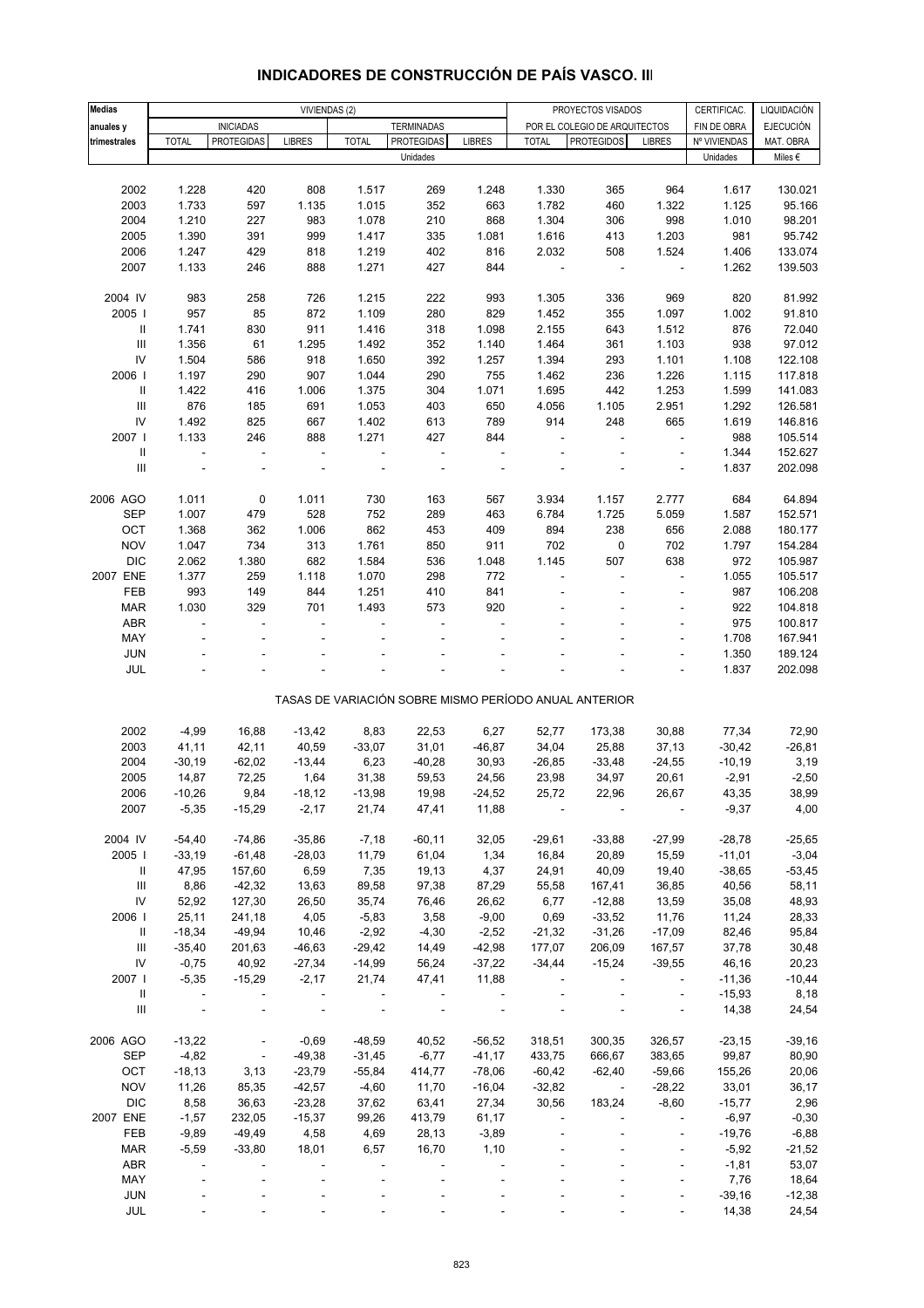| Medias       | CONSUMO                  |              | LICITACIÓN OFICIAL (SEOPAN) |            |                                                       | LICITACIÓN OFICIAL (FOMENTO) |              |
|--------------|--------------------------|--------------|-----------------------------|------------|-------------------------------------------------------|------------------------------|--------------|
| anuales y    | DE                       | <b>TOTAL</b> | <b>EDIFICACIÓN</b>          | OBRA CIVIL | <b>TOTAL</b>                                          | <b>EDIFICACIÓN</b>           | INGENIERÍA   |
| trimestrales | CEMENTO (4)              |              |                             |            |                                                       |                              | <b>CIVIL</b> |
|              | Toneladas                |              |                             |            | Miles €                                               |                              |              |
|              |                          |              |                             |            |                                                       |                              |              |
| 2002         | 121.068                  | 101.407,9    | 44.072,7                    | 57.335,3   | 120.512                                               | 46.106                       | 74.407       |
| 2003         | 128.187                  | 85.918,4     | 31.696,3                    | 54.222,0   | 83.083                                                | 35.097                       | 47.985       |
| 2004         | 114.110                  | 136.156,4    | 29.347,1                    | 106.809,2  | 143.553                                               | 29.325                       | 114.228      |
| 2005         | 115.023                  | 151.758,9    | 34.313,1                    | 117.445,8  | 145.243                                               | 30.022                       | 115.221      |
| 2006         | 124.853                  | 271.749,7    | 51.946,8                    | 219.802,8  | 233.220                                               | 48.891                       | 190.742      |
| 2007         |                          | 247.255,5    | 70.849,2                    | 176.406,3  | 232.691                                               | 52.992                       | 179.700      |
|              |                          |              |                             |            |                                                       |                              |              |
| 2004 IV      | 115.747                  | 68.450,1     | 25.645,7                    | 42.804,4   | 79.398                                                | 26.755                       | 52.643       |
| 2005         | 103.207                  | 195.581,0    | 35.526,7                    | 160.054,3  | 174.633                                               | 23.221                       | 151.412      |
| Ш            | 132.054                  | 114.332,0    | 29.610,3                    | 84.721,7   | 98.755                                                | 29.755                       | 69.001       |
| III          |                          |              |                             |            |                                                       |                              |              |
| IV           | 116.954                  | 179.769,7    | 44.156,7                    | 135.613,0  | 180.754                                               | 39.424                       | 141.330      |
|              | 107.879                  | 117.353,0    | 27.958,7                    | 89.394,3   | 126.831                                               | 27.689                       | 99.142       |
| 2006         | 118.225                  | 130.445,7    | 53.903,0                    | 76.542,7   | 134.877                                               | 54.677                       | 80.200       |
| $\sf II$     | 130.914                  | 203.198,0    | 42.021,3                    | 161.176,7  | 197.820                                               | 51.903                       | 171.567      |
| III          | 126.556                  | 122.820,0    | 39.451,0                    | 83.369,0   | 117.282                                               | 30.801                       | 86.481       |
| IV           |                          | 630.535,0    | 72.412,0                    | 558.123,0  | 482.902                                               | 58.182                       | 424.720      |
| 2007         | L,                       | 163.503,3    | 75.103,7                    | 88.399,7   | 193.372                                               | 68.364                       | 125.008      |
| Ш            | $\overline{\phantom{0}}$ | 331.007,7    | 66.594,7                    | 264.413.0  | 246.111                                               | 43.866                       | 202.245      |
| III          |                          |              |                             |            | 310.391                                               | 34.251                       | 276.140      |
|              |                          |              |                             |            |                                                       |                              |              |
| 2006 AGO     |                          | 128.829,0    | 18.309,0                    | 110.520,0  | 165.356                                               | 26.931                       | 138.425      |
| SEP          |                          | 140.732,0    | 57.474,0                    | 83.258,0   | 123.653                                               | 46.785                       | 76.868       |
| OCT          | $\frac{1}{2}$            | 511.527,0    | 78.988,0                    | 432.539,0  | 499.029                                               | 59.364                       | 439.665      |
| <b>NOV</b>   | $\frac{1}{2}$            | 553.076,0    | 61.646,0                    | 491.430,0  | 548.669                                               | 70.342                       | 478.327      |
| <b>DIC</b>   | L,                       | 827.002,0    | 76.602,0                    | 750.400,0  | 401.007                                               | 44.840                       | 356.167      |
| 2007 ENE     | $\overline{\phantom{0}}$ | 206.641,0    | 60.505,0                    | 146.136,0  | 199.866                                               | 56.358                       | 143.509      |
| FEB          | L,                       | 98.516,0     | 55.063,0                    | 43.453,0   | 214.488                                               | 49.421                       | 165.067      |
| MAR          | $\overline{a}$           | 185.353,0    | 109.743,0                   | 75.610,0   | 165.761                                               | 99.314                       | 66.448       |
| <b>ABR</b>   | $\frac{1}{2}$            | 397.019,0    | 69.526,0                    | 327.493,0  | 186.556                                               | 53.782                       | 132.774      |
| MAY          | L,                       | 313.576,0    | 48.572,0                    | 265.004,0  | 404.998                                               | 24.178                       | 380.820      |
| <b>JUN</b>   |                          | 282.428,0    | 81.686,0                    | 200.742,0  | 146.779                                               | 53.639                       | 93.141       |
| JUL          | ä,                       |              |                             |            | 310.391                                               | 34.251                       | 276.140      |
|              |                          |              |                             |            | TASAS DE VARIACIÓN SOBRE MISMO PERÍODO ANUAL ANTERIOR |                              |              |
| 2002         | 1,00                     | 10,55        | 63,52                       | $-11,49$   | 20,60                                                 | 23,51                        | 18,87        |
| 2003         | 5,88                     | $-15,27$     | $-28,08$                    | $-5,43$    | $-31,06$                                              | $-23,88$                     | $-35,51$     |
| 2004         | $-10,98$                 | 58,47        | $-7,41$                     | 96,99      | 72,78                                                 | $-16,44$                     | 138,05       |
| 2005         | 0,80                     | 11,46        | 16,92                       | 9,96       | 1,18                                                  | 2,38                         | 0,87         |
| 2006         | 4,58                     | 79,07        | 51,39                       | 87,15      | 60,57                                                 | 62,85                        | 65,54        |
| 2007         |                          | 48,22        | 47,72                       | 48,42      | 53,53                                                 | 9,61                         | 57,35        |
|              |                          |              |                             |            |                                                       |                              |              |
| 2004 IV      | $-5,22$                  | $-1,66$      | 27,25                       | $-13,45$   | 19,26                                                 | 52,59                        | 7,35         |
| 2005         | $-7,26$                  | 9,14         | 14,07                       | 8,10       | $-1,73$                                               | $-14,69$                     | 0,61         |
| Ш            | 18,32                    | $-32,59$     | 53,69                       | $-43,65$   | -50,18                                                | 38,36                        | $-60,96$     |
| Ш            | $-0,71$                  | 41,15        | 6,83                        | 57,63      | 52,06                                                 | $-5,72$                      | 83,41        |
| IV           | $-6,80$                  | 71,44        | 9,02                        | 108,84     | 59,74                                                 | 3,49                         | 88,33        |
| 2006         | 14,55                    | $-33,30$     | 51,73                       | $-52,18$   | $-22,77$                                              | 135,47                       | $-47,03$     |
| Ш            | $-0,86$                  | 77,73        | 41,91                       | 90,24      | 100,31                                                | 74,44                        | 148,64       |
| Ш            | $-2,58$                  | $-31,68$     | $-10,66$                    | $-38,52$   | $-35,12$                                              | $-21,87$                     | $-38,81$     |
| IV           |                          | 437,30       | 159,00                      | 524,34     | 280,74                                                | 110,13                       | 328,40       |
| 2007         |                          | 25,34        | 39,33                       | 15,49      | 43,37                                                 | 25,03                        | 55,87        |
| Ш            |                          | 62,90        | 58,48                       | 64,05      | 24,41                                                 | $-15,48$                     | 17,88        |
| Ш            |                          |              |                             |            | 393,95                                                | 83,28                        | 525,46       |
|              |                          |              |                             |            |                                                       |                              |              |
| 2006 AGO     |                          | $-60,32$     | $-3,81$                     | $-63,84$   | $-37,43$                                              | 58,26                        | $-44,01$     |
| <b>SEP</b>   |                          | 154,29       | 388,93                      | 91,01      | 23,72                                                 | 212,40                       | $-9,53$      |
| OCT          |                          | 306,30       | 457,71                      | 287,10     | 311,14                                                | 268,10                       | 317,73       |
| NOV          |                          | 512,99       | 52,20                       | 888,36     | 365,13                                                | 94,19                        | 485,21       |
| <b>DIC</b>   |                          | 508,39       | 162,25                      | 603,12     | 184,09                                                | 45,98                        | 222,50       |
| 2007 ENE     |                          | 14,01        | $-27,16$                    | 48,84      | 1,35                                                  | $-36,40$                     | 32,14        |
| FEB          |                          | 47,95        | 137,94                      | 0,01       | 210,33                                                | 97,48                        | 274,39       |
| <b>MAR</b>   |                          | 29,16        | 97,71                       | $-14,07$   | 19,85                                                 | 97,06                        | $-24,41$     |
| ABR          |                          | 115,51       | 30,33                       | 150,23     | 34,89                                                 | $-9,35$                      | $-14,85$     |
| MAY          |                          | 9,81         | 26,57                       | 7,20       | 26,31                                                 | $-51,60$                     | 40,68        |
| <b>JUN</b>   |                          | 102,02       | 137,85                      | 90,35      | 9,13                                                  | 15,52                        | 5,75         |
| JUL          |                          |              |                             |            | 393,95                                                | 83,28                        | 525,46       |
|              |                          |              |                             |            |                                                       |                              |              |

# **INDICADORES DE CONSTRUCCIÓN DE PAÍS VASCO. IV**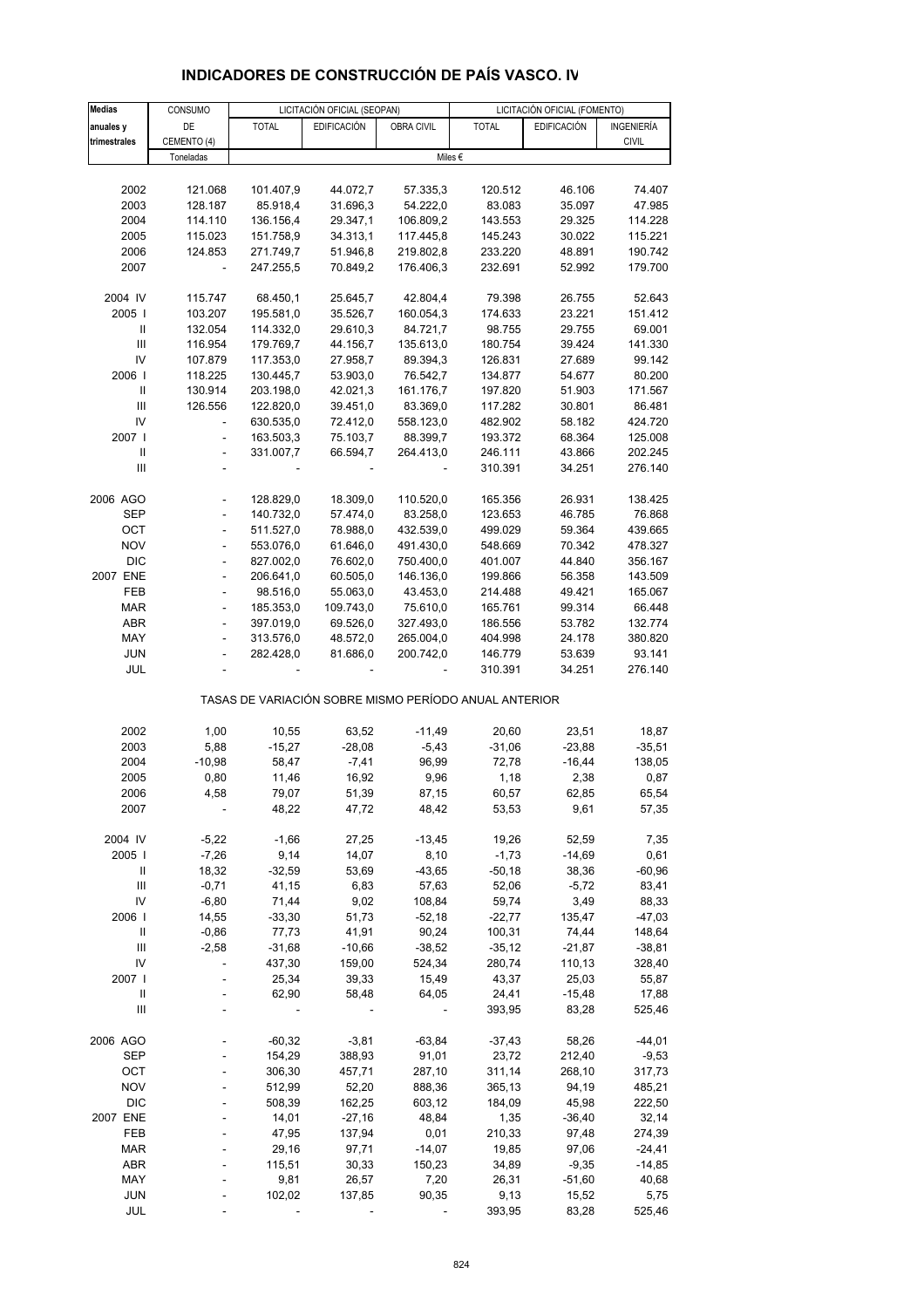| <b>Medias</b>                      |                    |                    |                                                       | ESTABLECIMIENTOS HOTELEROS |                          |                    |                  |
|------------------------------------|--------------------|--------------------|-------------------------------------------------------|----------------------------|--------------------------|--------------------|------------------|
| anuales y                          |                    | NÚMERO DE VIAJEROS |                                                       |                            | NÚMERO DE PERNOCTACIONES |                    | <b>GRADO DE</b>  |
| trimestrales                       | <b>TOTAL</b>       | <b>ESPAÑOLES</b>   | <b>EXTRANJEROS</b>                                    | <b>TOTAL</b>               | <b>ESPAÑOLES</b>         | <b>EXTRANJEROS</b> | <b>OCUPACIÓN</b> |
|                                    |                    |                    | Unidades                                              |                            |                          |                    | %                |
|                                    |                    |                    |                                                       |                            |                          |                    |                  |
| 2002                               | 130.100            | 89.972             | 40.125                                                | 241.617                    | 165.445                  | 75.884             | 47,48            |
| 2003                               | 139.959            | 99.116             | 40.844                                                | 257.271                    | 180.707                  | 76.321             | 45,00            |
| 2004                               | 154.305            | 110.398            | 43.910                                                | 281.785                    | 199.746                  | 81.735             | 47,04            |
| 2005                               | 164.827            | 116.352            | 48.475                                                | 304.809                    | 212.153                  | 92.317             | 48,31            |
| 2006                               | 174.856            | 123.381            | 51.476                                                | 328.275                    | 230.262                  | 98.013             | 50,23            |
| 2007                               | 179.941            | 121.190            | 58.751                                                | 334.459                    | 224.131                  | 110.328            | 49,55            |
| 2004 IV                            | 140.873            | 106.981            | 33.894                                                | 253.204                    | 190.866                  | 62.292             | 43,15            |
| 2005                               | 135.434            | 103.152            | 32.282                                                | 232.156                    | 171.663                  | 59.134             | 39,24            |
| Ш                                  | 173.881            | 122.037            | 51.843                                                | 307.945                    | 214.773                  | 93.172             | 48,03            |
| III                                | 202.543            | 131.406            | 71.137                                                | 408.421                    | 269.770                  | 138.651            | 62,35            |
| IV<br>2006                         | 147.450            | 108.811            | 38.639                                                | 270.714                    | 192.404                  | 78.310             | 43,64            |
| $\, \parallel$                     | 132.398<br>186.394 | 101.689<br>129.516 | 30.709<br>56.878                                      | 226.024<br>338.136         | 165.052<br>233.889       | 60.972<br>104.247  | 38,01<br>51,67   |
| $\mathsf{III}\,$                   | 221.179            | 144.141            | 77.037                                                | 452.703                    | 305.128                  | 147.575            | 65,96            |
| IV                                 | 159.454            | 118.176            | 41.279                                                | 296.237                    | 216.979                  | 79.259             | 45,27            |
| 2007 l                             | 135.870            | 100.932            | 34.939                                                | 233.418                    | 168.165                  | 65.253             | 37,44            |
| Ш                                  | 196.948            | 132.673            | 64.276                                                | 355.256                    | 236.634                  | 118.622            | 51,94            |
| III                                | 220.536            | 134.354            | 86.182                                                | 454.824                    | 289.326                  | 165.499            | 64,14            |
| 2006 SEP                           | 201.424            | 135.758            | 65.666                                                | 385.764                    | 259.462                  | 126.302            | 57,89            |
| OCT                                | 191.489            | 134.029            | 57.460                                                | 360.228                    | 253.359                  | 106.869            | 52,68            |
| <b>NOV</b>                         | 150.327            | 113.172            | 37.155                                                | 276.193                    | 204.031                  | 72.162             | 43,42            |
| <b>DIC</b>                         | 136.547            | 107.326            | 29.221                                                | 252.291                    | 193.546                  | 58.745             | 39,71            |
| 2007 ENE                           | 118.642            | 89.101             | 29.541                                                | 203.661                    | 147.554                  | 56.107             | 32,77            |
| FEB                                | 121.035            | 90.694             | 30.341                                                | 206.895                    | 149.549                  | 57.346             | 35,59            |
| <b>MAR</b>                         | 167.934            | 123.000            | 44.934                                                | 289.699                    | 207.392                  | 82.307             | 43,95            |
| ABR                                | 185.726            | 130.035            | 55.691                                                | 349.705                    | 247.195                  | 102.510            | 51,43            |
| MAY                                | 198.471            | 131.172            | 67.299                                                | 346.764                    | 225.237                  | 121.527            | 49,86            |
| <b>JUN</b>                         | 206.648            | 136.811            | 69.837                                                | 369.299                    | 237.469                  | 131.830            | 54,52            |
| JUL<br><b>AGO</b>                  | 208.456<br>232.615 | 130.208<br>138.500 | 78.248<br>94.115                                      | 421.569<br>488.079         | 263.269<br>315.382       | 158.300<br>172.697 | 59,52<br>68,76   |
|                                    |                    |                    | TASAS DE VARIACIÓN SOBRE MISMO PERÍODO ANUAL ANTERIOR |                            |                          |                    |                  |
| 2002                               | 6,97               | 6,40               | 8,28                                                  | 5,18                       | 4,06                     | 7,65               | 5,04             |
| 2003                               | 7,58               | 10,16              | 1,79                                                  | 6,48                       | 9,22                     | 0,58               | $-5,23$          |
| 2004                               | 10,25              | 11,38              | 7,51                                                  | 9,53                       | 10,54                    | 7,09               | 4,54             |
| 2005                               | 6,82               | 5,39               | 10,40                                                 | 8,17                       | 6,21                     | 12,95              | 2,70             |
| 2006                               | 6,08               | 6,04               | 6,19                                                  | 7,70                       | 8,54                     | 6,17               | 3,96             |
| 2007                               | 1,48               | $-2,10$            | 9,76                                                  | 0,41                       | $-3,22$                  | 8,69               | $-3,08$          |
| 2004 IV                            | 6,18               | 8,68               | $-0,99$                                               | 4,12                       | 8,65                     | $-7,72$            | 2,93             |
| 2005                               | 3,55               | 2,50               | 7,05                                                  | 5,61                       | 5,88                     | 4,59               | 5,83             |
| Ш                                  | 9,47               | 10,00              | 8,25                                                  | 6,67                       | 6,61                     | 6,76               | 0,01             |
| Ш                                  | 8,47               | 6,81               | 11,68                                                 | 11,77                      | 10,32                    | 14,74              | 4,07             |
| IV                                 | 4,67               | 1,71               | 14,00                                                 | 6,92                       | 0,81                     | 25,71              | 1,13             |
| 2006                               | $-2,24$            | $-1,42$            | $-4,87$                                               | $-2,64$                    | $-3,85$                  | 3,11               | $-3,14$          |
| Ш                                  | 7,20               | 6,13               | 9,71                                                  | 9,80                       | 8,90                     | 11,89              | 7,57             |
| $\ensuremath{\mathsf{III}}\xspace$ | 9,20               | 9,69               | 8,29                                                  | 10,84                      | 13,11                    | 6,44               | 5,79             |
| IV<br>2007 l                       | 8,14<br>2,62       | 8,61<br>$-0,74$    | 6,83<br>13,77                                         | 9,43<br>3,27               | 12,77<br>1,89            | 1,21<br>7,02       | 3,74<br>$-1,50$  |
| Ш                                  | 5,66               | 2,44               | 13,01                                                 | 5,06                       | 1,17                     | 13,79              | 0,52             |
| Ш                                  | $-4,55$            | $-9,42$            | 4,18                                                  | $-6,45$                    | $-11,78$                 | 4,61               | $-8,36$          |
|                                    |                    |                    |                                                       |                            |                          |                    |                  |
| 2006 SEP                           | 5,60               | 5,30               | 6,22                                                  | 8,24                       | 8,03                     | 8,69               | 3,67             |
| OCT<br><b>NOV</b>                  | 6,77<br>4,83       | 5,71<br>6,17       | 9,32<br>0,96                                          | 7,00<br>7,28               | 7,44<br>13,61            | 5,97<br>$-7,32$    | 1,78<br>2,58     |
| <b>DIC</b>                         | 14,17              | 15,35              | 10,06                                                 | 15,72                      | 19,62                    | 4,50               | 7,82             |
| 2007 ENE                           | 5,43               | 3,32               | 12,32                                                 | 6,42                       | 7,05                     | 4,80               | 1,20             |
| FEB                                | $-1,04$            | $-5,75$            | 16,34                                                 | $-1,63$                    | $-5,97$                  | 11,82              | $-6,42$          |
| <b>MAR</b>                         | 3,44               | 0,32               | 13,05                                                 | 4,82                       | 4,59                     | 5,40               | 0,78             |
| ABR                                | $-0,40$            | $-2,82$            | 5,76                                                  | 2,79                       | $-0,02$                  | 10,26              | $-3,91$          |
| MAY                                | 8,63               | 5,08               | 16,30                                                 | 5,99                       | 2,98                     | 12,05              | 3,10             |
| <b>JUN</b>                         | 8,75               | 5,32               | 16,18                                                 | 6,43                       | 0,75                     | 18,44              | 2,64             |
| JUL                                | $-2,93$            | $-5,72$            | 2,09                                                  | $-0,36$                    | $-4,29$                  | 6,95               | $-3,05$          |
| <b>AGO</b>                         | $-5,96$            | $-12,65$           | 5,98                                                  | $-11,14$                   | $-17,19$                 | 2,54               | $-12,51$         |

### **INDICADORES DE SERVICIOS DEL PAÍS VASCO. I**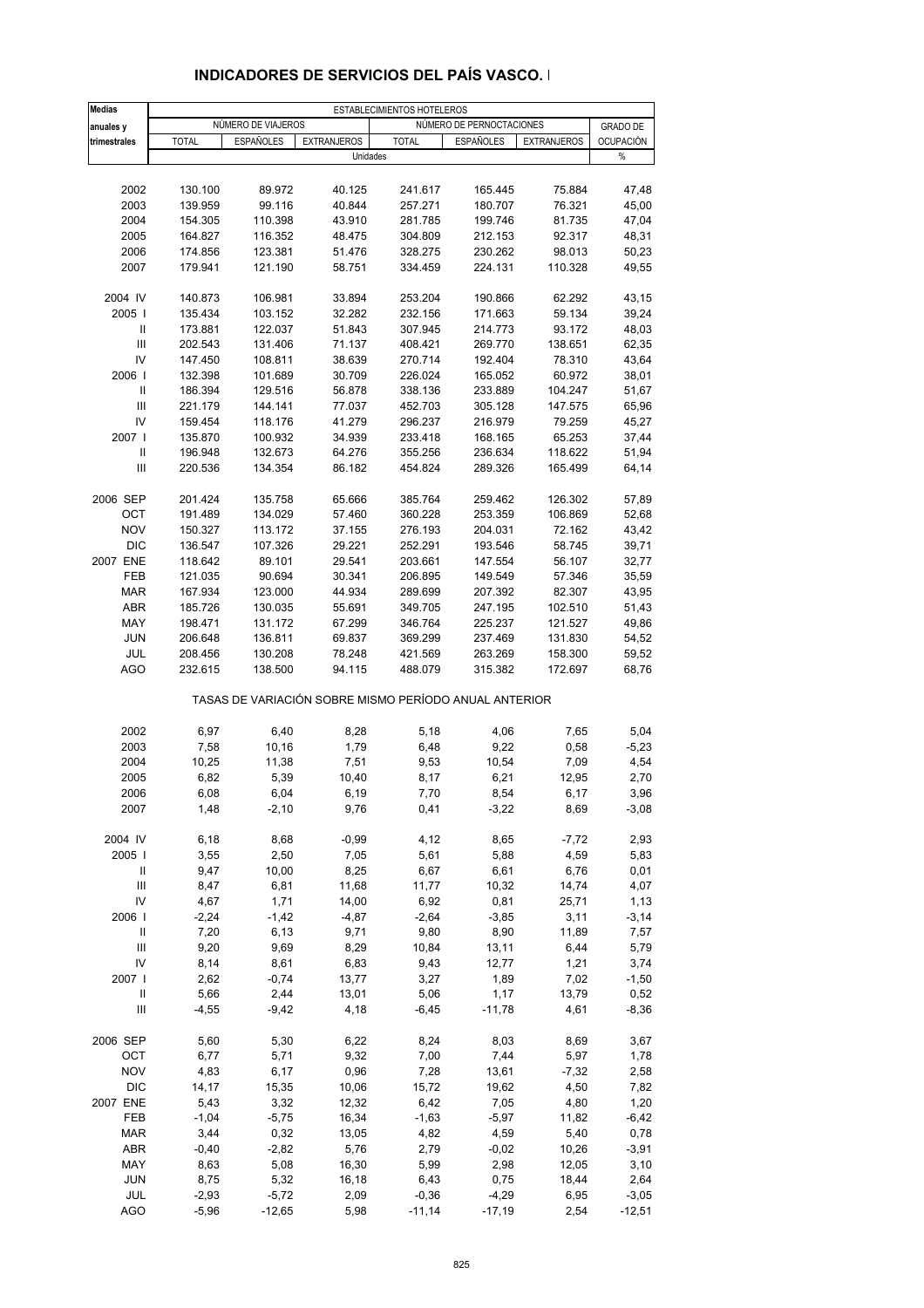| <b>Medias</b>     |                  |                    |                    | <b>ACAMPAMENTOS TURÍSTICOS (5)</b>                    |                          |                    |                  |
|-------------------|------------------|--------------------|--------------------|-------------------------------------------------------|--------------------------|--------------------|------------------|
| anuales y         |                  | NÚMERO DE VIAJEROS |                    |                                                       | NÚMERO DE PERNOCTACIONES |                    | <b>GRADO DE</b>  |
| trimestrales      | <b>TOTAL</b>     | <b>ESPAÑOLES</b>   | <b>EXTRANJEROS</b> | <b>TOTAL</b>                                          | <b>ESPAÑOLES</b>         | <b>EXTRANJEROS</b> | <b>OCUPACIÓN</b> |
|                   |                  |                    | Unidades           |                                                       |                          |                    | %                |
|                   |                  |                    |                    |                                                       |                          |                    |                  |
| 2002              | 11.637           | 5.469              | 6.167              | 34.791                                                | 20.070                   | 14.721             | 27,41            |
| 2003              | 12.651           | 6.997              | 5.654              | 35.115                                                | 22.197                   | 12.918             | 26,69            |
| 2004              | 13.750           | 6.632              | 7.118              | 36.915                                                | 21.638                   | 15.277             | 33,84            |
| 2005              | 14.859           | 7.793              | 7.066              | 38.194                                                | 22.409                   | 15.785             | 31,75            |
| 2006              | 6.135            | 3.320              | 2.815              | 14.488                                                | 8.375                    | 6.113              | 27,15            |
| 2007              | 16.445           | 7.918              | 8.527              | 46.858                                                | 26.202                   | 20.657             | 35,66            |
|                   |                  |                    |                    |                                                       |                          |                    |                  |
| 2004 IV           | 2.627            | 1.493              | 1.134              | 6.525                                                 | 4.162                    | 2.363              | 24,05            |
| 2005              | 2.504            | 1.783              | 721                | 6.842                                                 | 5.410                    | 1.432              | 22,25            |
| Ш                 | 8.569            | 4.805              | 3.764              | 20.403                                                | 12.557                   | 7.846              | 30,53            |
| III               | 45.352           | 22.967             | 22.386             | 118.130                                               | 67.201                   | 50.929             | 55,20            |
| IV                | 3.011            | 1.616              | 1.395              | 7.399                                                 | 4.467                    | 2.932              | 19,01            |
| 2006              | 1.580            | 1.020              | 561                | 4.044                                                 | 3.062                    | 982                | 20,92            |
| Ш                 | 8.953            | 5.083              | 3.871              | 20.926                                                | 12.698                   | 8.228              | 31,31            |
| Ш                 | 11.028           | 5.375              | 5.653              | 25.709                                                | 13.312                   | 12.396             | 33,58            |
| IV                | 2.979            | 1.804              | 1.175              | 7.273                                                 | 4.426                    | 2.847              | 22,78            |
| 2007 l            | 1.502            | 863                | 639                | 3.169                                                 | 2.154                    | 1.016              | 23,55            |
| Ш                 | 9.397            | 5.298              | 4.098              | 21.836                                                | 12.021                   | 9.815              | 31,52            |
| III               | 49.432           | 22.431             | 27.001             | 149.926                                               | 83.545                   | 66.381             | 60,02            |
|                   |                  |                    |                    |                                                       |                          |                    |                  |
| 2006 SEP          | 16.021           | 7.748              | 8.273              | 38.618                                                | 20.489                   | 18.129             | 39,64            |
| OCT               | 5.644            | 3.118              | 2.526              | 12.923                                                | 7.117                    | 5.806              | 26,92            |
| <b>NOV</b>        | 1.872            | 1.266              | 606                | 4.624                                                 | 2.825                    | 1.799              | 20,90            |
| <b>DIC</b>        | 1.421            | 1.029              | 392                | 4.272                                                 | 3.336                    | 936                | 20,52            |
| 2007 ENE          | 980              | 619                | 361                | 2.497                                                 | 1.888                    | 609                | 27,87            |
| FEB               | 924              | 532                | 392                | 2.092                                                 | 1.343                    | 749                | 21,34            |
| <b>MAR</b>        | 2.603            | 1.438              | 1.165              | 4.919                                                 | 3.230                    | 1.689              | 21,43            |
| ABR               | 7.992            | 4.868              | 3.124              | 19.450                                                | 12.156                   | 7.294              | 29,77            |
| MAY               | 6.700            | 3.375              | 3.325              | 13.369                                                | 7.077                    | 6.292              | 28,49            |
|                   |                  |                    |                    |                                                       |                          |                    |                  |
| JUN               | 13.498           | 7.652              | 5.846              | 32.688                                                | 16.830                   | 15.858             | 36,31            |
| JUL<br><b>AGO</b> | 43.073<br>55.790 | 21.633<br>23.228   | 21.440<br>32.562   | 123.814<br>176.037                                    | 73.534<br>93.555         | 50.280<br>82.482   | 47,09<br>72,95   |
|                   |                  |                    |                    |                                                       |                          |                    |                  |
|                   |                  |                    |                    | TASAS DE VARIACIÓN SOBRE MISMO PERÍODO ANUAL ANTERIOR |                          |                    |                  |
| 2002              | 3,18             | $-5,71$            | 12,59              | 2,79                                                  | $-3,25$                  | 12,35              | 36,86            |
| 2003              | 8,71             | 27,93              | $-8,32$            | 0,93                                                  | 10,60                    | $-12,25$           | $-2,63$          |
| 2004              | 8,69             | $-5,21$            | 25,90              | 5,13                                                  | $-2,52$                  | 18,26              | 26,80            |
| 2005              | 8,06             | 17,50              | $-0,72$            | 3,46                                                  | 3,56                     | 3,32               | $-6,19$          |
| 2006              | $-58,71$         | $-57,39$           | $-60,17$           | $-62,07$                                              | $-62,63$                 | $-61,27$           | $-14,49$         |
| 2007              | 170,35           | 137,40             | 210,35             | 230,52                                                | 214,13                   | 253,94             | 30,96            |
|                   |                  |                    |                    |                                                       |                          |                    |                  |
| 2004 IV           | 49,60            | 26,75              | 96,14              | 48,81                                                 | 34,18                    | 84,20              | 32,99            |
| 2005              | 87,52            | 91,28              | 78,83              | 101,87                                                | 110,08                   | 75,89              | 4,33             |
| Ш                 | $-14,94$         | $-2,52$            | $-26,84$           | $-8,66$                                               | $-2,47$                  | $-17,07$           | $-1,29$          |
| Ш                 | 10,71            | 19,77              | 2,74               | 2,36                                                  | 0,39                     | 5,07               | $-6,53$          |
| IV                | 14,62            | 8,24               | 23,01              | 13,40                                                 | 7,33                     | 24,10              | $-20,97$         |
| 2006              | $-36,89$         | $-42,82$           | $-22,20$           | $-40,89$                                              | $-43,39$                 | $-31,44$           | $-5,95$          |
| Ш                 | 4,49             | 5,79               | 2,83               | 2,56                                                  | 1,12                     | 4,86               | 2,55             |
| III               | $-75,68$         | $-76,60$           | $-74,75$           | $-78,24$                                              | $-80,19$                 | $-75,66$           | $-39,17$         |
| IV                | $-1,06$          | 11,68              | $-15,81$           | $-1,71$                                               | $-0,93$                  | $-2,90$            | 19,83            |
| 2007              | $-4,94$          | $-15,36$           | 14,03              | $-21,64$                                              | $-29,67$                 | 3,43               | 12,54            |
| Ш                 | 4,95             | 4,24               | 5,88               | 4,35                                                  | $-5,33$                  | 19,29              | 0,67             |
| Ш                 | 479,43           | 435,59             | 521,71             | 678,67                                                | 759,16                   | 596,55             | 96,46            |
| 2006 SEP          | 16,45            | 17,80              | 15,21              | 8,76                                                  | 3,36                     | 15,57              | 16,66            |
| OCT               | $-7,13$          | 11,84              | $-23,20$           | $-12,12$                                              | $-7,02$                  | $-17,67$           | 13,63            |
| <b>NOV</b>        | 1,74             | $-0,39$            | 6,50               | $-0,45$                                               | $-12,92$                 | 28,41              | 8,74             |
| DIC               | 27,33            | 30,58              | 19,51              | 50,05                                                 | 33,23                    | 172,89             | 45,33            |
|                   |                  |                    |                    |                                                       |                          |                    |                  |
| 2007 ENE          | 0,72             | $-13,18$           | 38,85              | $-12,57$                                              | $-17,77$                 | 8,75               | 41,90            |
| FEB               | $-26,43$         | $-39,41$           | 3,70               | $-39,08$                                              | $-49,68$                 | $-2,09$            | $-1,02$          |
| <b>MAR</b>        | 3,62             | $-2,04$            | 11,59              | $-15,81$                                              | $-23,50$                 | 4,19               | $-0,65$          |
| ABR               | $-18,43$         | $-29,16$           | 6,77               | $-19,86$                                              | $-34,81$                 | 29,72              | $-9,35$          |
| MAY               | $-21,46$         | $-19,41$           | $-23,44$           | $-30,57$                                              | $-27,22$                 | $-33,98$           | $-6,74$          |
| <b>JUN</b>        | 58,22            | 82,71              | 34,61              | 69,77                                                 | 73,08                    | 66,40              | 18,85            |
| JUL               | 404,90           | 416,55             | 393,67             | 543,06                                                | 656,21                   | 427,60             | 54,14            |
| <b>AGO</b>        | 553,97           | 454,63             | 649,76             | 814,29                                                | 862,10                   | 765,50             | 138,79           |

#### **INDICADORES DE SERVICIOS DE PAÍS VASCO. II**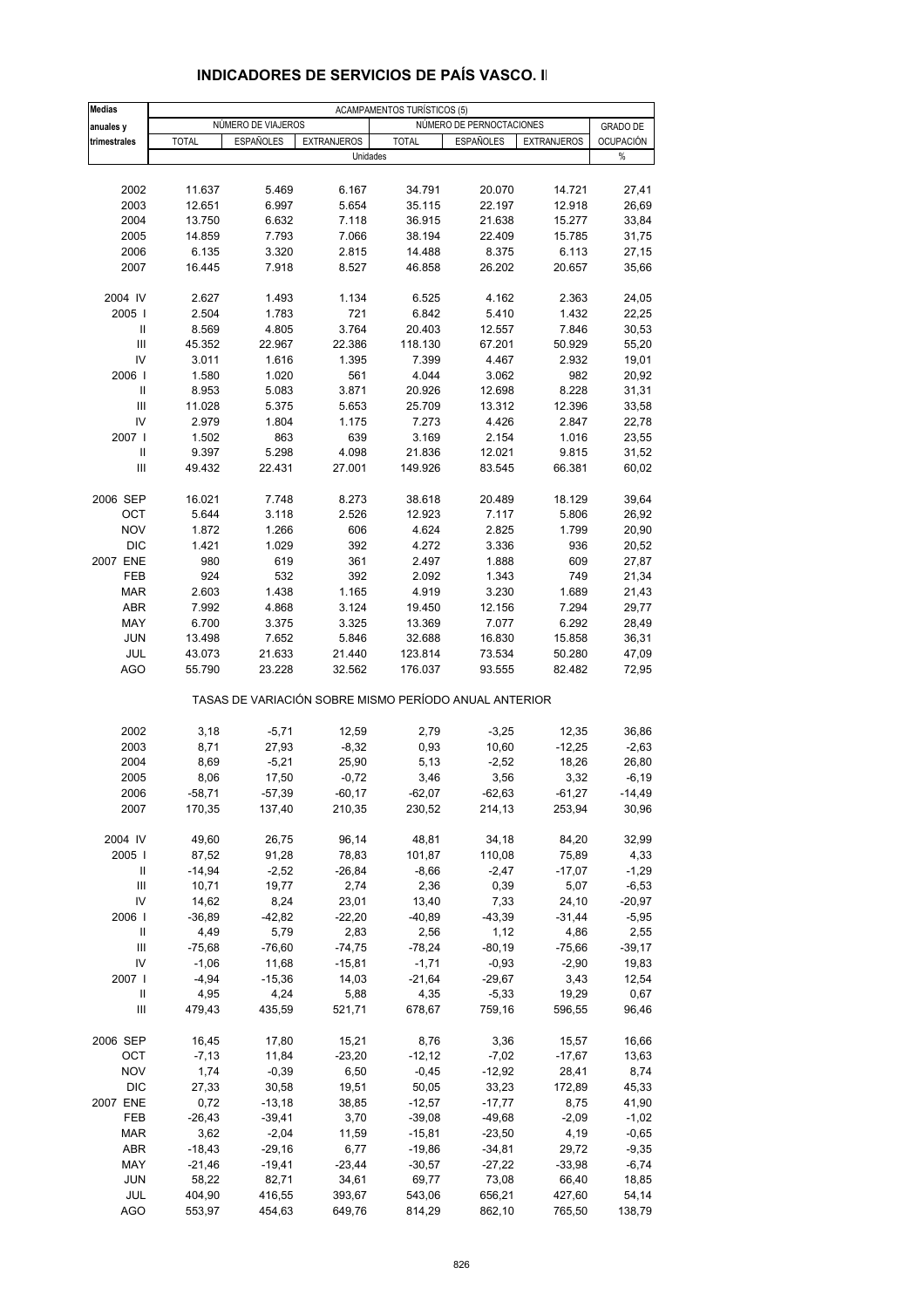| Medias           |                          |                    |                    | APARTAMENTOS TURÍSTICOS (5)                           |                          |                    |                  |
|------------------|--------------------------|--------------------|--------------------|-------------------------------------------------------|--------------------------|--------------------|------------------|
| anuales y        |                          | NÚMERO DE VIAJEROS |                    |                                                       | NÚMERO DE PERNOCTACIONES |                    | <b>GRADO DE</b>  |
| trimestrales     | <b>TOTAL</b>             | <b>ESPAÑOLES</b>   | <b>EXTRANJEROS</b> | <b>TOTAL</b>                                          | <b>ESPAÑOLES</b>         | <b>EXTRANJEROS</b> | <b>OCUPACIÓN</b> |
|                  |                          |                    | Unidades           |                                                       |                          |                    | %                |
|                  |                          |                    |                    |                                                       |                          |                    |                  |
| 2002             | 369                      | 296                | 72                 | 2.642                                                 | 1.609                    | 1.033              | 37,98            |
| 2003             | 443                      | 388                | 56                 | 2.938                                                 | 2.290                    | 648                | 34,96            |
| 2004             | 547                      | 463                | 84                 | 2.852                                                 | 2.019                    | 834                | 28,92            |
|                  |                          |                    |                    |                                                       |                          |                    |                  |
| 2005             | 543                      | 466                | 77                 | 3.433                                                 | 2.304                    | 1.128              | 29,46            |
| 2006             | 544                      | 484                | 60                 | 2.862                                                 | 1.922                    | 940                | 23,40            |
| 2007             | 765                      | 650                | 115                | 3.968                                                 | 2.661                    | 1.307              | 24,10            |
| 2004 IV          | 627                      | 549                | 78                 | 3.061                                                 | 2.025                    | 1.035              | 29,40            |
| 2005             | 456                      | 394                | 61                 | 2.984                                                 | 2.153                    | 831                | 28,99            |
| Ш                | 547                      | 443                | 104                | 3.762                                                 | 2.063                    | 1.699              | 30,90            |
| $\mathsf{III}\,$ | 612                      | 523                | 89                 | 4.231                                                 | 3.001                    | 1.231              | 35,59            |
| IV               | 556                      | 502                | 54                 | 2.753                                                 | 2.000                    | 753                |                  |
|                  |                          |                    |                    |                                                       |                          |                    | 22,36            |
| 2006             | 489                      | 447                | 42                 | 2.800                                                 | 1.975                    | 826                | 23,26            |
| Ш                | 654                      | 575                | 79                 | 2.875                                                 | 1.934                    | 941                | 23,43            |
| Ш                | 594                      | 517                | 78                 | 2.937                                                 | 1.920                    | 1.017              | 23,95            |
| IV               | 439                      | 397                | 43                 | 2.836                                                 | 1.860                    | 976                | 22,99            |
| 2007 l           | 433                      | 386                | 47                 | 2.644                                                 | 1.483                    | 1.161              | 21,95            |
| Ш                | 886                      | 788                | 98                 | 4.116                                                 | 2.803                    | 1.313              | 22,49            |
| Ш                | 1.083                    | 839                | 244                | 5.732                                                 | 4.217                    | 1.515              | 29,76            |
| 2006 SEP         |                          |                    |                    |                                                       |                          |                    | 29,22            |
| OCT              | 661<br>475               | 580<br>432         | 81<br>43           | 3.508<br>2.580                                        | 2.450<br>1.846           | 1.058<br>734       | 20,62            |
| <b>NOV</b>       | 338                      | 300                | 38                 | 2.760                                                 | 1.586                    | 1.174              | 23,00            |
| <b>DIC</b>       | 505                      | 458                | 47                 | 3.168                                                 |                          |                    |                  |
|                  |                          |                    |                    |                                                       | 2.147                    | 1.021              | 25,34            |
| 2007 ENE         | 421                      | 370                | 51                 | 2.939                                                 | 1.523                    | 1.416              | 23,49            |
| FEB              | 411                      | 385                | 26                 | 2.320                                                 | 1.336                    | 984                | 20,71            |
| <b>MAR</b>       | 466                      | 402                | 64                 | 2.674                                                 | 1.590                    | 1.084              | 21,66            |
| <b>ABR</b>       | 889                      | 877                | 12                 | 4.267                                                 | 3.249                    | 1.018              | 27,47            |
| MAY              | 740                      | 549                | 191                | 3.560                                                 | 2.290                    | 1.270              | 17,56            |
| <b>JUN</b>       | 1.029                    | 938                | 91                 | 4.521                                                 | 2.869                    | 1.652              | 22,43            |
| JUL              | 998                      | 825                | 173                | 5.119                                                 | 3.553                    | 1.566              | 26,38            |
| <b>AGO</b>       | 1.168                    | 853                | 315                | 6.345                                                 | 4.881                    | 1.464              | 33,13            |
|                  |                          |                    |                    | TASAS DE VARIACIÓN SOBRE MISMO PERÍODO ANUAL ANTERIOR |                          |                    |                  |
|                  |                          |                    |                    |                                                       |                          |                    |                  |
| 2002             | $\overline{\phantom{a}}$ | ÷                  |                    |                                                       |                          |                    |                  |
| 2003             | 20,25                    | 30,73              | $-22,72$           | 11,22                                                 | 42,39                    | $-37,30$           | $-7,96$          |
| 2004             | 23,33                    | 19,35              | 50,90              | $-2,92$                                               | $-11,86$                 | 28,70              | $-17,26$         |
| 2005             | $-0,73$                  | 0,67               | $-8,41$            | 20,35                                                 | 14,15                    | 35,34              | 1,86             |
| 2006             | 0,26                     | 3,96               | $-22,03$           | $-16,62$                                              | $-16,59$                 | $-16,70$           | $-20,56$         |
| 2007             | 34,52                    | 28,75              | 79,92              | 42,17                                                 | 41,60                    | 43,34              | 5,56             |
|                  |                          |                    |                    |                                                       |                          |                    |                  |
| 2004 IV          | 38,95                    | 36,15              | 62,50              | 16,29                                                 | $-0,46$                  | 73,33              | 3,81             |
| 2005             | 35,35                    | 30,57              | 76,92              | 42,19                                                 | 27,29                    | 104,10             | 32,11            |
| Ш                | $-11,45$                 | $-15,03$           | 7,99               | 42,91                                                 | 2,10                     | 177,67             | 4,64             |
| III              | 0,99                     | 9,41               | $-30,39$           | 16,96                                                 | 28,40                    | $-3,90$            | 2,24             |
| IV               | $-11,22$                 | $-8,51$            | $-30,34$           | $-10,04$                                              | $-1,23$                  | $-27,27$           | $-23,94$         |
| 2006             | 7,32                     | 13,44              | $-32,07$           | $-6,16$                                               | $-8,30$                  | $-0,60$            | $-19,78$         |
| Ш                | 19,63                    | 29,87              | $-24,12$           | $-23,59$                                              | $-6,25$                  | $-44,64$           | $-24,19$         |
| Ш                | $-2,94$                  | $-1,21$            | $-13,06$           | $-30,58$                                              | $-36,01$                 | $-17,33$           | $-32,72$         |
| IV               | $-21,03$                 | $-20,98$           | $-21,47$           | 3,00                                                  | $-7,03$                  | 29,66              | 2,79             |
| 2007 I           | $-11,52$                 | $-13,79$           | 12,80              | $-5,57$                                               | $-24,90$                 | 40,65              | $-5,60$          |
| Ш                | 35,47                    | 36,96              | 24,58              | 43,18                                                 | 44,92                    | 39,62              | $-4,01$          |
| Ш                | 93,05                    | 72,99              | 221,05             | 116,14                                                | 154,80                   | 51,96              | 39,63            |
|                  |                          |                    |                    |                                                       |                          |                    |                  |
| 2006 SEP         | 2,32                     | 2,11               | 3,85               | 6,56                                                  | $-2,62$                  | 36,34              | $-5,74$          |
| OCT              | $-30,56$                 | $-29,41$           | $-40,28$           | $-10,79$                                              | $-13,86$                 | $-2,00$            | $-11,35$         |
| <b>NOV</b>       | $-27,47$                 | $-27,88$           | $-24,00$           | 2,45                                                  | $-16,08$                 | 46,02              | 2,45             |
| <b>DIC</b>       | $-2,70$                  | $-4,18$            | 14,63              | 18,47                                                 | 9,10                     | 44,62              | 18,52            |
| 2007 ENE         | $-18,88$                 | $-22,59$           | 24,39              | 9,91                                                  | $-22,61$                 | 100,57             | 9,87             |
| FEB              | $-13,66$                 | $-11,70$           | $-35,00$           | $-14,96$                                              | $-34,19$                 | 40,97              | $-14,98$         |
| <b>MAR</b>       | $-1,27$                  | $-6,07$            | 45,45              | $-10,84$                                              | $-17,45$                 | 1,03               | $-9,86$          |
| ABR              | 5,83                     | 16,01              | $-85,71$           | 28,52                                                 | 30,38                    | 22,95              | $-0,69$          |
| MAY              | 31,91                    | 13,20              | 151,32             | 34,24                                                 | 38,37                    | 27,38              | $-17,60$         |
| <b>JUN</b>       | 83,42                    | 93,40              | 19,74              | 70,48                                                 | 73,35                    | 65,70              | 5,26             |
| JUL              | 77,90                    | 70,10              | 127,63             | 93,02                                                 | 114,68                   | 57,07              | 23,79            |
| <b>AGO</b>       | 108,20                   | 75,88              | 314,47             | 139,25                                                | 194,92                   | 46,84              | 55,47            |

# **INDICADORES DE SERVICIOS DE PAÍS VASCO. III**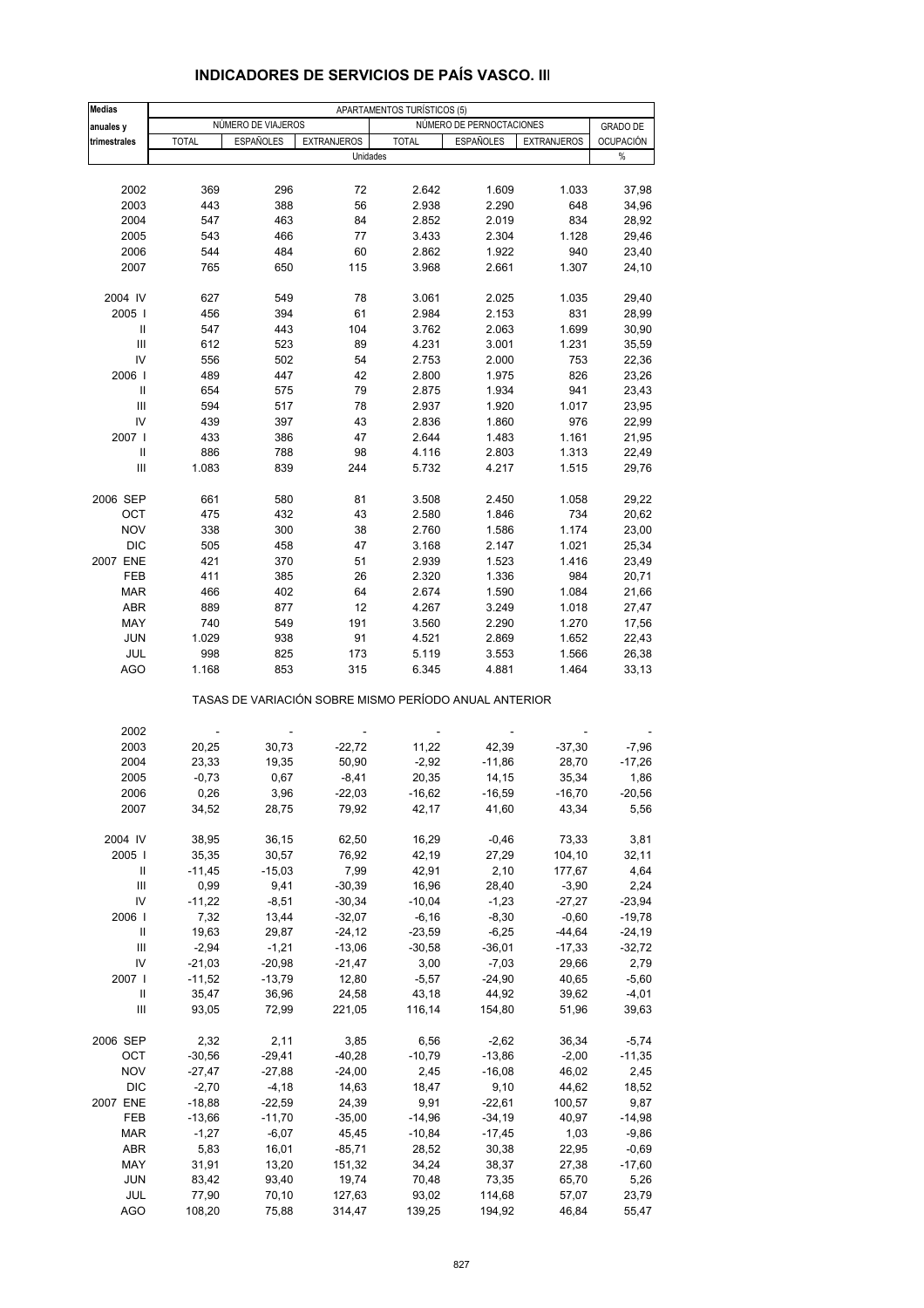| <b>Medias</b>                            |                    |                                                       |                    | TRANSPORTE AÉREO DE PASAJEROS |                   |                    |                 |
|------------------------------------------|--------------------|-------------------------------------------------------|--------------------|-------------------------------|-------------------|--------------------|-----------------|
| anuales y                                | <b>TOTAL</b>       |                                                       | <b>INTERIOR</b>    |                               |                   | INTERNACIONAL      |                 |
| trimestrales                             |                    | <b>TOTAL</b>                                          | <b>REGULAR</b>     | NO REGULAR                    | <b>TOTAL</b>      | <b>REGULAR</b>     | NO REGULAR      |
|                                          |                    |                                                       |                    | Unidades                      |                   |                    |                 |
| 2002                                     | 234.149            | 169.000                                               | 155.584            | 13.416                        | 65.149            | 60.354             | 4.796           |
| 2003                                     | 267.989            | 193.833                                               | 178.656            | 15.177                        | 74.157            | 68.376             | 5.780           |
| 2004                                     | 313.939            | 216.355                                               | 200.392            | 15.963                        | 97.584            | 90.531             | 7.053           |
| 2005                                     | 351.553            | 269.024                                               | 255.081            | 13.943                        | 82.529            | 74.829             | 7.700           |
| 2006                                     | 365.769            | 274.634                                               | 262.311            | 12.323                        | 91.135            | 83.569             | 7.565           |
| 2007                                     | 399.315            | 304.210                                               | 293.127            | 11.083                        | 95.105            | 88.076             | 7.029           |
|                                          |                    |                                                       |                    |                               |                   |                    |                 |
| 2004 IV                                  | 295.239            | 215.357                                               | 203.924            | 11.433                        | 79.882            | 72.662             | 7.220           |
| 2005                                     | 282.996            | 218.392                                               | 207.554            | 10.838                        | 64.604            | 56.945             | 7.659           |
| Ш                                        | 364.097            | 280.217                                               | 270.583            | 9.633                         | 83.881            | 79.414             | 4.467           |
| III                                      | 425.242            | 311.818                                               | 284.237            | 27.581                        | 113.424           | 99.200             | 14.224          |
| IV                                       | 333.877            | 265.670                                               | 257.950            | 7.721                         | 68.207            | 63.757             | 4.450           |
| 2006                                     | 299.402            | 240.663                                               | 232.725            | 7.938                         | 58.739            | 57.043             | 1.696           |
| Ш                                        | 388.553            | 290.173                                               | 280.338            | 9.835                         | 98.380            | 90.764             | 7.616           |
| $\ensuremath{\mathsf{III}}\xspace$<br>IV | 421.429<br>353.691 | 294.359<br>273.342                                    | 271.532            | 22.827<br>8.693               | 127.070<br>80.349 | 112.754<br>73.717  | 14.316<br>6.633 |
| 2007 l                                   | 327.925            | 260.888                                               | 264.649<br>254.074 | 6.814                         | 67.037            | 65.194             | 1.843           |
| $\sf II$                                 | 435.425            | 327.740                                               | 316.564            | 11.177                        | 107.685           | 98.909             | 8.776           |
| $\ensuremath{\mathsf{III}}\xspace$       | 505.150            | 363.584                                               | 339.977            | 23.607                        | 141.566           | 124.220            | 17.346          |
|                                          |                    |                                                       |                    |                               |                   |                    |                 |
| 2006 AGO                                 | 414.762            | 279.048                                               | 252.608            | 26.440                        | 135.714           | 119.517            | 16.197          |
| <b>SEP</b>                               | 415.929            | 300.163                                               | 281.749            | 18.414                        | 115.766           | 104.233            | 11.533          |
| OCT                                      | 398.161            | 295.727                                               | 287.954            | 7.773                         | 102.434           | 94.486             | 7.948           |
| <b>NOV</b>                               | 338.229            | 270.601                                               | 264.221            | 6.380                         | 67.628            | 64.968             | 2.660           |
| <b>DIC</b>                               | 324.684            | 253.698                                               | 241.772            | 11.926                        | 70.986            | 61.696             | 9.290           |
| 2007 ENE                                 | 291.001            | 232.248                                               | 226.320            | 5.928                         | 58.753            | 57.757             | 996             |
| FEB                                      | 307.824            | 247.013                                               | 240.887            | 6.126                         | 60.811            | 59.618             | 1.193           |
| <b>MAR</b>                               | 384.951            | 303.403                                               | 295.016            | 8.387                         | 81.548            | 78.208             | 3.340           |
| <b>ABR</b>                               | 422.195            | 310.519                                               | 291.719            | 18.800                        | 111.676           | 95.723             | 15.953          |
| MAY                                      | 429.735            | 327.631                                               | 321.514            | 6.117                         | 102.104           | 96.533             | 5.571           |
| <b>JUN</b><br>JUL                        | 454.346            | 345.071<br>363.584                                    | 336.458            | 8.613<br>23.607               | 109.275           | 104.471<br>124.220 | 4.804<br>17.346 |
|                                          | 505.150            |                                                       | 339.977            |                               | 141.566           |                    |                 |
|                                          |                    | TASAS DE VARIACIÓN SOBRE MISMO PERÍODO ANUAL ANTERIOR |                    |                               |                   |                    |                 |
| 2002                                     | $-1,66$            | $-1,18$                                               | $-2,41$            | 15,71                         | $-2,90$           | $-2,49$            | $-7,82$         |
| 2003                                     | 14,45              | 14,69                                                 | 14,83              | 13,12                         | 13,83             | 13,29              | 20,53           |
| 2004                                     | 17,15              | 11,62                                                 | 12,17              | 5,18                          | 31,59             | 32,40              | 22,02           |
| 2005                                     | 11,98              | 24,34                                                 | 27,29              | $-12,66$                      | $-15,43$          | $-17,34$           | 9,17            |
| 2006                                     | 4,04               | 2,09                                                  | 2,83               | $-11,62$                      | 10,43             | 11,68              | $-1,75$         |
| 2007                                     | 11,92              | 12,29                                                 | 12,78              | 0,82                          | 10,75             | 10,50              | 14,01           |
| 2004 IV                                  | 11,02              | 10,88                                                 | 10,14              | 25,92                         | 11,39             | 7,52               | 74,54           |
| 2005                                     | 8,00               | 16,46                                                 | 16,06              | 24,66                         | $-13,29$          | $-21,68$           | 326,86          |
| Ш                                        | 9,19               | 22,72                                                 | 25,07              | $-19,76$                      | $-20,20$          | $-20,04$           | $-23,03$        |
| $\ensuremath{\mathsf{III}}\xspace$       | 16,50              | 33,15                                                 | 40,38              | $-13,05$                      | $-13,30$          | $-15,53$           | 6,20            |
| IV                                       | 13,09              | 23,36                                                 | 26,49              | $-32,47$                      | $-14,62$          | $-12,26$           | $-38,37$        |
| 2006                                     | 5,80               | 10,20                                                 | 12,13              | $-26,76$                      | $-9,08$           | 0,17               | $-77,85$        |
| Ш                                        | 6,72               | 3,55                                                  | 3,60               | 2,09                          | 17,29             | 14,29              | 70,49           |
| $\ensuremath{\mathsf{III}}\xspace$       | $-0,90$            | $-5,60$                                               | $-4,47$            | $-17,23$                      | 12,03             | 13,66              | 0,65            |
| IV                                       | 5,93               | 2,89                                                  | 2,60               | 12,59                         | 17,80             | 15,62              | 49,05           |
| 2007                                     | 9,53               | 8,40                                                  | 9,17               | $-14,16$                      | 14,13             | 14,29              | 8,65            |
| Ш                                        | 12,06              | 12,95                                                 | 12,92              | 13,64                         | 9,46              | 8,97               | 15,23           |
| $\ensuremath{\mathsf{III}}\xspace$       | 16,50              | 19,65                                                 | 21,32              | $-0,09$                       | 9,12              | 8,48               | 13,98           |
| 2006 AGO                                 | $-3,07$            | $-8,85$                                               | $-5,78$            | $-30,51$                      | 11,50             | 16,27              | $-14,42$        |
| SEP                                      | 0,28               | $-3,82$                                               | $-3,82$            | $-3,91$                       | 12,74             | 13,29              | 8,01            |
| OCT                                      | 7,43               | 1,72                                                  | 0,93               | 43,07                         | 28,21             | 23,87              | 119,86          |
| <b>NOV</b>                               | 4,48               | 2,73                                                  | 3,41               | $-19,06$                      | 12,10             | 12,31              | 7,30            |
| <b>DIC</b>                               | 5,66               | 4,45                                                  | 3,75               | 21,11                         | 10,23             | 7,97               | 28,03           |
| 2007 ENE                                 | 8,03               | 6,50                                                  | 6,19               | 19,69                         | 14,55             | 15,64              | $-25,95$        |
| FEB                                      | 8,02               | 7,04                                                  | 8,39               | $-28,24$                      | 12,19             | 13,47              | $-28,22$        |
| <b>MAR</b>                               | 11,95              | 11,08                                                 | 12,25              | $-18,76$                      | 15,31             | 13,94              | 60,42           |
| <b>ABR</b>                               | 10,57              | 11,07                                                 | 11,26              | 8,10                          | 9,21              | 8,72               | 12,19           |
| MAY                                      | 11,78              | 12,57                                                 | 11,56              | 114,78                        | 9,31              | 8,14               | 34,44           |
| <b>JUN</b>                               | 13,77              | 15,07                                                 | 15,77              | $-7,04$                       | 9,86              | 9,99               | 7,14            |
| JUL                                      | 16,50              | 19,65                                                 | 21,32              | $-0,09$                       | 9,12              | 8,48               | 13,98           |

# **INDICADORES DE SERVICIOS DEL PAÍS VASCO. IV**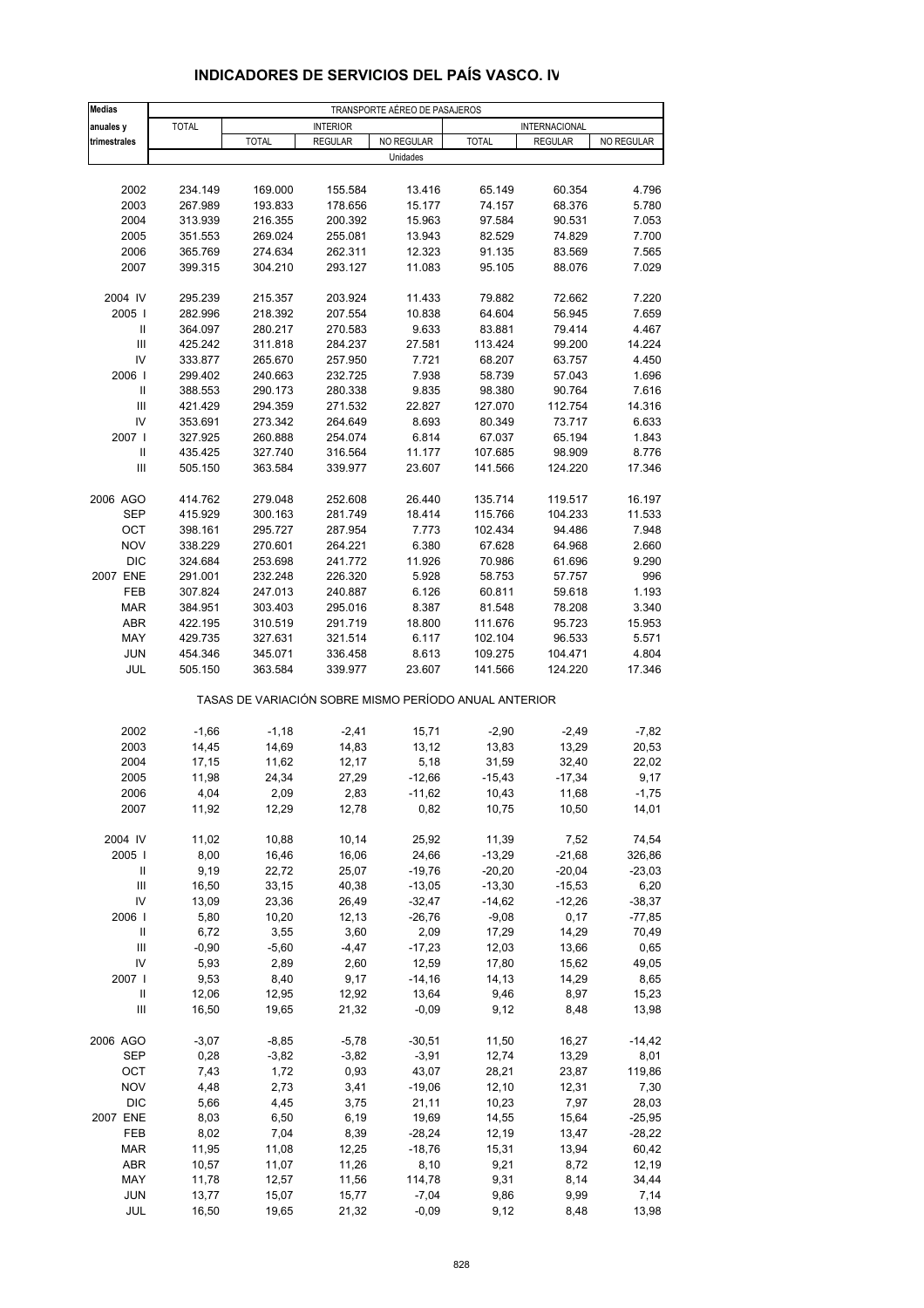| <b>Medias</b>                      | CONSUMO          |                  |                      |                          |                 |                                                       |                  |                  |  |
|------------------------------------|------------------|------------------|----------------------|--------------------------|-----------------|-------------------------------------------------------|------------------|------------------|--|
| anuales y                          | IPI. INE         | IPI.CCAA         | IPI.CCAA             | I.A.I.                   | <b>GASOLINA</b> | MATRICULACIÓN                                         | ÍNDICE           | I.VENTAS G.S.    |  |
| trimestrales                       | <b>B.CONSUMO</b> | <b>B.CONSUMO</b> | <b>B.INTERMEDIOS</b> | <b>B.CONSUMO</b>         | <b>AUTO</b>     | <b>TURISMOS</b>                                       | COMERC. MENOR    | DEFLACTADA       |  |
|                                    | <b>Base 2000</b> | <b>Base 2000</b> | <b>Base 2000</b>     | <b>Base 1990</b>         | Unidades        | Unidades                                              | <b>Base 2005</b> | <b>Base 2004</b> |  |
|                                    |                  |                  |                      |                          |                 |                                                       |                  |                  |  |
| 2002                               | 104,7            | 103,2            | 101,4                | 145,0                    | 27.784,3        | 4.890,3                                               | 84,2             | 93,0             |  |
| 2003                               | 109,9            | 102,9            | 102,2                | 144,7                    | 27.487,4        | 4.932,8                                               | 88,5             | 96,2             |  |
| 2004                               | 116,5            | 101,3            | 103,0                | 147,5                    | 25.969,3        | 5.127,2                                               | 94,6             | 100,0            |  |
| 2005                               | 117,0            | 101,6            | 104,2                | 152,3                    | 24.670,9        | 4.899,3                                               | 100,0            | 109,4            |  |
| 2006                               | 124,8            | 100,1            | 106,8                | 156,4                    | 23.084,9        | 4.763,1                                               | 104,1            | 110,7            |  |
| 2007                               | 136,0            | 105,0            | 119,0                | 157,3                    | 22.030,1        | 4.747,6                                               | 106,3            | 107,2            |  |
|                                    |                  |                  |                      |                          |                 |                                                       |                  |                  |  |
| 2004 IV                            | 122,3            | 101,6            | 101,6                | 153,5                    | 25.122,1        | 5.092,7                                               | 105,1            | 113,7            |  |
| 2005                               | 109,3            | 98,6             | 106,8                | 142,5                    | 23.419,4        |                                                       | 94,5             |                  |  |
| $\ensuremath{\mathsf{II}}$         |                  |                  | 115,0                |                          |                 | 4.636,0                                               | 100,6            | 103,8            |  |
|                                    | 128,4            | 110,8            |                      | 159,0                    | 24.922,5        | 5.342,7                                               |                  | 101,4            |  |
| III                                | 115,8            | 96,8             | 92,3                 | 149,1                    | 26.882,8        | 4.604,7                                               | 93,2             | 109,3            |  |
| IV                                 | 114,6            | 100,2            | 102,9                | 158,9                    | 23.459,0        | 5.014,0                                               | 111,7            | 123,1            |  |
| 2006                               | 128,6            | 107,7            | 113,7                | 153,8                    | 21.932,5        | 4.878,0                                               | 100,7            | 107,4            |  |
| Ш                                  | 125,5            | 98,8             | 111,5                | 157,2                    | 24.106,3        | 5.139,0                                               | 102,7            | 102,0            |  |
| $\ensuremath{\mathsf{III}}\xspace$ | 117,0            | 92,3             | 94,0                 |                          | 152,5 24.009,7  | 4.215,0                                               | 99,0             | 111,7            |  |
| IV                                 | 128,0            | 101,7            | 108,1                | 162,3                    | 22.291,2        | 4.820,3                                               | 114,2            | 121,6            |  |
| 2007                               | 133,8            | 106,1            | 119,6                | 153,9                    | 20.990,8        | 4.795,7                                               | 108,6            | 110,8            |  |
| Ш                                  | 133,8            | 102,3            | 118,5                | 160,7                    | 22.322,7        | 4.780,0                                               | 107,5            | 96,6             |  |
| Ш                                  | 149,4            | 110,0            | 118,2                | $\blacksquare$           | 24.270,3        | 4.627,0                                               | 101,3            |                  |  |
|                                    |                  |                  |                      |                          |                 |                                                       |                  |                  |  |
| 2006 SEP                           | 134,0            | 106,9            | 115,2                | 134,7                    | 23.042,9        | 3.796,0                                               | 101,6            | 106,8            |  |
| OCT                                | 132,3            | 105,5            | 117,5                | 163,4                    | 22.672,1        | 4.458,0                                               | 105,2            | 101,0            |  |
| <b>NOV</b>                         | 144,7            | 105,5            | 117,5                | 164,4                    | 21.559,0        | 4.785,0                                               | 104,8            | 105,9            |  |
| <b>DIC</b>                         | 106,9            | 94,1             | 89,2                 |                          | 159,2 22.642,4  | 5.218,0                                               | 132,5            | 157,8            |  |
| 2007 ENE                           | 118,2            | 100,7            | 115,6                | 140,8                    | 21.106,2        | 4.689,0                                               | 117,1            | 124,5            |  |
| FEB                                | 127,0            | 106,4            | 116,7                | 154,2                    | 19.172,9        | 4.403,0                                               | 98,1             | 96,7             |  |
| <b>MAR</b>                         | 156,2            | 111,3            | 126,6                | 166,8                    | 22.693,2        | 5.295,0                                               | 110,5            | 111,1            |  |
| ABR                                | 115,8            | 86,9             | 102,4                | 163,1                    | 21.687,9        | 3.914,0                                               | 101,9            | 96,6             |  |
| MAY                                | 141,0            | 110,2            | 127,4                | 142,5                    | 22.349,5        | 4.966,0                                               | 110,3            |                  |  |
| <b>JUN</b>                         |                  | 109,8            | 125,8                | 176,4                    | 22.930,6        |                                                       | 110,2            |                  |  |
|                                    | 144,5            |                  |                      |                          |                 | 5.460,0                                               |                  |                  |  |
| JUL                                | 149,4            | 110,0            | 118,2                | $\overline{\phantom{a}}$ | 24.270,3        | 5.883,0                                               | 112,5            |                  |  |
| <b>AGO</b>                         |                  |                  |                      |                          |                 | 3.371,0                                               | 90,2             |                  |  |
|                                    |                  |                  |                      |                          |                 | TASAS DE VARIACIÓN SOBRE MISMO PERÍODO ANUAL ANTERIOR |                  |                  |  |
|                                    |                  |                  |                      |                          |                 |                                                       |                  |                  |  |
| 2002                               |                  | 3,71             | 1,57                 | 0,61                     | $-2,57$         | $-8,79$                                               |                  | 2,47             |  |
| 2003                               | 4,99             | $-0,23$          | 0,82                 | $-0,19$                  | $-1,07$         | 0,87                                                  | 5,05             | 3,42             |  |
| 2004                               | 5,98             | $-1,55$          | 0,74                 | 1,95                     | $-5,52$         | 3,94                                                  | 6,90             | 3,96             |  |
| 2005                               | 0,49             | 0,25             | 1,25                 | 3,27                     | $-5,00$         | $-4,44$                                               | 5,75             | 9,41             |  |
| 2006                               |                  |                  |                      |                          | $-6.43$         | $-2,78$                                               |                  | 1.17             |  |
|                                    | 6,61             | $-1,47$          | 2,47                 | 2,69                     |                 |                                                       | 4,13             |                  |  |
| 2007                               | 6,48             | 0,25             | 5,81                 | 1,18                     | $-5,53$         | $-2,36$                                               | 5,62             | 1,73             |  |
|                                    |                  |                  |                      |                          |                 |                                                       |                  |                  |  |
| 2004 IV                            | 2,98             | $-7,27$          | $-6,01$              | 0,72                     | $-7,32$         | $-5,62$                                               | 5,51             | 4,66             |  |
| 2005                               | $-2,90$          | $-6,57$          | $-3,46$              | 0,28                     | $-6,09$         | $-7,88$                                               | 2,63             | 7,34             |  |
| Ш                                  | 5,22             | 6,81             | 8,32                 | 5,02                     | $-6,22$         | $-6,19$                                               | 7,97             | 10,70            |  |
| Ш                                  | 6,27             | 2,43             | $-1,21$              | 4,17                     | $-1,32$         | $-1,78$                                               | 5,98             | 11,60            |  |
| IV                                 | $-6,27$          | $-1,38$          | 1,28                 | 3,47                     | $-6,62$         | $-1,54$                                               | 6,32             | 8,24             |  |
| 2006                               | 17,63            | 9,23             | 6,46                 | 7,93                     | $-6,35$         | 5,22                                                  | 6,60             | 3,47             |  |
| Ш                                  | $-2,28$          | $-10,83$         | $-3,02$              | $-1, 13$                 | $-3,28$         | $-3,81$                                               | 2,06             | 0,59             |  |
| Ш                                  | 1,09             | $-4,68$          | 1,81                 | 2,30                     | $-10,69$        | $-8,46$                                               | 6,21             | 2,20             |  |
| IV                                 | 11,63            | 1,46             | 5,06                 | 2,18                     | $-4,98$         | $-3,86$                                               | 2,17             | $-1,22$          |  |
| 2007                               | 4,07             | $-1,42$          | 5,22                 | 0,11                     | $-4,29$         | $-1,69$                                               | 7,83             | 3,17             |  |
| $\mathsf{I}$                       | 6,59             | 3,58             | 6,31                 | 2,23                     | $-7,40$         | $-6,99$                                               | 4,64             | $-2,91$          |  |
| $\ensuremath{\mathsf{III}}\xspace$ | 13,18            | $-3,68$          | 6, 10                | ÷                        | $-3,41$         | 4,58                                                  | 3,76             |                  |  |
|                                    |                  |                  |                      |                          |                 |                                                       |                  |                  |  |
| 2006 SEP                           | 7,29             | $-6,39$          | 2,22                 | $-1,17$                  | $-5,62$         | $-13,04$                                              | 3,83             | 4,50             |  |
| OCT                                | 18,65            | 4,04             | 6,72                 | 1,74                     | $-6,11$         | $-1,65$                                               | 4,04             | $-3,53$          |  |
| <b>NOV</b>                         | 11,74            | 4,04             | 6,72                 | 9,02                     | $-2,85$         | $-3,64$                                               | 1,89             | 0,76             |  |
| <b>DIC</b>                         | 3,89             | $-3,88$          | 0,90                 | $-3,63$                  | $-5,80$         | $-5,86$                                               | 0,96             | $-1,00$          |  |
| 2007 ENE                           | 13,54            | 1,00             | 4,24                 | $-3,03$                  | $-3,51$         | 6,57                                                  | 9,04             | 1,30             |  |
| FEB                                | 10,34            | 5,03             | 6,48                 | $-3,81$                  | $-4,58$         | $-3,38$                                               | 5,94             | 0,42             |  |
| <b>MAR</b>                         | $-6,19$          | $-8,77$          | 4,98                 | 7,06                     | $-4,78$         | $-6,73$                                               | 8,26             | 7,97             |  |
| ABR                                | 8,12             | $-6,05$          | $-3,94$              | 3,69                     | $-8,35$         | $-10,58$                                              | 3,65             | $-2,91$          |  |
| MAY                                | 0,93             | 19,14            | 19,51                | $-1,59$                  | $-8,22$         | $-6, 12$                                              | 5,17             |                  |  |
| <b>JUN</b>                         | 11,41            | $-1,35$          | 3,71                 | 4,13                     | $-5,65$         | $-5,04$                                               | 5,02             |                  |  |
| JUL                                | 13,18            | $-3,68$          | 6, 10                | ÷,                       | $-3,41$         | 12,49                                                 | 3,68             |                  |  |

#### **INDICADORES DE DEMANDA DEL PAÍS VASCO.**

AGO - - - - - - - - - - - - - - - - - - 3,85 - -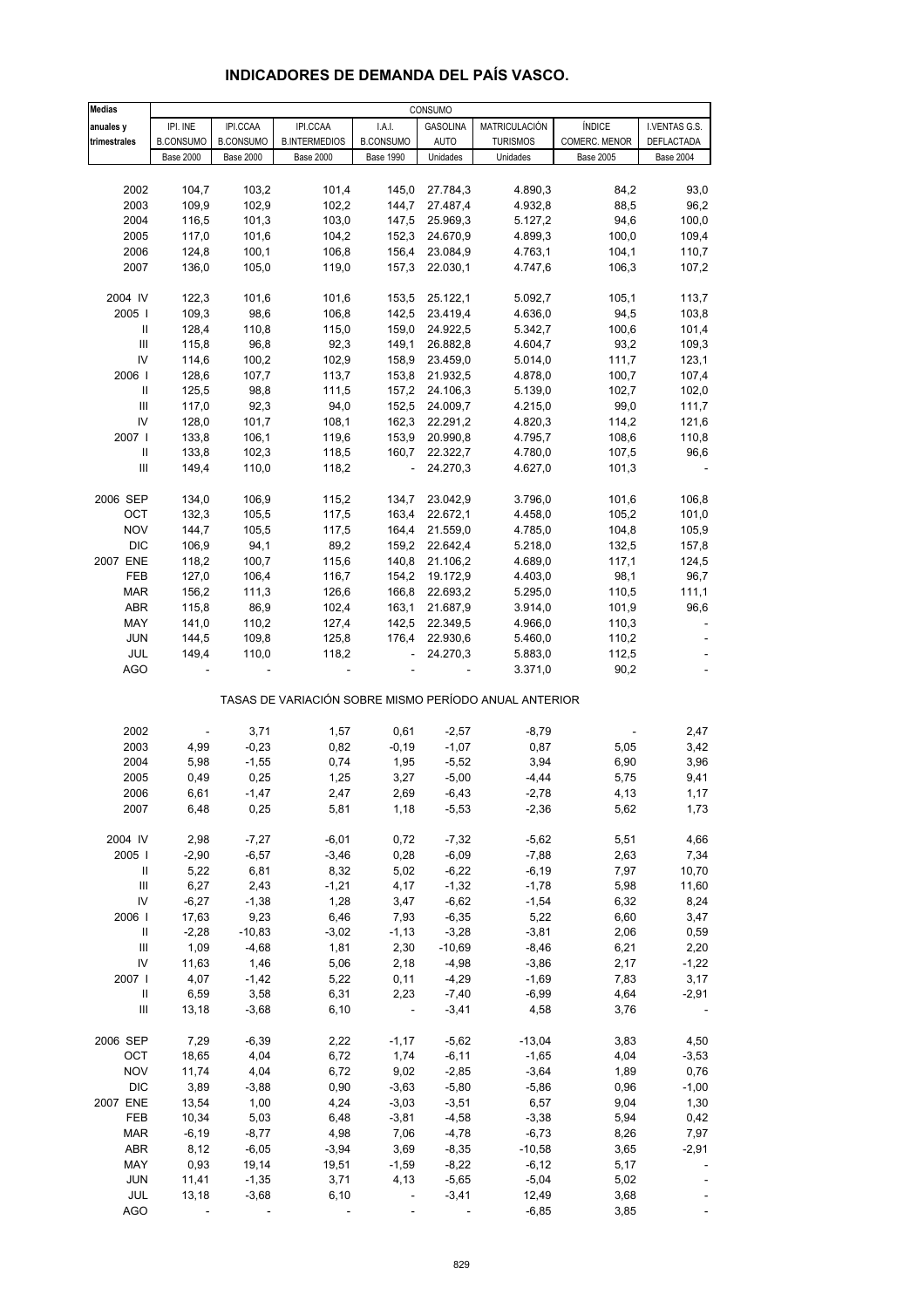| <b>Medias</b>  |                  |                       |                          |                  | <b>INVERSIÓN</b>                                      |                  |                 |                     |
|----------------|------------------|-----------------------|--------------------------|------------------|-------------------------------------------------------|------------------|-----------------|---------------------|
| anuales y      |                  | IPI. INE              |                          | IPI.CCAA         | IPI.CCAA                                              | I.A.I            | MATRICULACIÓN   | <b>INSCRIPCIÓN</b>  |
| trimestrales   | <b>B. EQUIPO</b> | <b>B. INTERMEDIOS</b> | <b>ENERGÍA</b>           | <b>B.EQUIPO</b>  | <b>B.INTERMEDIOS</b>                                  | <b>B.EQUIPO</b>  | VEHÍCULOS CARGA | MAQUINARIA AGRÍCOLA |
|                |                  | <b>Base 2000</b>      |                          | <b>Base 2000</b> | <b>Base 2000</b>                                      | <b>Base 1990</b> |                 | Unidades            |
|                |                  |                       |                          |                  |                                                       |                  |                 |                     |
| 2002           | 90,0             | 97,2                  | 91,2                     | 99,8             | 143,2                                                 | 101,4            | 983,6           | 24,7                |
| 2003           | 95,7             | 99,4                  | 98,2                     | 100,6            | 147,1                                                 | 102,2            | 1.052,8         | 27,4                |
| 2004           | 107,7            | 102,0                 | 112,9                    | 104,3            | 149,5                                                 | 103,0            | 1.214,5         | 24,0                |
| 2005           | 111,1            | 101,8                 | 115,2                    | 110,3            | 152,4                                                 | 104,2            | 1.373,3         | 23,2                |
| 2006           | 123,1            | 105,9                 | 108,0                    | 117,9            | 158,4                                                 | 106,8            | 1.306,4         | 20,8                |
| 2007           | 141,7            | 116,8                 | 107,1                    | 138,9            | 169,8                                                 | 119,0            | 1.333,1         | 24,5                |
| 2004 IV        | 113,3            | 100,5                 | 107,5                    | 107,5            | 134,5                                                 | 101,6            | 1.295,3         | 23,7                |
| 2005           | 105,5            | 103,2                 | 96,6                     | 107,4            | 148,6                                                 | 106,8            | 1.314,3         | 17,7                |
| Ш              | 124,0            | 112,0                 | 118,3                    | 121,5            | 164,6                                                 | 115,0            | 1.530,0         | 26,7                |
| Ш              | 98,1             | 90,6                  | 121,6                    | 97,5             | 130,1                                                 | 92,3             | 1.215,7         | 22,7                |
| IV             | 116,8            | 101,4                 | 124,2                    | 114,8            | 166,1                                                 | 102,9            | 1.433,0         | 25,7                |
| 2006           | 122,5            | 110,9                 | 124,5                    | 123,7            | 159,7                                                 | 113,7            | 1.313,0         | 23,3                |
| Ш              | 132,2            | 112,2                 | 95,0                     | 117,7            | 165,5                                                 | 111,5            | 1.359,0         | 21,7                |
| $\mathbf{III}$ | 105,1            | 92,9                  | 115,4                    | 103,3            | 134,5                                                 | 94,0             | 1.163,7         | 19,0                |
| IV             | 132,7            | 107,8                 | 97,1                     | 127,0            | 174,1                                                 | 108,1            | 1.390,0         | 19,0                |
| 2007           | 137,9            | 118,8                 | 105,3                    | 141,5            | 166,0                                                 | 119,6            | 1.352,3         | 28,0                |
| Ш              | 141,0            | 115,9                 | 107,8                    | 135,2            | 173,6                                                 | 118,5            | 1.392,0         | 24,7                |
| Ш              | 154,8            | 113,5                 | 110,4                    | 142,0            | $\overline{\phantom{a}}$                              | 118,2            | 1.216,0         | 19,0                |
|                |                  |                       |                          |                  |                                                       |                  |                 |                     |
| 2006 SEP       | 129,6            | 110,4                 | 112,3                    | 131,3            | 94,1                                                  | 115,2            | 1.047,0         | 27,0                |
| OCT            | 134,0            | 112,8                 | 107,8                    | 134,8            | 172,2                                                 | 117,5            | 1.348,0         | 13,0                |
| <b>NOV</b>     | 138,3            | 117,8                 | 87,5                     | 134,8            | 172,8                                                 | 117,5            | 1.459,0         | 25,0                |
| <b>DIC</b>     | 125,7            | 92,7                  | 96,0                     | 111,4            | 177,3                                                 | 89,2             | 1.363,0         | 19,0                |
| 2007 ENE       | 131,8            | 115,0                 | 117,0                    | 133,2            | 132,0                                                 | 115,6            | 1.316,0         | 23,0                |
| FEB            | 134,5            | 114,4                 | 94,3                     | 142,5            | 184,3                                                 | 116,7            | 1.230,0         | 22,0                |
| <b>MAR</b>     | 147,5            | 127,1                 | 104,7                    | 148,7            | 181,8                                                 | 126,6            | 1.511,0         | 39,0                |
| <b>ABR</b>     | 122,9            | 104,3                 | 103,6                    | 115,6            | 187,0                                                 | 102,4            | 1.226,0         | 23,0                |
| MAY            | 150,4            | 123,2                 | 110,1                    | 146,1            | 149,8                                                 | 127,4            | 1.443,0         | 29,0                |
| <b>JUN</b>     | 149,8            | 120,2                 | 109,6                    | 144,0            | 184,0                                                 | 125,8            | 1.507,0         | 22,0                |
| JUL            | 154,8            | 113,5                 | 110,4                    | 142,0            | ÷,                                                    | 118,2            | 1.526,0         | 18,0                |
| <b>AGO</b>     |                  |                       |                          |                  |                                                       |                  | 906,0           | 20,0                |
|                |                  |                       |                          |                  | TASAS DE VARIACIÓN SOBRE MISMO PERÍODO ANUAL ANTERIOR |                  |                 |                     |
| 2002           |                  |                       | $\overline{\phantom{a}}$ | $-3,05$          | $-1,40$                                               | 1,57             | 6,03            | $-14,20$            |
| 2003           | 6,33             | 2,33                  | 7,71                     | 0,78             | 2,68                                                  | 0,82             | 7,03            | 11,15               |
| 2004           | 12,49            | 2,59                  | 14,89                    | 3,67             | 1,63                                                  | 0,74             | 15,36           | $-12,46$            |
| 2005           | 3,20             | $-0,20$               | 2,05                     | 5,75             | 1,92                                                  | 1,25             | 13,07           | $-3,47$             |
| 2006           | 10,82            | 4,04                  | $-6,23$                  | 6,92             | 3,99                                                  | 2,47             | $-4,87$         | $-10,43$            |
| 2007           | 11,25            | 5,54                  | $-3,45$                  | 14,26            | 4,46                                                  | 5,81             | 1,96            | 18,79               |
|                |                  |                       |                          |                  |                                                       |                  |                 |                     |
| 2004 IV        | 7,02             | $-2,40$               | $-5,26$                  | $-0,43$          | $-16,79$                                              | $-6,01$          | 11,25           | $-21,98$            |
| 2005           | $-2,67$          | $-2,03$               | $-19,32$                 | 0,56             | 1,36                                                  | $-3,46$          | 10,67           | $-20,90$            |
| Ш              | 11,31            | 2,78                  | 12,24                    | 12,09            | 2,94                                                  | 8,32             | 21,75           | 5,26                |
| Ш              | 0,62             | $-2,82$               | 2,39                     | 3,17             | $-17,10$                                              | $-1,21$          | 8,70            | $-8,11$             |
| IV             | 3,06             | 0,93                  | 15,47                    | 6,79             | 23,53                                                 | 1,28             | 10,63           | 8,45                |
| 2006           | 16,11            | 7,46                  | 28,84                    | 15,18            | 7,45                                                  | 6,46             | $-0, 10$        | 32,08               |
| Ш              | 6,59             | 0, 15                 | $-19,75$                 | $-3,10$          | 0,51                                                  | $-3,02$          | $-11,18$        | $-18,75$            |
| Ш              | 7,21             | 2,50                  | $-5,05$                  | 5,91             | 3,41                                                  | 1,81             | $-4,28$         | $-16,18$            |
| IV             | 13,58            | 6,24                  | $-21,80$                 | 10,66            | 4,82                                                  | 5,06             | $-3,00$         | $-25,97$            |
| 2007           | 12,57            | 7,15                  | $-15,39$                 | 14,39            | 3,99                                                  | 5,22             | 3,00            | 20,00               |
| Ш              | 6,71             | 3,30                  | 13,48                    | 14,90            | 4,92                                                  | 6,31             | 2,43            | 13,85               |
| Ш              | 21,60            | 7,58                  | $-6,52$                  | 12,08            | $\blacksquare$                                        | 6, 10            | $-0,49$         | 26,67               |
| 2006 SEP       | 7,91             | 1,38                  | $-4,51$                  | 4,62             | $-1,77$                                               | 2,22             | $-11,94$        | 42,11               |
| OCT            | 13,37            | 6,42                  | $-9,18$                  | 12,99            | 0,53                                                  | 6,72             | 17, 12          | $-23,53$            |
| <b>NOV</b>     | 10,55            | 6,41                  | $-28,69$                 | 12,99            | 11,05                                                 | 6,72             | $-5,87$         | $-3,85$             |
| <b>DIC</b>     | 17,37            | 5,82                  | $-26,77$                 | 5,39             | 3,44                                                  | 0,90             | $-14,71$        | $-44, 12$           |
| 2007 ENE       | 25,40            | 6,98                  | $-11,96$                 | 13,85            | $-8,08$                                               | 4,24             | 14,93           | 27,78               |
| FEB            | 7,77             | 8,85                  | $-25,92$                 | 18,95            | 8,67                                                  | 6,48             | $-4,21$         | $-4,35$             |
| <b>MAR</b>     | 7,12             | 5,83                  | $-7,59$                  | 10,80            | 9,65                                                  | 4,98             | 0,07            | 34,48               |
| <b>ABR</b>     | 8,66             | 3,68                  | 28,38                    | 7,34             | 16,08                                                 | $-3,94$          | 10,65           | 91,67               |
| MAY            | 6,82             | 4,67                  | 9,77                     | 35,65            | 17,86                                                 | 19,51            | $-1,03$         | $-6,45$             |
| <b>JUN</b>     | 5,05             | 1,61                  | 5,49                     | 4,58             | $-11,62$                                              | 3,71             | $-0,26$         | 0,00                |
| JUL            | 21,60            | 7,58                  | $-6,52$                  | 12,08            | $\overline{\phantom{a}}$                              | 6, 10            | 8,15            | $-21,74$            |
| <b>AGO</b>     |                  |                       |                          |                  |                                                       |                  | $-12,29$        | 185,71              |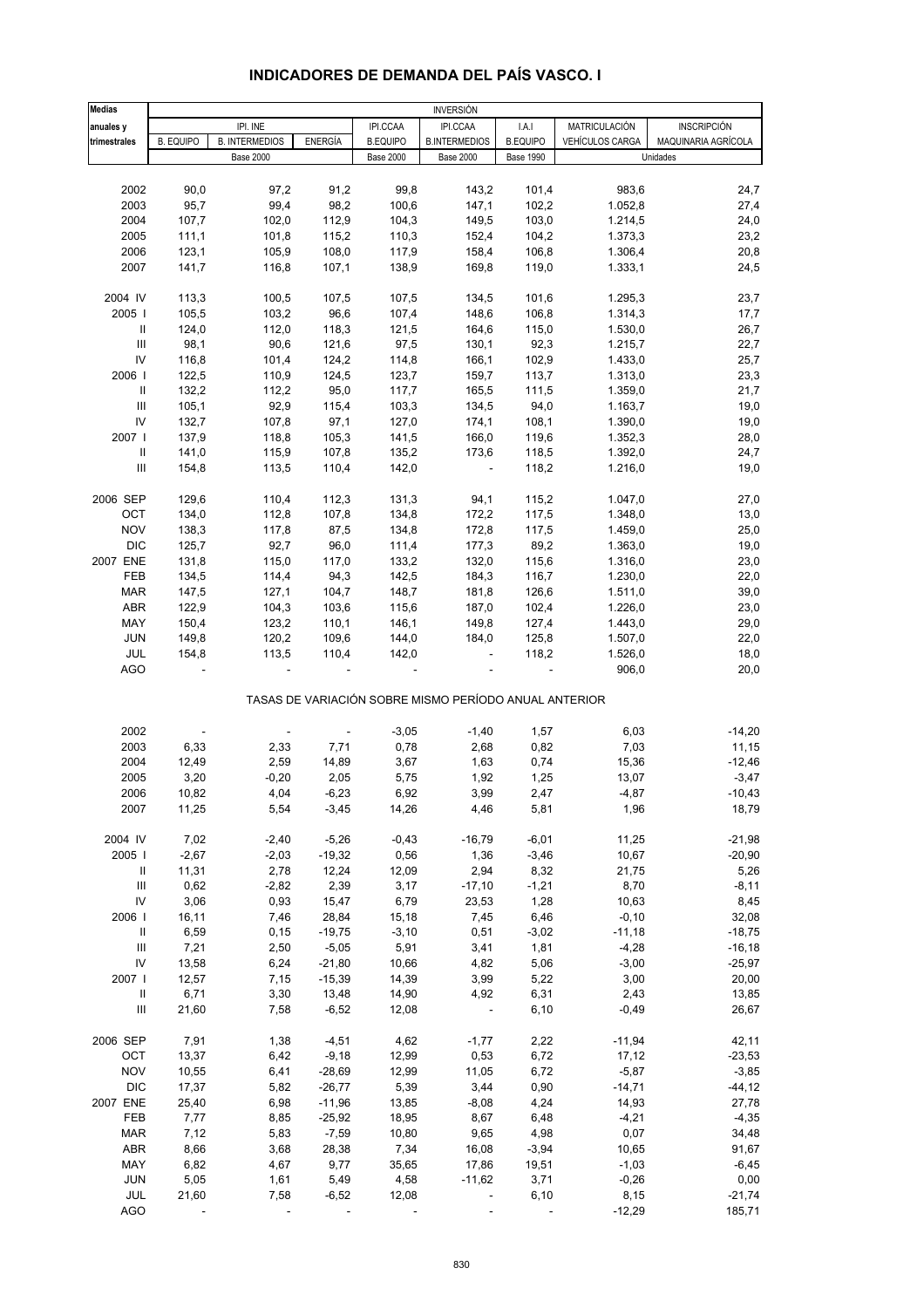### **INDICADORES DEL MERCADO DE TRABAJO DEL PAÍS VASCO. I**

| <b>Medias</b>                                                             |              | POBLACIÓN ACTIVA (8) |                |                   |           | POBLACIÓN OCUPADA (8)                                 |           |                  |
|---------------------------------------------------------------------------|--------------|----------------------|----------------|-------------------|-----------|-------------------------------------------------------|-----------|------------------|
| anuales y                                                                 |              |                      |                |                   |           |                                                       |           |                  |
| trimestrales                                                              | <b>TOTAL</b> | VARONES              | <b>MUJERES</b> | <b>TOTAL</b>      | AGRICULT. | <b>INDUSTRIA</b>                                      | CONSTRUC. | <b>SERVICIOS</b> |
|                                                                           |              |                      |                | Miles de personas |           |                                                       |           |                  |
|                                                                           |              |                      |                |                   |           |                                                       |           |                  |
| 2002                                                                      | 986,255      | 579,888              | 406,370        | 891,725           | 17,505    | 252,788                                               | 85,603    | 535,828          |
| 2003                                                                      | 1.007,805    | 589,313              | 418,495        | 912,545           | 13,270    | 255,388                                               | 89,498    | 554,395          |
| 2004                                                                      | 1.021,073    | 595,015              | 426,058        | 921,988           | 12,193    | 254,315                                               | 77,815    | 577,668          |
| 2005                                                                      | 1.034,075    | 595,200              | 438,850        | 958,225           | 15,275    | 245,375                                               | 77,575    | 620,025          |
| 2006                                                                      | 1.058,700    | 600,625              | 458,100        | 984,900           | 15,025    | 241,575                                               | 83,325    | 645,000          |
| 2007                                                                      | 1.054,250    | 595,550              | 458,700        | 987,350           | 13,200    | 241,300                                               | 92,050    | 640,800          |
|                                                                           |              |                      |                |                   |           |                                                       |           |                  |
| 2004 III                                                                  | 1.020,430    | 595,980              | 424,450        | 923,030           | 12,960    | 257,220                                               | 75,510    | 577,340          |
| IV                                                                        | 1.029,000    | 599,290              | 429,710        | 934,650           | 14,210    | 255,990                                               | 79,470    | 584,980          |
| 2005 l                                                                    | 1.027,900    | 589,200              | 438,700        | 946,400           | 17,500    | 249,900                                               | 75,800    | 603,200          |
| Ш                                                                         | 1.032,900    | 594,800              | 438,100        | 954,700           | 14,400    | 251,600                                               | 76,100    | 612,700          |
| $\mathsf{III}$                                                            | 1.027,100    | 595,800              | 431,300        | 950,500           | 15,600    | 238,000                                               | 78,500    | 618,400          |
| IV                                                                        | 1.048,400    | 601,000              | 447,300        | 981,300           | 13,600    | 242,000                                               | 79,900    | 645,800          |
| 2006                                                                      | 1.048,200    | 598,500              | 449,700        | 968,400           | 12,400    | 243,000                                               | 75,500    | 637,600          |
| $\mathsf{I}$                                                              | 1.058,000    | 600,100              | 457,900        | 982,800           | 16,500    | 242,900                                               | 83,900    | 639,600          |
| Ш                                                                         | 1.063,200    | 605,600              | 457,600        | 994,100           | 15,900    | 241,400                                               | 84,900    | 651,900          |
| IV                                                                        | 1.065,400    | 598,300              | 467,200        | 994,300           | 15,300    | 239,000                                               | 89,000    | 650,900          |
| 2007 l                                                                    | 1.050,200    | 593,400              | 456,800        | 980,300           | 14,600    | 239,700                                               | 90,200    | 635,800          |
| Ш                                                                         | 1.058,300    | 597,700              | 460,600        | 994,400           | 11,800    | 242,900                                               | 93,900    | 645,800          |
|                                                                           |              |                      |                |                   |           |                                                       |           |                  |
| 2006 JUL                                                                  |              |                      |                |                   |           |                                                       |           |                  |
| <b>AGO</b>                                                                |              |                      |                |                   |           |                                                       |           |                  |
| <b>SEP</b>                                                                |              |                      |                |                   |           |                                                       |           |                  |
| OCT                                                                       |              |                      |                |                   |           |                                                       |           |                  |
| <b>NOV</b>                                                                |              |                      |                |                   |           |                                                       |           |                  |
| <b>DIC</b>                                                                |              |                      |                |                   |           |                                                       |           |                  |
| 2007 ENE                                                                  |              |                      |                |                   |           |                                                       |           |                  |
| FEB                                                                       |              |                      |                |                   |           |                                                       |           |                  |
| <b>MAR</b>                                                                |              |                      |                |                   |           |                                                       |           |                  |
| <b>ABR</b>                                                                |              |                      |                |                   |           |                                                       |           |                  |
| MAY                                                                       |              |                      |                |                   |           |                                                       |           |                  |
| <b>JUN</b>                                                                |              |                      |                |                   |           |                                                       |           |                  |
|                                                                           |              |                      |                |                   |           |                                                       |           |                  |
|                                                                           |              |                      |                |                   |           | TASAS DE VARIACIÓN SOBRE MISMO PERÍODO ANUAL ANTERIOR |           |                  |
|                                                                           |              |                      |                |                   |           |                                                       |           |                  |
| 2002                                                                      | 1,48         | 0,44                 | 3,00           | 1,70              | 15,43     | 1,87                                                  | 8,31      | 0,26             |
| 2003                                                                      | 2,19         | 1,63                 | 2,98           | 2,33              | $-24,19$  | 1,03                                                  | 4,55      | 3,47             |
| 2004                                                                      | 1,32         | 0,97                 | 1,81           | 1,03              | $-8,12$   | $-0,42$                                               | $-13,05$  | 4,20             |
| 2005                                                                      | 1,27         | 0,03                 | 3,00           | 3,93              | 25,28     | $-3,52$                                               | $-0,31$   | 7,33             |
| 2006                                                                      | 2,38         | 0,91                 | 4,39           | 2,78              | -1,64     | $-1,55$                                               | 7,41      | 4,03             |
| 2007                                                                      | 0,11         | $-0,63$              | 1,08           | 1,20              | $-8,65$   | $-0,68$                                               | 15,50     | 0,34             |
|                                                                           |              |                      |                |                   |           |                                                       |           |                  |
| 2004 III                                                                  | 0,42         | 0,00                 | 1,03           | 0,10              | 12,70     | $-1,02$                                               | $-14,51$  | 2,65             |
| IV                                                                        | 1,21         | 0,90                 | 1,65           | 1,97              | 31,45     | 4,20                                                  | $-6,75$   | 1,75             |
| 2005 l                                                                    | 0,88         | $-0,57$              | 2,90           | 3,91              | 68,43     | 0,25                                                  | $-3,88$   | 5,41             |
| $\label{eq:1} \prod_{i=1}^n \left\{ \prod_{i=1}^n \frac{1}{n_i} \right\}$ | 1,67         | 0,43                 | 3,39           | 3,83              | 28,46     | $-1,25$                                               | $-1,70$   | 6,35             |
| $\mathsf{III}$                                                            | 0,65         | $-0,03$              | 1,61           | 2,98              | 20,37     | $-7,47$                                               | 3,96      | 7,11             |
| IV                                                                        | 1,89         | 0,29                 | 4,09           | 4,99              | $-4,29$   | $-5,47$                                               | 0,54      | 10,40            |
| 2006 l                                                                    | 1,97         | 1,58                 | 2,51           | 2,32              | $-29,14$  | $-2,76$                                               | $-0,40$   | 5,70             |
| $\, \parallel$                                                            | 2,43         | 0,89                 | 4,52           | 2,94              | 14,58     | $-3,46$                                               | 10,25     | 4,39             |
| $\ensuremath{\mathsf{III}}\xspace$                                        | 3,51         | 1,64                 | 6, 10          | 4,59              | 1,92      | 1,43                                                  | 8,15      | 5,42             |
| IV                                                                        | 1,62         | $-0,45$              | 4,45           | 1,32              | 12,50     | $-1,24$                                               | 11,39     | 0,79             |
| 2007 l                                                                    | 0,19         | $-0,85$              | 1,58           | 1,23              | 17,74     | $-1,36$                                               | 19,47     | $-0,28$          |
| Ш                                                                         | 0,03         | $-0,40$              | 0,59           | 1,18              | $-28,48$  | 0,00                                                  | 11,92     | 0,97             |
|                                                                           |              |                      |                |                   |           |                                                       |           |                  |
| 2006 JUL                                                                  |              |                      |                |                   |           |                                                       |           |                  |
| <b>AGO</b>                                                                |              |                      |                |                   |           |                                                       |           |                  |
| <b>SEP</b>                                                                |              |                      |                |                   |           |                                                       |           |                  |
| OCT                                                                       |              |                      |                |                   |           |                                                       |           |                  |
| <b>NOV</b>                                                                |              |                      |                |                   |           |                                                       |           |                  |
| <b>DIC</b>                                                                |              |                      |                |                   |           |                                                       |           |                  |
| 2007 ENE                                                                  |              |                      |                |                   |           |                                                       |           |                  |
| FEB                                                                       |              |                      |                |                   |           |                                                       |           |                  |
| <b>MAR</b>                                                                |              |                      |                |                   |           |                                                       |           |                  |
| ABR                                                                       |              |                      |                |                   |           |                                                       |           |                  |
| MAY                                                                       |              |                      |                |                   |           |                                                       |           |                  |
| <b>JUN</b>                                                                |              |                      |                |                   |           |                                                       |           |                  |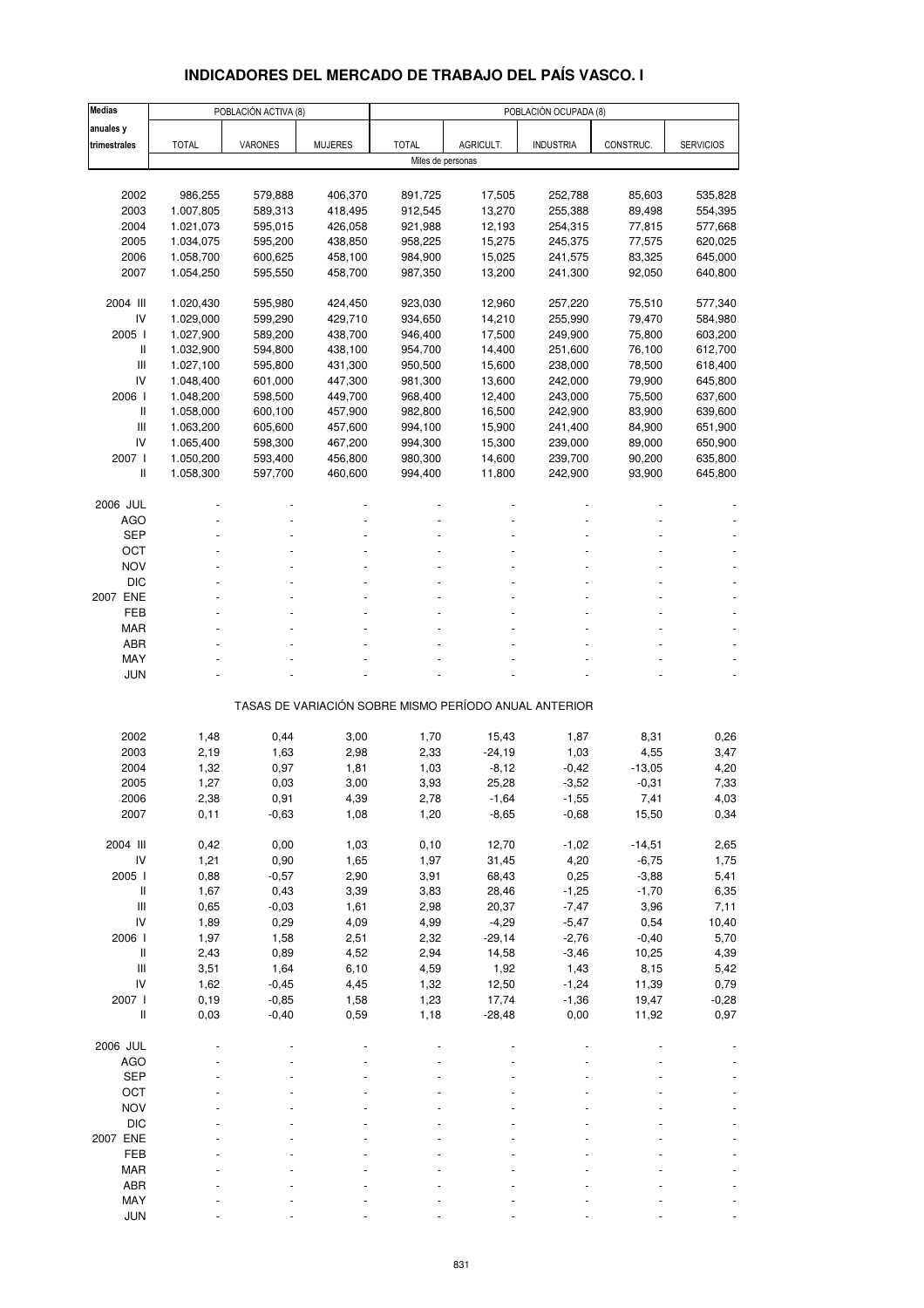### **INDICADORES DEL MERCADO DE TRABAJO DEL PAÍS VASCO. II**

| <b>Medias</b>                      |                                                       |                   | POBLACIÓN ASALARIADA (8) |           |                  |
|------------------------------------|-------------------------------------------------------|-------------------|--------------------------|-----------|------------------|
| anuales y                          |                                                       |                   |                          |           |                  |
| trimestrales                       | <b>TOTAL</b>                                          | AGRICULT.         | <b>INDUSTRIA</b>         | CONSTRUC. | <b>SERVICIOS</b> |
|                                    |                                                       |                   | Miles de Personas        |           |                  |
|                                    |                                                       |                   |                          |           |                  |
| 2002                               | 713,300                                               | 5,798             | 223,118                  | 56,795    | 427,590          |
| 2003                               | 742,920                                               | 4,380             | 226,055                  | 64,610    | 447,875          |
| 2004                               | 771,383                                               | 4,313             | 229,678                  | 57,150    | 480,243          |
| 2005                               | 778,750                                               | 5,800             | 212,225                  | 55,300    | 505,425          |
| 2006                               | 783,125                                               | 5,000             | 205,325                  | 58,650    | 514,150          |
| 2007                               | 793,400                                               | 5,100             | 207,300                  | 61,500    | 519,450          |
| 2004 III                           | 774,680                                               | 4,510             | 233,500                  | 55,470    | 481,200          |
| IV                                 | 787,540                                               | 5,410             | 233,490                  | 59,610    | 489,030          |
| 2005 l                             | 776,600                                               | 5,200             | 220,000                  | 56,000    | 495,400          |
| Ш                                  | 779,700                                               | 5,700             | 215,200                  | 54,900    | 503,900          |
| Ш                                  | 767,100                                               | 7,000             | 204,800                  | 53,100    | 502,200          |
| IV                                 | 791,600                                               | 5,300             | 208,900                  | 57,200    | 520,200          |
| 2006 l                             | 776,000                                               | 5,000             | 206,600                  | 50,900    | 513,500          |
| Ш                                  | 780,400                                               | 5,100             | 207,800                  | 57,200    | 510,300          |
| Ш                                  | 784,100                                               | 5,800             | 203,000                  | 61,900    | 513,400          |
| IV                                 | 792,000                                               | 4,100             | 203,900                  | 64,600    | 519,400          |
| 2007 l                             | 783,700                                               | 5,300             | 204,000                  | 63,100    | 511,200          |
| Ш                                  | 803,100                                               | 4,900             | 210,600                  | 59,900    | 527,700          |
| 2006 JUL                           |                                                       |                   |                          |           |                  |
| AGO                                |                                                       |                   |                          |           |                  |
| SEP                                |                                                       |                   |                          |           |                  |
| ост                                |                                                       |                   |                          |           |                  |
| <b>NOV</b>                         |                                                       |                   |                          |           |                  |
| <b>DIC</b>                         |                                                       |                   |                          |           |                  |
| 2007 ENE                           |                                                       |                   |                          |           |                  |
| FEB                                |                                                       |                   |                          |           |                  |
| MAR                                |                                                       |                   |                          |           |                  |
| ABR                                |                                                       |                   |                          |           |                  |
| MAY                                |                                                       |                   |                          |           |                  |
| <b>JUN</b>                         |                                                       |                   |                          |           |                  |
|                                    | TASAS DE VARIACIÓN SOBRE MISMO PERÍODO ANUAL ANTERIOR |                   |                          |           |                  |
|                                    |                                                       |                   |                          |           |                  |
| 2002                               | 1,46                                                  | 17,12<br>$-24,45$ | 3,68<br>1,32             | 8,53      | $-0,68$<br>4,74  |
| 2003<br>2004                       | 4,15                                                  |                   |                          | 13,76     |                  |
|                                    | 3,83                                                  | $-1,54$           | 1,60                     | $-11,55$  | 7,23             |
| 2005                               | 0,96                                                  | 34,49             | $-7,60$                  | $-3,24$   | 5,24             |
| 2006                               | 0,56                                                  | -13,79            | -3,25                    | 6,06      | 1,73             |
| 2007                               | 1,95                                                  | 0,99              | 0,05                     | 13,78     | 1,47             |
| 2004 III                           | 2,61                                                  | $-2,38$           | 1,03                     | $-14,17$  | 5,85             |
| IV                                 | 4,15                                                  | 99,63             | 6,81                     | $-3,43$   | 3,37             |
| 2005 l                             | 3,06                                                  | 63,01             | $-1,04$                  | $-3,55$   | 5,42             |
| Ш                                  | 1,29                                                  | 37,68             | $-6,19$                  | $-1,01$   | 4,81             |
| Ш                                  | $-0,98$                                               | 55,21             | $-12,29$                 | $-4,27$   | 4,36             |
| IV                                 | 0,52                                                  | $-2,03$           | $-10,53$                 | $-4,04$   | 6,37             |
| 2006 l                             | $-0,08$                                               | $-3,85$           | $-6,09$                  | $-9,11$   | 3,65             |
| Ш                                  | 0,09                                                  | $-10,53$          | $-3,44$                  | 4,19      | 1,27             |
| $\ensuremath{\mathsf{III}}\xspace$ | 2,22                                                  | $-17,14$          | $-0,88$                  | 16,57     | 2,23             |
| IV                                 | 0,05                                                  | $-22,64$          | $-2,39$                  | 12,94     | $-0,15$          |
| 2007 l                             | 0,99                                                  | 6,00              | $-1,26$                  | 23,97     | $-0,45$          |
| Ш                                  | 2,91                                                  | $-3,92$           | 1,35                     | 4,72      | 3,41             |
| 2006 JUL                           |                                                       |                   |                          |           |                  |
| <b>AGO</b>                         |                                                       |                   |                          |           |                  |
| <b>SEP</b>                         |                                                       |                   |                          |           |                  |
| OCT                                |                                                       |                   |                          |           |                  |
| <b>NOV</b>                         |                                                       |                   |                          |           |                  |
| DIC                                |                                                       |                   |                          |           |                  |
| 2007 ENE                           |                                                       |                   |                          |           |                  |
| FEB                                |                                                       |                   |                          |           |                  |
| MAR                                |                                                       |                   |                          |           |                  |
| ABR                                |                                                       |                   |                          |           |                  |
| MAY                                |                                                       |                   |                          |           |                  |
| <b>JUN</b>                         |                                                       |                   |                          |           |                  |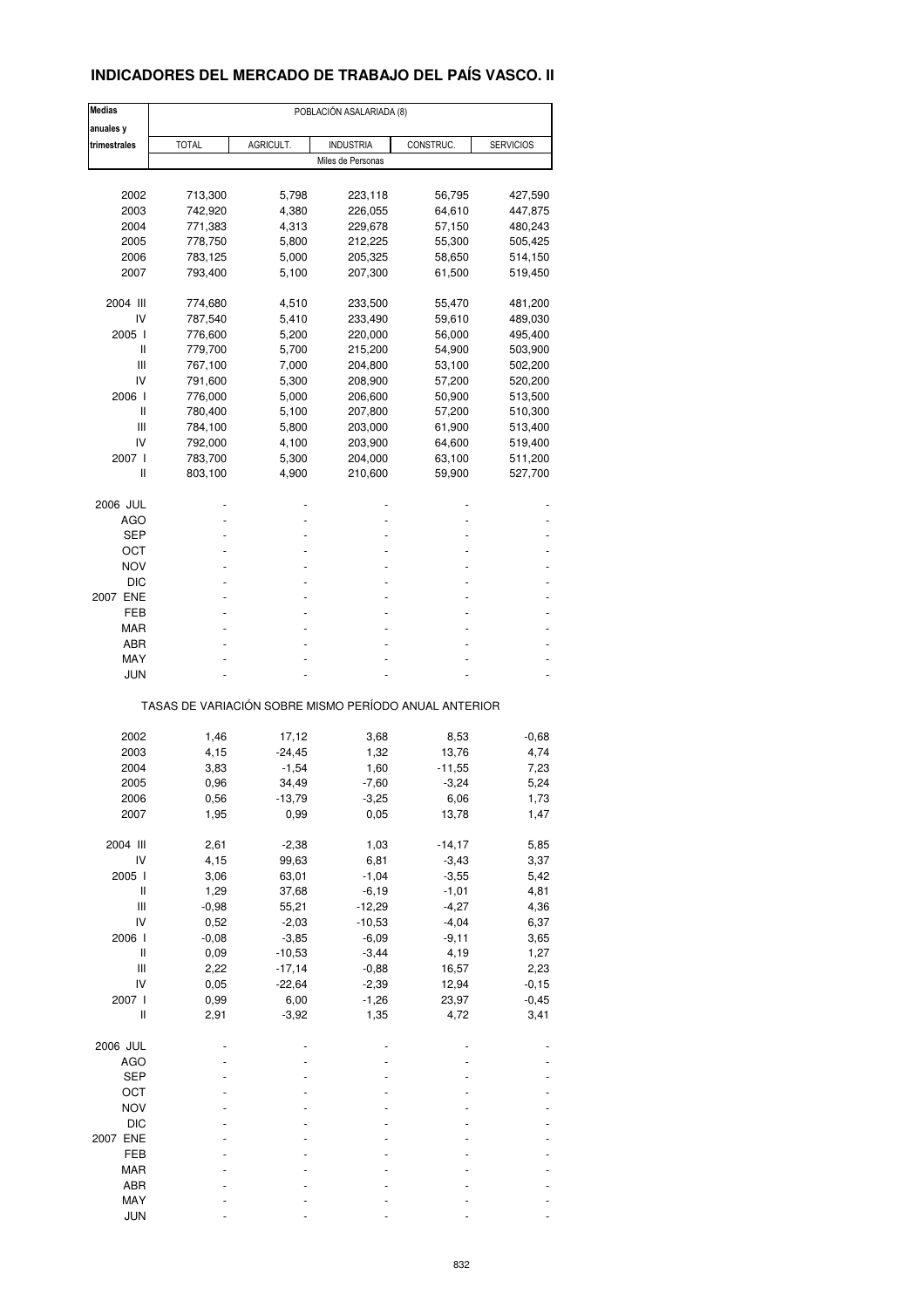# **INDICADORES DEL MERCADO DE TRABAJO DEL PAÍS VASCO. III**

| <b>Medias</b>                                                             |              | PARADOS (8)       |                |                                                       | TASA DE ACTIVIDAD (8) |                |              | TASA DE PARO (8) |                |  |
|---------------------------------------------------------------------------|--------------|-------------------|----------------|-------------------------------------------------------|-----------------------|----------------|--------------|------------------|----------------|--|
| anuales y                                                                 |              |                   |                |                                                       | <b>MENORES</b>        |                |              | <b>MENORES</b>   |                |  |
| trimestrales                                                              | <b>TOTAL</b> | <b>VARONES</b>    | <b>MUJERES</b> | <b>TOTAL</b>                                          | 20 AÑOS               | <b>MUJERES</b> | <b>TOTAL</b> | 20 AÑOS          | <b>MUJERES</b> |  |
|                                                                           |              | Miles de personas |                |                                                       |                       | Porcentaje     |              |                  |                |  |
|                                                                           |              |                   |                |                                                       |                       |                |              |                  |                |  |
|                                                                           |              |                   |                |                                                       |                       |                |              |                  |                |  |
| 2002                                                                      | 94,533       | 36,520            | 58,010         | 54,76                                                 | 13,43                 | 43,93          | 9,59         | 36,34            | 14,28          |  |
| 2003                                                                      | 95,263       | 42,090            | 53,175         | 55,81                                                 | 12,24                 | 45,13          | 9,45         | 36,12            | 12,71          |  |
| 2004                                                                      | 99,085       | 47,265            | 51,820         | 56,38                                                 | 14,64                 | 45,81          | 9,71         | 36,97            | 12,16          |  |
| 2005                                                                      | 75,850       | 33,700            | 42,150         | 56,92                                                 | 18,25                 | 47,01          | 7,34         | 29,89            | 9,61           |  |
| 2006                                                                      | 73,775       | 32,825            | 40,925         | 58,07                                                 | 19,47                 | 48,89          | 6,97         | 41,09            | 8,94           |  |
| 2007                                                                      | 66,900       | 30,400            | 36,450         | 57,64                                                 | 15,24                 | 48,79          | 6,35         | 41,12            | 7,96           |  |
|                                                                           |              |                   |                |                                                       |                       |                |              |                  |                |  |
| 2004 III                                                                  | 97,400       | 50,320            | 47,080         | 56,32                                                 | 16,00                 | 45,61          | 9,55         | 32,48            | 11,09          |  |
| IV                                                                        | 94,350       | 43,260            | 51,090         | 56,75                                                 | 15,89                 | 46,14          | 9,17         | 27,26            | 11,89          |  |
| 2005 l                                                                    | 81,500       | 35,200            | 46,300         | 56,65                                                 | 18,25                 | 47,06          | 7,93         | 23,22            | 10,55          |  |
| Ш                                                                         | 78,200       | 32,500            | 45,700         | 56,88                                                 | 18,80                 | 46,96          | 7,57         | 38,32            | 10,43          |  |
| $\mathbf{III}$                                                            | 76,600       | 35,600            | 41,000         | 56,51                                                 | 18,64                 | 46,18          | 7,45         | 25,76            | 9,51           |  |
| IV                                                                        | 67,100       | 31,500            | 35,600         | 57,63                                                 | 17,31                 | 47,85          | 6,40         | 32,24            | 7,95           |  |
| 2006 l                                                                    | 79,800       | 34,900            | 44,800         | 57,57                                                 | 12,99                 | 48,06          | 7,61         | 39,59            | 9,97           |  |
|                                                                           |              |                   |                |                                                       |                       |                |              |                  |                |  |
| Ш                                                                         | 75,100       | 35,000            | 40,100         | 58,05                                                 | 19,14                 | 48,89          | 7,10         | 47,44            | 8,75           |  |
| $\ensuremath{\mathsf{III}}\xspace$                                        | 69,100       | 33,100            | 36,000         | 58,30                                                 | 25,99                 | 48,82          | 6,50         | 29,48            | 7,87           |  |
| IV                                                                        | 71,100       | 28,300            | 42,800         | 58,36                                                 | 19,75                 | 49,79          | 6,68         | 47,85            | 9,17           |  |
| 2007 l                                                                    | 69,900       | 30,900            | 39,000         | 57,45                                                 | 13,20                 | 48,61          | 6,65         | 42,96            | 8,54           |  |
| $\label{eq:1} \prod_{i=1}^n \left\{ \prod_{i=1}^n \frac{1}{n_i} \right\}$ | 63,900       | 29,900            | 33,900         | 57,83                                                 | 17,27                 | 48,96          | 6,04         | 39,28            | 7,37           |  |
|                                                                           |              |                   |                |                                                       |                       |                |              |                  |                |  |
| 2006 JUL                                                                  |              |                   |                |                                                       |                       |                |              |                  |                |  |
| <b>AGO</b>                                                                |              |                   |                |                                                       |                       |                |              |                  |                |  |
| <b>SEP</b>                                                                |              |                   |                |                                                       |                       |                |              |                  |                |  |
| OCT                                                                       |              |                   |                |                                                       |                       |                |              |                  |                |  |
| <b>NOV</b>                                                                |              |                   |                |                                                       |                       |                |              |                  |                |  |
| <b>DIC</b>                                                                |              |                   |                |                                                       |                       |                |              |                  |                |  |
| 2007 ENE                                                                  |              |                   |                |                                                       |                       |                |              |                  |                |  |
|                                                                           |              |                   |                |                                                       |                       |                |              |                  |                |  |
| FEB                                                                       |              |                   |                |                                                       |                       |                |              |                  |                |  |
| <b>MAR</b>                                                                |              |                   |                |                                                       |                       |                |              |                  |                |  |
| ABR                                                                       |              |                   |                |                                                       |                       |                |              |                  |                |  |
| MAY                                                                       |              |                   |                |                                                       |                       |                |              |                  |                |  |
| <b>JUN</b>                                                                |              |                   |                |                                                       |                       |                |              |                  |                |  |
|                                                                           |              |                   |                |                                                       |                       |                |              |                  |                |  |
|                                                                           |              |                   |                | TASAS DE VARIACIÓN SOBRE MISMO PERÍODO ANUAL ANTERIOR |                       |                |              |                  |                |  |
|                                                                           |              |                   |                |                                                       |                       |                |              |                  |                |  |
| 2002                                                                      | $-0,61$      | 0,56              | $-1,35$        |                                                       |                       |                |              |                  |                |  |
| 2003                                                                      | 0,77         | 15,25             | $-8,33$        |                                                       |                       |                |              |                  |                |  |
| 2004                                                                      | 4,01         | 12,30             | $-2,55$        |                                                       |                       |                |              |                  |                |  |
| 2005                                                                      | $-23,45$     | $-28,70$          | $-18,66$       |                                                       |                       |                |              |                  |                |  |
| 2006                                                                      | $-2,74$      | $-2,60$           | $-2,91$        |                                                       |                       |                |              |                  |                |  |
| 2007                                                                      | $-13,62$     | $-13,02$          | $-14, 13$      |                                                       |                       |                |              |                  |                |  |
|                                                                           |              |                   |                |                                                       |                       |                |              |                  |                |  |
| 2004 III                                                                  | 3,63         | 17,65             | $-8,08$        |                                                       |                       |                |              |                  |                |  |
|                                                                           |              |                   |                |                                                       |                       |                |              |                  |                |  |
| $\mathsf{IV}$                                                             | $-5,73$      | $-14,62$          | 3,40           |                                                       |                       |                |              |                  |                |  |
| 2005 l                                                                    | $-24,63$     | $-32,31$          | $-17,51$       |                                                       |                       |                |              |                  |                |  |
| Ш                                                                         | $-18,93$     | $-25,25$          | $-13,74$       |                                                       |                       |                |              |                  |                |  |
| $\ensuremath{\mathsf{III}}\xspace$                                        | $-21,36$     | $-29,25$          | $-12,91$       |                                                       |                       |                |              |                  |                |  |
| IV                                                                        | $-28,88$     | $-27,18$          | $-30,32$       |                                                       |                       |                |              |                  |                |  |
| 2006 l                                                                    | $-2,09$      | $-0,85$           | $-3,24$        |                                                       |                       |                |              |                  |                |  |
| $\mathop{  }$                                                             | $-3,96$      | 7,69              | $-12,25$       |                                                       |                       |                |              |                  |                |  |
| $\ensuremath{\mathsf{III}}\xspace$                                        | $-9,79$      | $-7,02$           | $-12,20$       |                                                       |                       |                |              |                  |                |  |
| IV                                                                        | 5,96         | $-10,16$          | 20,22          |                                                       |                       |                |              |                  |                |  |
| 2007 l                                                                    | $-12,41$     | $-11,46$          | $-12,95$       |                                                       |                       |                |              |                  |                |  |
| $\label{eq:1} \prod_{i=1}^n \left\{ \prod_{i=1}^n \frac{1}{n_i} \right\}$ | $-14,91$     | $-14,57$          | $-15,46$       |                                                       |                       |                |              |                  |                |  |
|                                                                           |              |                   |                |                                                       |                       |                |              |                  |                |  |
| 2006 JUL                                                                  |              |                   |                |                                                       |                       |                |              |                  |                |  |
| <b>AGO</b>                                                                |              |                   |                |                                                       |                       |                |              |                  |                |  |
| <b>SEP</b>                                                                |              |                   |                |                                                       |                       |                |              |                  |                |  |
|                                                                           |              |                   |                |                                                       |                       |                |              |                  |                |  |
| OCT                                                                       |              |                   |                |                                                       |                       |                |              |                  |                |  |
| <b>NOV</b>                                                                |              |                   |                |                                                       |                       |                |              |                  |                |  |
| <b>DIC</b>                                                                |              |                   |                |                                                       |                       |                |              |                  |                |  |
| 2007 ENE                                                                  |              |                   |                |                                                       |                       |                |              |                  |                |  |
| FEB                                                                       |              |                   |                |                                                       |                       |                |              |                  |                |  |
| MAR                                                                       |              |                   |                |                                                       |                       |                |              |                  |                |  |
| ABR                                                                       |              |                   |                |                                                       |                       |                |              |                  |                |  |
| MAY                                                                       |              |                   |                |                                                       |                       |                |              |                  |                |  |
| <b>JUN</b>                                                                |              |                   |                |                                                       |                       |                |              |                  |                |  |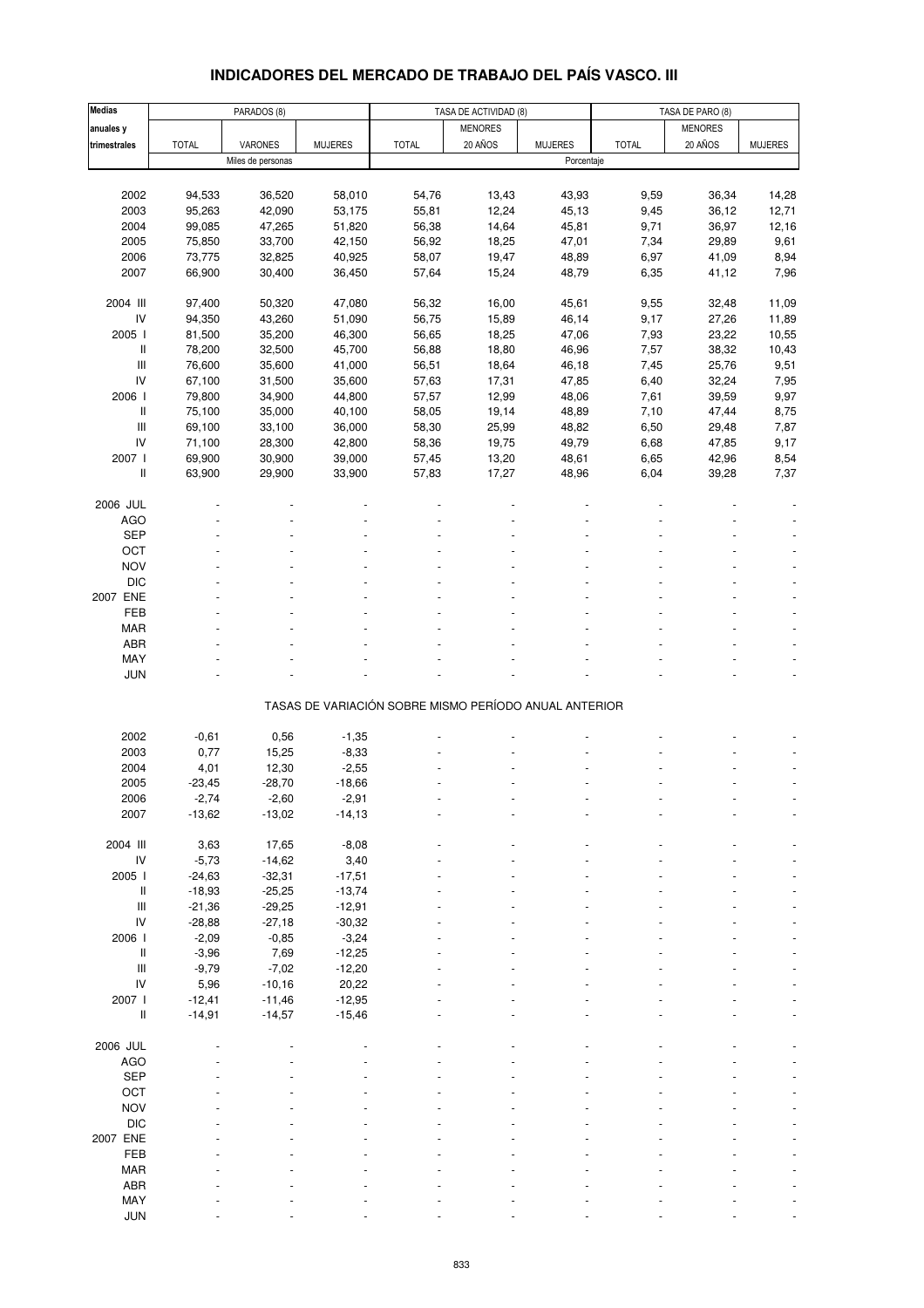| <b>Medias</b>                      |              |                                                       | PARO REGISTRADO  |              |                  |                 |
|------------------------------------|--------------|-------------------------------------------------------|------------------|--------------|------------------|-----------------|
| anuales y                          |              |                                                       |                  |              |                  | SIN EMPLEO      |
| trimestrales                       | <b>TOTAL</b> | <b>AGRICULTURA</b>                                    | <b>INDUSTRIA</b> | CONSTRUCCIÓN | <b>SERVICIOS</b> | <b>ANTERIOR</b> |
|                                    |              |                                                       | Personas         |              |                  |                 |
|                                    |              |                                                       |                  |              |                  |                 |
| 2002                               | 88.875       | 856                                                   | 18.251           | 6.469        | 52.669           | 10.630          |
| 2003                               | 89.655       | 884                                                   | 17.822           | 7.161        | 53.705           | 10.083          |
| 2004                               | 89.749       | 932                                                   | 17.436           | 7.671        | 54.284           | 9.426           |
| 2005                               | 84.808       | 775                                                   | 16.993           | 7.356        | 52.816           | 6.868           |
| 2006                               | 80.793       | 754                                                   | 15.320           | 6.889        | 52.058           | 5.772           |
| 2007                               | 76.418       | 743                                                   | 13.750           | 6.271        | 50.448           | 5.207           |
|                                    |              |                                                       |                  |              |                  |                 |
| 2004 IV                            | 88.770       | 973                                                   | 17.201           | 7.660        | 53.759           | 9.177           |
| 2005                               | 92.124       | 836                                                   | 18.309           | 8.021        | 57.004           | 7.954           |
| Ш                                  | 81.887       | 722                                                   | 16.507           | 7.075        | 50.564           | 7.019           |
| $\ensuremath{\mathsf{III}}\xspace$ | 82.392       | 745                                                   | 16.625           | 7.121        | 51.551           | 6.350           |
| IV                                 | 82.828       | 797                                                   | 16.531           | 7.205        | 52.143           | 6.150           |
| 2006                               | 89.252       | 886                                                   | 17.090           | 7.726        | 56.889           | 6.660           |
| $\, \parallel$                     | 80.518       | 781                                                   | 15.445           | 6.843        | 51.450           | 5.999           |
| Ш                                  | 77.195       | 670                                                   | 14.646           | 6.679        | 50.086           | 5.114           |
| IV                                 | 76.207       | 679                                                   | 14.097           | 6.308        | 49.808           | 5.314           |
| 2007 l                             | 80.601       | 790                                                   | 14.556           | 6.485        | 53.188           | 5.582           |
| $\, \parallel$                     | 73.934       | 739                                                   | 13.272           | 5.989        | 48.733           | 5.200           |
| Ш                                  | 73.869       | 678                                                   | 13.257           | 6.372        | 48.910           | 4.653           |
|                                    |              |                                                       |                  |              |                  |                 |
| 2006 SEP                           | 76.409       | 633                                                   | 14.424           | 6.461        | 49.761           | 5.130           |
| ОСТ                                | 76.227       | 660                                                   | 14.144           | 6.120        | 49.985           | 5.318           |
| <b>NOV</b>                         | 76.190       | 688                                                   | 13.902           | 6.149        | 50.003           | 5.448           |
| <b>DIC</b>                         | 76.203       | 689                                                   | 14.245           | 6.656        | 49.436           | 5.177           |
| 2007 ENE                           | 80.685       | 782                                                   | 14.774           | 6.591        | 53.123           | 5.415           |
| FEB                                | 80.960       | 787                                                   | 14.619           | 6.441        | 53.497           | 5.616           |
| MAR                                | 80.157       | 800                                                   | 14.274           | 6.423        | 52.944           | 5.716           |
| ABR                                | 77.946       | 798                                                   | 13.887           | 6.266        | 51.463           | 5.532           |
| MAY                                | 72.900       | 753                                                   | 13.086           | 5.935        | 48.049           | 5.077           |
| <b>JUN</b>                         | 70.955       | 667                                                   | 12.842           | 5.766        | 46.688           | 4.992           |
| JUL                                | 72.224       | 685                                                   | 12.880           | 5.968        | 47.908           | 4.783           |
| <b>AGO</b>                         | 75.514       | 671                                                   | 13.634           | 6.776        | 49.911           | 4.522           |
|                                    |              | TASAS DE VARIACIÓN SOBRE MISMO PERÍODO ANUAL ANTERIOR |                  |              |                  |                 |
|                                    |              |                                                       |                  |              |                  |                 |
| 2002                               | 0,56         | $-8,79$                                               | 0,43             | 6,46         | 2,55             | $-10, 15$       |
| 2003                               | 0,88         | 3,28                                                  | $-2,35$          | 10,70        | 1,97             | $-5,15$         |
| 2004                               | 0, 10        | 5,37                                                  | $-2,16$          | 7,13         | 1,08             | $-6,51$         |
| 2005                               | $-5,51$      | $-16,81$                                              | $-2,54$          | $-4, 11$     | $-2,70$          | $-27,14$        |
| 2006                               | -4,73        | -2,71                                                 | -9,85            | -6,35        | -1,43            | -15,96          |
| 2007                               | $-8,00$      | $-6,83$                                               | $-13,47$         | $-12,42$     | $-5,15$          | $-13,57$        |
| 2004 IV                            | $-2,07$      | $-11,19$                                              | $-2,69$          | 3,06         | $-0,95$          | $-9,73$         |
| 2005 l                             | $-3,64$      | $-28,75$                                              | $-1,39$          | 0,77         | $-0,97$          | $-23,13$        |
| $\mathop{  }$                      | $-6,07$      | $-8,73$                                               | $-3,22$          | $-6,80$      | $-3,50$          | $-24,84$        |
| $\ensuremath{\mathsf{III}}\xspace$ | $-5,77$      | $-5,61$                                               | $-1,73$          | $-4,72$      | $-3,50$          | $-28,18$        |
| IV                                 | $-6,69$      | $-18,08$                                              | $-3,90$          | $-5,93$      | $-3,01$          | $-32,98$        |
| 2006 l                             | $-3, 12$     | 6,02                                                  | $-6,65$          | $-3,69$      | $-0,20$          | $-16,27$        |
| $\sf II$                           | $-1,67$      | 8,22                                                  | $-6,43$          | $-3,28$      | 1,75             | $-14,53$        |
| Ш                                  | $-6,31$      | $-10,11$                                              | $-11,90$         | $-6,21$      | $-2,84$          | $-19,46$        |
| IV                                 | $-7,99$      | $-14,84$                                              | $-14,73$         | $-12,45$     | $-4,48$          | $-13,59$        |
| 2007 l                             | $-9,69$      | $-10,91$                                              | $-14,83$         | $-16,06$     | $-6,51$          | $-16, 18$       |
| Ш                                  | $-8,18$      | $-5,34$                                               | $-14,07$         | $-12,48$     | $-5,28$          | $-13,31$        |
| $\ensuremath{\mathsf{III}}\xspace$ | $-4,79$      | $-1,53$                                               | $-10,16$         | $-6, 12$     | $-2,66$          | $-8,89$         |
|                                    |              |                                                       |                  |              |                  |                 |
| 2006 SEP                           | $-5,69$      | $-4,95$                                               | $-12,68$         | $-5,87$      | $-1,55$          | $-20,17$        |
| OCT                                | $-6,87$      | $-5,31$                                               | $-14,10$         | $-11,71$     | $-3,23$          | $-12,91$        |
| <b>NOV</b>                         | $-8,47$      | $-14,43$                                              | $-15,32$         | $-12,57$     | $-5,19$          | $-12,78$        |
| <b>DIC</b>                         | $-8,62$      | $-22,67$                                              | $-14,76$         | $-13,00$     | $-5,00$          | $-15, 12$       |
| 2007 ENE                           | $-9,90$      | $-12,23$                                              | $-15,00$         | $-15,29$     | $-6,90$          | $-15,90$        |
| FEB                                | $-9,90$      | $-13,61$                                              | $-14,91$         | $-16,89$     | $-6,58$          | $-16,82$        |
| MAR                                | $-9,27$      | $-6,65$                                               | $-14,57$         | $-16,00$     | $-6,04$          | $-15,80$        |
| ABR                                | $-8,50$      | $-2,44$                                               | $-14,98$         | $-15,84$     | $-4,99$          | $-13,89$        |
| MAY                                | $-9,25$      | $-0,79$                                               | $-14,78$         | $-12,33$     | $-6,55$          | $-15,80$        |
| JUN                                | $-6,69$      | $-12,92$                                              | $-12,32$         | $-8,66$      | $-4,27$          | $-9,94$         |
| JUL                                | $-5,36$      | $-3,39$                                               | $-10,26$         | $-6,94$      | $-3,46$          | $-8,27$         |
| <b>AGO</b>                         | $-4,25$      | 0,45                                                  | $-10,07$         | $-5,39$      | $-1,89$          | $-9,54$         |

#### **INDICADORES DEL MERCADO DE TRABAJO DEL PAÍS VASCO. IV**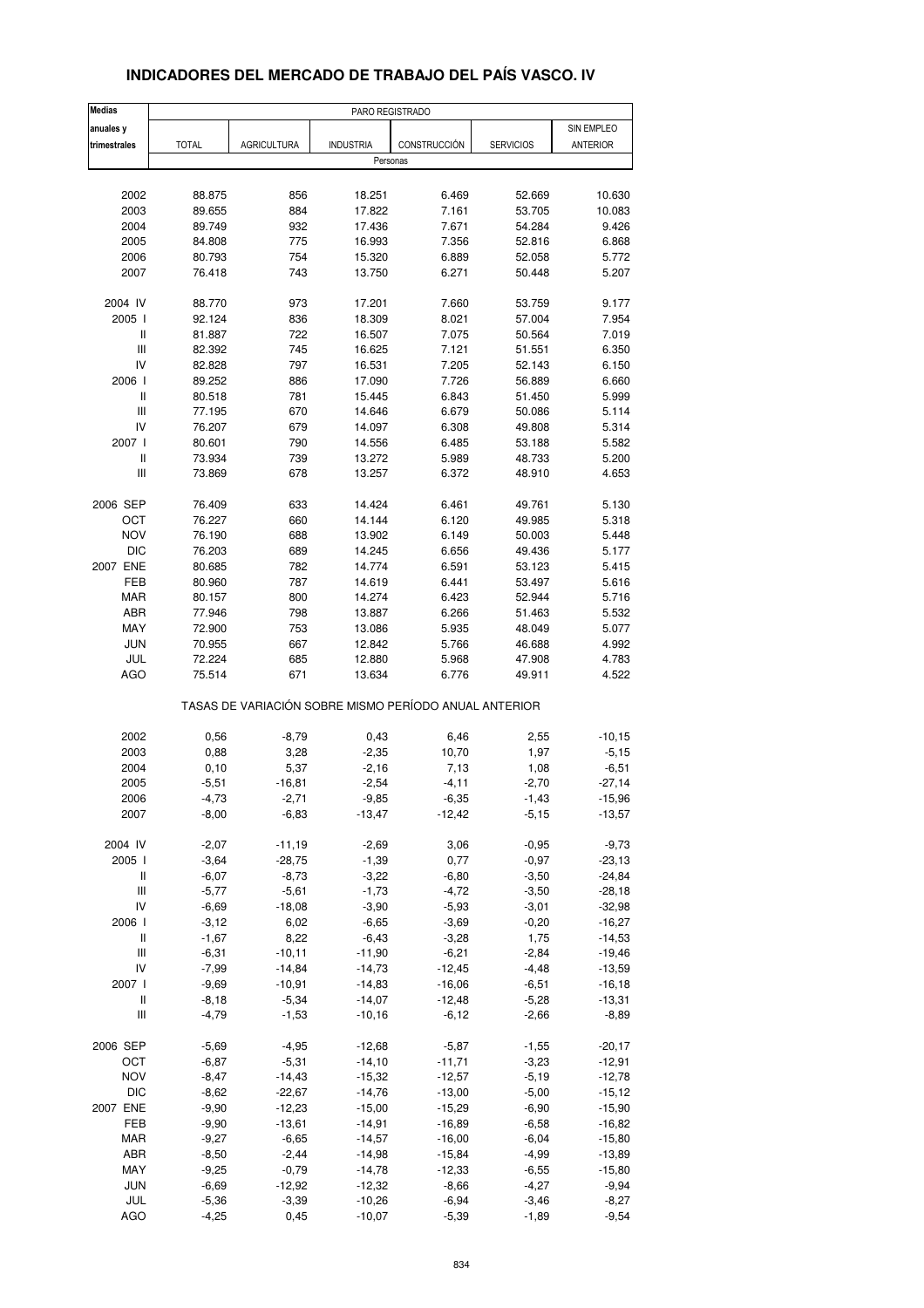### **INDICADORES DEL MERCADO DE TRABAJO DEL PAÍS VASCO. V**

| <b>Medias</b>                      |              | AFILIADOS A LA SEGURIDAD SOCIAL EN ALTA LABORAL       |                  |              |                  |
|------------------------------------|--------------|-------------------------------------------------------|------------------|--------------|------------------|
| anuales y                          |              |                                                       | <b>TOTAL</b>     |              |                  |
| trimestrales                       | <b>TOTAL</b> | <b>AGRICULTURA</b>                                    | <b>INDUSTRIA</b> | CONSTRUCCIÓN | <b>SERVICIOS</b> |
|                                    |              |                                                       | Personas         |              |                  |
| 2002                               | 859.399      | 15.038                                                | 227.675          | 82.725       | 533.339          |
| 2003                               | 874.204      | 15.620                                                | 227.300          | 83.644       | 547.033          |
| 2004                               | 889.644      | 15.526                                                | 225.819          | 84.793       | 563.014          |
| 2005                               | 911.855      | 15.060                                                | 224.008          | 88.072       | 584.388          |
|                                    |              | 14.665                                                |                  |              |                  |
| 2006                               | 933.195      |                                                       | 222.108          | 91.295       | 605.064          |
| 2007                               | 952.698      | 14.725                                                | 228.568          | 92.130       | 617.248          |
| 2004 IV                            | 898.403      | 14.595                                                | 225.529          | 85.337       | 572.568          |
| 2005 l                             | 898.110      | 14.621                                                | 223.976          | 86.180       | 572.967          |
| Ш                                  | 911.271      | 15.437                                                | 225.007          | 88.189       | 582.289          |
| Ш                                  | 912.359      | 15.307                                                | 224.130          | 88.276       | 584.336          |
| IV                                 | 925.681      | 14.875                                                | 222.920          | 89.641       | 597.959          |
| 2006 l                             | 922.440      | 14.715                                                | 220.794          | 89.720       | 597.071          |
| Ш                                  | 932.116      | 14.739                                                | 222.209          | 91.584       | 603.534          |
| Ш                                  | 931.829      | 14.697                                                | 222.457          | 91.517       | 603.126          |
| IV                                 |              |                                                       |                  | 92.361       |                  |
|                                    | 946.394      | 14.507                                                | 222.972          |              | 616.525          |
| 2007 l                             | 948.784      | 14.787                                                | 226.966          | 91.555       | 615.448          |
| Ш                                  | 959.504      | 14.760                                                | 230.035          | 92.960       | 621.722          |
| Ш                                  | 948.361      | 14.580                                                | 228.771          | 91.747       | 613.236          |
| 2006 SEP                           | 941.179      | 14.947                                                | 223.113          | 92.553       | 610.536          |
| ост                                | 943.963      | 14.933                                                | 223.081          | 93.058       | 612.861          |
| <b>NOV</b>                         | 949.988      | 14.373                                                | 223.541          | 93.351       | 618.693          |
| DIC                                | 945.232      | 14.215                                                | 222.294          | 90.674       | 618.020          |
|                                    |              |                                                       |                  |              |                  |
| 2007 ENE                           | 943.151      | 14.270                                                | 224.337          | 91.033       | 613.482          |
| FEB                                | 948.240      | 15.038                                                | 227.650          | 91.565       | 613.958          |
| <b>MAR</b>                         | 954.962      | 15.052                                                | 228.910          | 92.068       | 618.904          |
| ABR                                | 953.060      | 14.559                                                | 228.730          | 91.985       | 617.758          |
| MAY                                | 960.134      | 14.744                                                | 229.677          | 93.009       | 622.676          |
| <b>JUN</b>                         | 965.318      | 14.976                                                | 231.698          | 93.885       | 624.731          |
| JUL                                | 954.468      | 14.620                                                | 229.544          | 92.754       | 617.522          |
| <b>AGO</b>                         | 942.254      | 14.540                                                | 227.997          | 90.739       | 608.950          |
|                                    |              | TASAS DE VARIACIÓN SOBRE MISMO PERÍODO ANUAL ANTERIOR |                  |              |                  |
|                                    |              |                                                       |                  |              |                  |
| 2002                               | 2,32         | 0,23                                                  | 0,86             | 3,20         | 3,06             |
| 2003                               | 1,72         | 3,87                                                  | $-0,16$          | 1,11         | 2,57             |
| 2004                               | 1,77         | $-0,60$                                               | $-0,65$          | 1,37         | 2,92             |
| 2005                               | 2,50         | $-3,00$                                               | $-0,80$          | 3,87         | 3,80             |
| 2006                               | 2,34         | $-2,63$                                               | $-0,85$          | 3,66         | 3,54             |
| 2007                               | 2,74         | 0,25                                                  | 3,12             | 1,53         | 2,86             |
| 2004 IV                            | 1,64         | $-9,14$                                               | $-0,54$          | 2,02         | 2,84             |
|                                    |              |                                                       |                  |              |                  |
| 2005 l                             | 1,52         | $-8,25$                                               | $-0,73$          | 2,05         | 2,69             |
| Ш                                  | 2,36         | $-5,20$                                               | $-0,76$          | 3,85         | 3,64             |
| Ш                                  | 3,06         | 0,12                                                  | $-0,56$          | 4,51         | 4,40             |
| IV                                 | 3,04         | 1,92                                                  | $-1,16$          | 5,04         | 4,43             |
| 2006                               | 2,71         | 0,64                                                  | $-1,42$          | 4,11         | 4,21             |
| $\sf II$                           | 2,29         | $-4,52$                                               | $-1,24$          | 3,85         | 3,65             |
| Ш                                  | 2,13         | $-3,99$                                               | $-0,75$          | 3,67         | 3,22             |
| IV                                 | 2,24         | $-2,48$                                               | 0,02             | 3,03         | 3,10             |
| 2007 l                             | 2,86         | 0,48                                                  | 2,80             | 2,05         | 3,08             |
| Ш                                  | 2,94         | 0,14                                                  | 3,52             | 1,50         | 3,01             |
| $\ensuremath{\mathsf{III}}\xspace$ | 2,29         | 0,05                                                  | 2,99             | 0,82         | 2,30             |
|                                    |              |                                                       |                  |              |                  |
| 2006 SEP                           | 2,52         | $-3,65$                                               | $-0,36$          | 3,83         | 3,63             |
| OCT                                | 2,01         | $-5,23$                                               | $-0,30$          | 3,00         | 2,97             |
| <b>NOV</b>                         | 2,27         | $-2,12$                                               | $-0,12$          | 3,22         | 3,17             |
| DIC                                | 2,43         | 0,22                                                  | 0,50             | 2,88         | 3,17             |
| 2007 ENE                           | 2,65         | $-0,76$                                               | 1,71             | 2,08         | 3,20             |
| FEB                                | 2,68         | 0,79                                                  | 2,98             | 1,87         | 2,76             |
| <b>MAR</b>                         | 3,23         | 1,39                                                  | 3,70             | 2,19         | 3,27             |
| ABR                                | 2,39         | 0,61                                                  | 3,35             | 1,15         | 2,28             |
| MAY                                | 2,82         | $-1,07$                                               | 3,52             | 1,53         | 2,86             |
| JUN                                | 3,60         | 0,90                                                  | 3,70             | 1,83         | 3,91             |
| JUL                                | 2,40         | $-0,27$                                               | 2,90             | 1,06         | 2,49             |
| <b>AGO</b>                         | 2,17         | 0,38                                                  | 3,08             | 0,57         | 2,12             |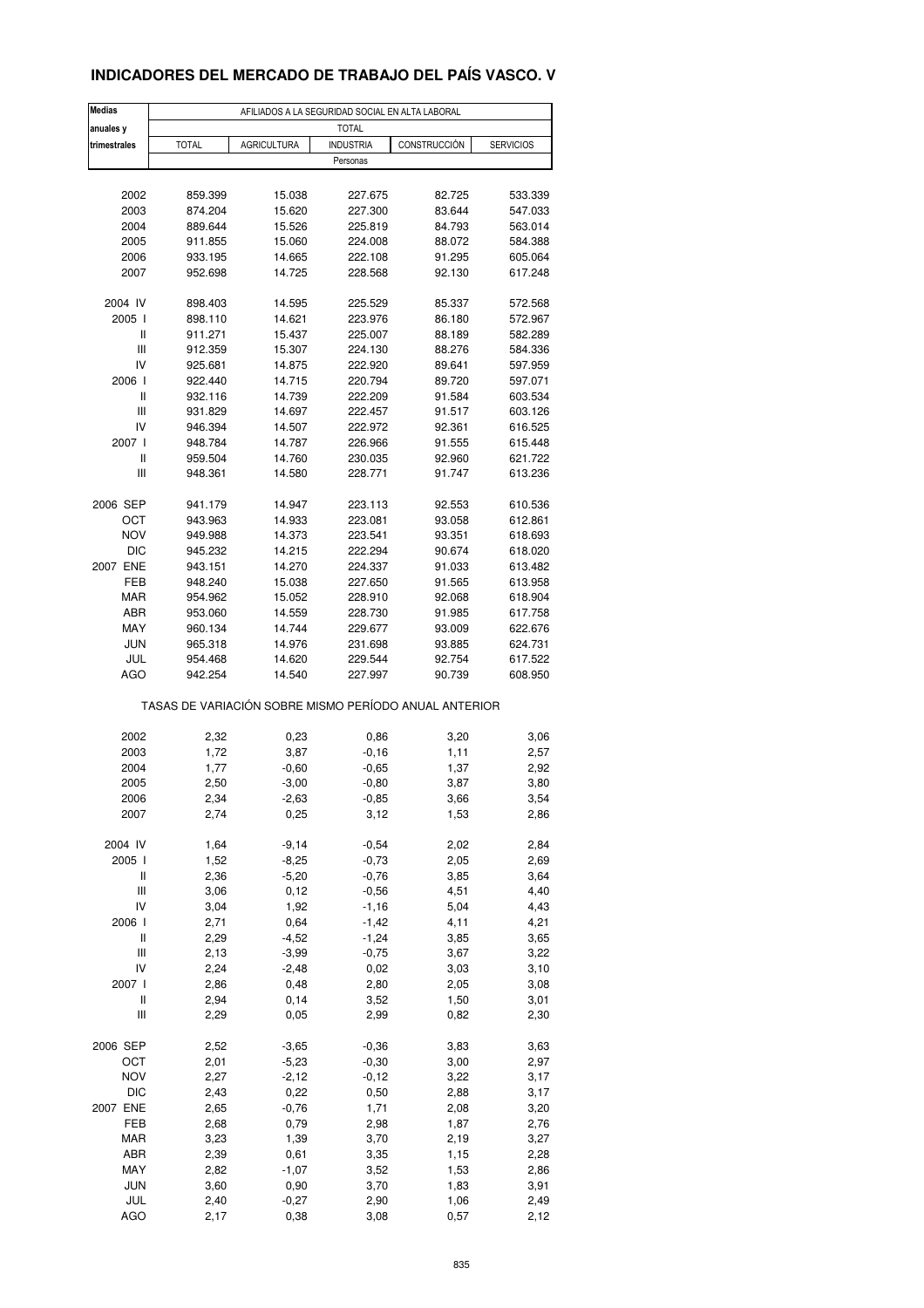### **INDICADORES DEL MERCADO DE TRABAJO DEL PAÍS VASCO. VI**

| <b>Medias</b>                           | AFILIADOS A LA SEGURIDAD SOCIAL EN ALTA LABORAL       |                     |                     |                  |                    |  |  |  |  |
|-----------------------------------------|-------------------------------------------------------|---------------------|---------------------|------------------|--------------------|--|--|--|--|
| anuales y                               |                                                       |                     | <b>CUENTA AJENA</b> |                  |                    |  |  |  |  |
| trimestrales                            | <b>TOTAL</b>                                          | <b>AGRICULTURA</b>  | <b>INDUSTRIA</b>    | CONSTRUCCIÓN     | <b>SERVICIOS</b>   |  |  |  |  |
|                                         |                                                       |                     | Personas            |                  |                    |  |  |  |  |
|                                         |                                                       |                     |                     |                  |                    |  |  |  |  |
| 2002                                    | 680.161                                               | 6.418               | 197.050             | 58.314           | 418.096            |  |  |  |  |
| 2003<br>2004                            | 692.569<br>704.732                                    | 7.227<br>7.290      | 196.159<br>194.441  | 58.699<br>58.895 | 430.186<br>443.899 |  |  |  |  |
| 2005                                    | 723.695                                               | 7.004               | 192.582             | 61.273           | 462.770            |  |  |  |  |
| 2006                                    | 743.233                                               | 6.811               | 190.746             | 63.626           | 482.047            |  |  |  |  |
| 2007                                    | 761.057                                               | 7.009               | 197.162             | 63.302           | 493.584            |  |  |  |  |
|                                         |                                                       |                     |                     |                  |                    |  |  |  |  |
| 2004 IV                                 | 712.031                                               | 6.403               | 194.034             | 59.000           | 452.496            |  |  |  |  |
| 2005                                    | 711.219                                               | 6.469               | 192.448             | 59.744           | 452.461            |  |  |  |  |
| Ш                                       | 723.096                                               | 7.352               | 193.513             | 61.415           | 460.732            |  |  |  |  |
| Ш                                       | 724.040                                               | 7.276               | 192.801             | 61.435           | 462.476            |  |  |  |  |
| IV<br>2006 l                            | 736.424<br>732.986                                    | 6.920<br>6.820      | 191.567<br>189.411  | 62.497<br>62.431 | 475.410<br>474.312 |  |  |  |  |
| II                                      | 741.886                                               | 6.851               | 190.845             | 63.931           | 480.258            |  |  |  |  |
| Ш                                       | 742.086                                               | 6.856               | 191.131             | 63.771           | 480.327            |  |  |  |  |
| IV                                      | 755.974                                               | 6.716               | 191.599             | 64.370           | 493.289            |  |  |  |  |
| 2007                                    | 757.748                                               | 7.044               | 195.551             | 63.175           | 491.977            |  |  |  |  |
| Ш                                       | 767.466                                               | 7.046               | 198.649             | 63.947           | 497.825            |  |  |  |  |
| Ш                                       | 756.406                                               | 6.901               | 197.347             | 62.526           | 489.633            |  |  |  |  |
|                                         |                                                       |                     |                     |                  |                    |  |  |  |  |
| 2006 SEP                                | 751.519<br>753.772                                    | 7.117<br>7.124      | 191.796             | 64.757           | 487.849            |  |  |  |  |
| ОСТ<br><b>NOV</b>                       | 759.493                                               | 6.577               | 191.743<br>192.153  | 65.105<br>65.307 | 489.800<br>495.456 |  |  |  |  |
| DIC                                     | 754.658                                               | 6.447               | 190.901             | 62.698           | 494.612            |  |  |  |  |
| 2007 ENE                                | 752.617                                               | 6.522               | 192.937             | 62.914           | 490.244            |  |  |  |  |
| FEB                                     | 757.203                                               | 7.297               | 196.232             | 63.163           | 490.511            |  |  |  |  |
| MAR                                     | 763.423                                               | 7.314               | 197.485             | 63.449           | 495.175            |  |  |  |  |
| ABR                                     | 761.279                                               | 6.835               | 197.329             | 63.188           | 493.927            |  |  |  |  |
| MAY                                     | 768.098                                               | 7.029               | 198.299             | 63.996           | 498.774            |  |  |  |  |
| <b>JUN</b>                              | 773.021                                               | 7.273               | 200.319             | 64.656           | 500.773            |  |  |  |  |
| JUL                                     | 762.300                                               | 6.937               | 198.089             | 63.488           | 493.786            |  |  |  |  |
| AGO                                     | 750.511                                               | 6.864               | 196.605             | 61.563           | 485.479            |  |  |  |  |
|                                         | TASAS DE VARIACIÓN SOBRE MISMO PERÍODO ANUAL ANTERIOR |                     |                     |                  |                    |  |  |  |  |
| 2002                                    | 2,83                                                  | 4,21                | 0,73                | 3,75             | 3,71               |  |  |  |  |
| 2003                                    | 1,82                                                  | 12,61               | $-0,45$             | 0,66             | 2,89               |  |  |  |  |
| 2004                                    | 1,76                                                  | 0,86                | $-0,88$             | 0,33             | 3,19               |  |  |  |  |
| 2005                                    | 2,69                                                  | $-3,92$             | $-0,96$             | 4,04             | 4,25               |  |  |  |  |
| 2006                                    | 2,70                                                  | $-2,76$             | $-0,95$             | 3,84             | 4,17               |  |  |  |  |
| 2007                                    | 3,21                                                  | 2,95                | 3,61                | 0, 15            | 3,45               |  |  |  |  |
|                                         |                                                       |                     |                     |                  |                    |  |  |  |  |
| 2004 IV                                 | 1,56                                                  | $-17,46$            | $-0,75$             | 1,10             | 3,05               |  |  |  |  |
| 2005 l<br>Ш                             | 1,46<br>2,51                                          | $-15,61$<br>$-8,36$ | $-0,96$<br>$-0,93$  | 1,40<br>3,94     | 2,90<br>4,06       |  |  |  |  |
| Ш                                       | 3,37                                                  | 2,96                | $-0,66$             | 4,89             | 4,96               |  |  |  |  |
| IV                                      | 3,43                                                  | 8,07                | $-1,27$             | 5,93             | 5,06               |  |  |  |  |
| 2006 l                                  | 3,06                                                  | 5,42                | $-1,58$             | 4,50             | 4,83               |  |  |  |  |
| $\sf II$                                | 2,60                                                  | $-6,81$             | $-1,38$             | 4,10             | 4,24               |  |  |  |  |
| Ш                                       | 2,49                                                  | $-5,78$             | $-0,87$             | 3,80             | 3,86               |  |  |  |  |
| IV                                      | 2,65                                                  | $-2,94$             | 0,02                | 3,00             | 3,76               |  |  |  |  |
| 2007 l                                  | 3,38                                                  | 3,29                | 3,24                | 1,19             | 3,72               |  |  |  |  |
| Ш<br>$\ensuremath{\mathsf{III}}\xspace$ | 3,45                                                  | 2,84                | 4,09                | 0,02             | 3,66               |  |  |  |  |
|                                         | 2,58                                                  | 2,61                | 3,43                | $-1,19$          | 2,74               |  |  |  |  |
| 2006 SEP                                | 2,98                                                  | $-5,48$             | $-0,42$             | 4,00             | 4,39               |  |  |  |  |
| OCT                                     | 2,36                                                  | $-8,53$             | $-0,35$             | 2,92             | 3,58               |  |  |  |  |
| <b>NOV</b>                              | 2,71                                                  | $-2,24$             | $-0,15$             | 3,30             | 3,86               |  |  |  |  |
| DIC                                     | 2,89                                                  | 3,27                | 0,56                | 2,76             | 3,84               |  |  |  |  |
| 2007 ENE                                | 3,16                                                  | 0,77                | 1,99                | 1,40             | 3,90               |  |  |  |  |
| FEB                                     | 3,17                                                  | 3,74                | 3,46                | 0,92             | 3,34               |  |  |  |  |
| MAR<br>ABR                              | 3,80<br>2,78                                          | 5,19                | 4,27<br>3,87        | 1,26<br>$-0,34$  | 3,93               |  |  |  |  |
| MAY                                     | 3,30                                                  | 4,03<br>0,24        | 4,10                | 0,09             | 2,74<br>3,45       |  |  |  |  |
| <b>JUN</b>                              | 4,27                                                  | 4,32                | 4,30                | 0,32             | 4,79               |  |  |  |  |
| JUL                                     | 2,74                                                  | 1,98                | 3,33                | $-0,77$          | 2,98               |  |  |  |  |
| AGO                                     | 2,42                                                  | 3,25                | 3,54                | $-1,62$          | 2,50               |  |  |  |  |
|                                         |                                                       |                     |                     |                  |                    |  |  |  |  |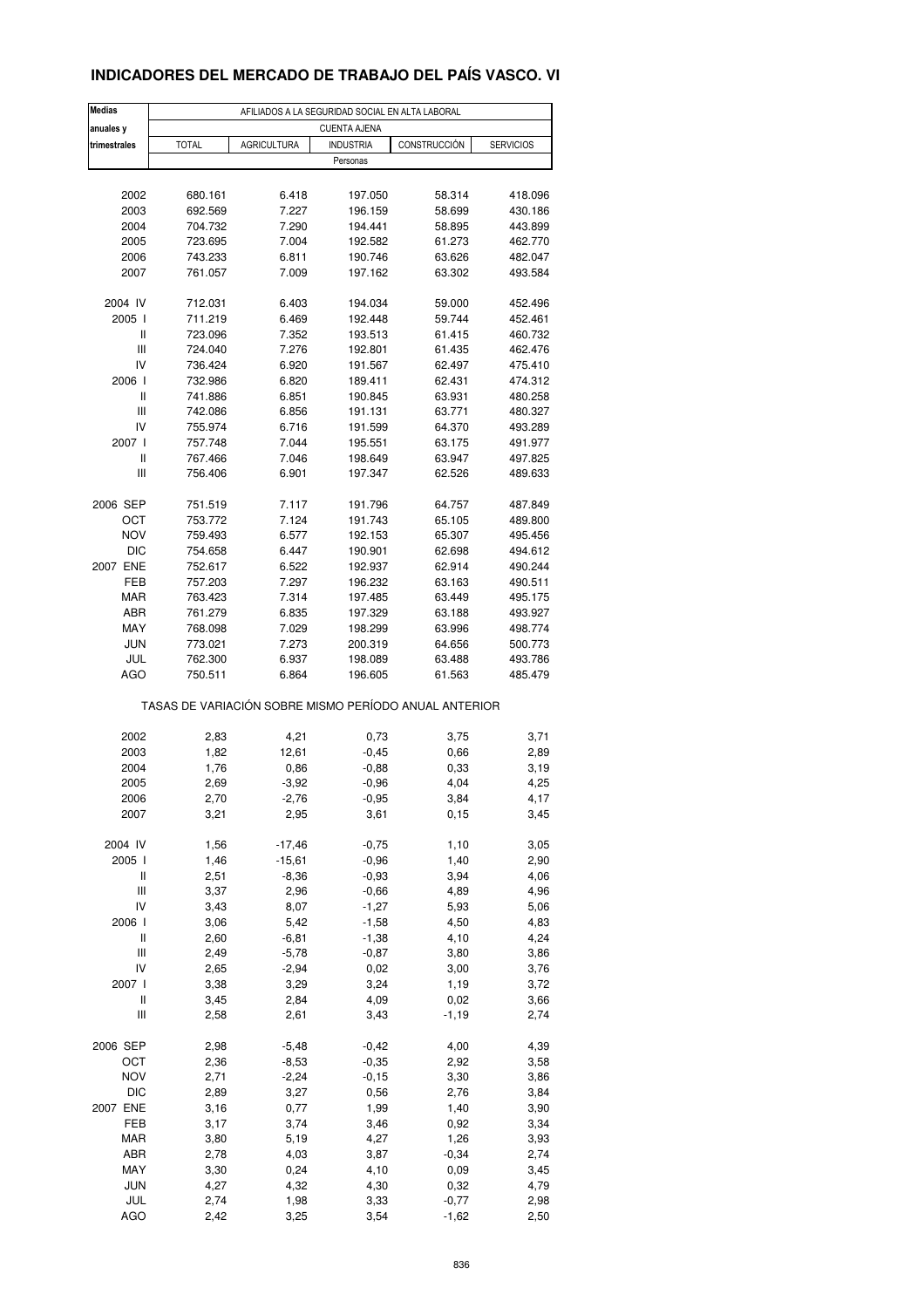### **INDICADORES DEL MERCADO DE TRABAJO DEL PAÍS VASCO. VII**

| <b>Medias</b>                      | AFILIADOS A LA SEGURIDAD SOCIAL EN ALTA LABORAL       |                    |                      |                  |                    |  |  |  |  |  |
|------------------------------------|-------------------------------------------------------|--------------------|----------------------|------------------|--------------------|--|--|--|--|--|
| anuales y                          |                                                       |                    | <b>CUENTA PROPIA</b> |                  |                    |  |  |  |  |  |
| trimestrales                       | <b>TOTAL</b>                                          | <b>AGRICULTURA</b> | <b>INDUSTRIA</b>     | CONSTRUCCIÓN     | <b>SERVICIOS</b>   |  |  |  |  |  |
|                                    |                                                       |                    | Personas             |                  |                    |  |  |  |  |  |
|                                    |                                                       |                    |                      |                  |                    |  |  |  |  |  |
| 2002                               | 179.237                                               | 8.621              | 30.625               | 24.411           | 115.244            |  |  |  |  |  |
| 2003<br>2004                       | 181.635<br>184.912                                    | 8.393<br>8.236     | 31.141<br>31.378     | 24.945<br>25.898 | 116.847<br>119.115 |  |  |  |  |  |
| 2005                               | 188.161                                               | 8.056              | 31.426               | 26.799           | 121.618            |  |  |  |  |  |
| 2006                               | 189.962                                               | 7.854              | 31.362               | 27.670           | 123.017            |  |  |  |  |  |
| 2007                               | 191.642                                               | 7.716              | 31.406               | 28.828           | 123.664            |  |  |  |  |  |
|                                    |                                                       |                    |                      |                  |                    |  |  |  |  |  |
| 2004 IV                            | 186.372                                               | 8.192              | 31.495               | 26.337           | 120.072            |  |  |  |  |  |
| 2005 l                             | 186.892                                               | 8.152              | 31.528               | 26.437           | 120.506            |  |  |  |  |  |
| Ш                                  | 188.175                                               | 8.086              | 31.495               | 26.775           | 121.557            |  |  |  |  |  |
| $\ensuremath{\mathsf{III}}\xspace$ | 188.319                                               | 8.031              | 31.328               | 26.841           | 121.860            |  |  |  |  |  |
| IV                                 | 189.257                                               | 7.956              | 31.353               | 27.144           | 122.549            |  |  |  |  |  |
| 2006 l                             | 189.454                                               | 7.896              | 31.383               | 27.289           | 122.759            |  |  |  |  |  |
| Ш                                  | 190.230                                               | 7.888              | 31.364               | 27.653           | 123.276            |  |  |  |  |  |
| Ш                                  | 189.743                                               | 7.842              | 31.327               | 27.746           | 122.799            |  |  |  |  |  |
| IV                                 | 190.420                                               | 7.791              | 31.373               | 27.991           | 123.235            |  |  |  |  |  |
| 2007 l                             | 191.037                                               | 7.742              | 31.414               | 28.380           | 123.471            |  |  |  |  |  |
| Ш                                  | 192.038                                               | 7.714              | 31.386               | 29.013           | 123.897            |  |  |  |  |  |
| Ш                                  | 191.956                                               | 7.680              | 31.424               | 29.221           | 123.604            |  |  |  |  |  |
|                                    |                                                       |                    |                      |                  |                    |  |  |  |  |  |
| 2006 SEP                           | 189.660                                               | 7.830<br>7.809     | 31.317               | 27.796           | 122.687            |  |  |  |  |  |
| ОСТ                                | 190.191                                               |                    | 31.338               | 27.953           | 123.061            |  |  |  |  |  |
| <b>NOV</b>                         | 190.495                                               | 7.796              | 31.388               | 28.044           | 123.237            |  |  |  |  |  |
| <b>DIC</b>                         | 190.574                                               | 7.768              | 31.393               | 27.976           | 123.408            |  |  |  |  |  |
| 2007 ENE<br>FEB                    | 190.534<br>191.037                                    | 7.748<br>7.741     | 31.400<br>31.418     | 28.119<br>28.402 | 123.238<br>123.447 |  |  |  |  |  |
| <b>MAR</b>                         | 191.539                                               | 7.738              | 31.425               | 28.619           | 123.729            |  |  |  |  |  |
| ABR                                | 191.781                                               | 7.724              | 31.401               | 28.797           | 123.831            |  |  |  |  |  |
| MAY                                | 192.036                                               | 7.715              | 31.378               | 29.013           | 123.902            |  |  |  |  |  |
| <b>JUN</b>                         | 192.297                                               | 7.703              | 31.379               | 29.229           | 123.958            |  |  |  |  |  |
| JUL                                | 192.168                                               | 7.683              | 31.455               | 29.266           | 123.736            |  |  |  |  |  |
| AGO                                | 191.743                                               | 7.676              | 31.392               | 29.176           | 123.471            |  |  |  |  |  |
|                                    |                                                       |                    |                      |                  |                    |  |  |  |  |  |
|                                    | TASAS DE VARIACIÓN SOBRE MISMO PERÍODO ANUAL ANTERIOR |                    |                      |                  |                    |  |  |  |  |  |
|                                    |                                                       |                    |                      |                  |                    |  |  |  |  |  |
| 2002                               | 0,45                                                  | $-2,54$            | 1,69                 | 1,91             | 0,79               |  |  |  |  |  |
| 2003                               | 1,34                                                  | $-2,64$            | 1,68                 | 2,19             | 1,39               |  |  |  |  |  |
| 2004                               | 1,80                                                  | $-1,86$            | 0,76                 | 3,82             | 1,94               |  |  |  |  |  |
| 2005                               | 1,76                                                  | $-2,19$            | 0,15                 | 3,48             | 2,10               |  |  |  |  |  |
| 2006                               | 0,96                                                  | -2,51              | -0,20                | 3,25             | 1,15               |  |  |  |  |  |
| 2007                               | 0,96                                                  | $-2,09$            | 0,14                 | 4,70             | 0,56               |  |  |  |  |  |
| 2004 IV                            |                                                       |                    |                      | 4,14             | 2,07               |  |  |  |  |  |
| 2005 l                             | 1,96<br>1,77                                          | $-1,38$<br>$-1,41$ | 0,75<br>0,70         | 3,57             | 1,92               |  |  |  |  |  |
| Ш                                  | 1,80                                                  | $-2, 13$           | 0,32                 | 3,65             | 2,08               |  |  |  |  |  |
| Ш                                  | 1,91                                                  | $-2,33$            | 0,04                 | 3,64             | 2,34               |  |  |  |  |  |
| IV                                 | 1,55                                                  | $-2,88$            | $-0,45$              | 3,07             | 2,06               |  |  |  |  |  |
| 2006 l                             | 1,37                                                  | $-3,14$            | $-0,46$              | 3,22             | 1,87               |  |  |  |  |  |
| $\sf II$                           | 1,09                                                  | $-2,45$            | $-0,41$              | 3,28             | 1,41               |  |  |  |  |  |
| Ш                                  | 0,76                                                  | $-2,36$            | $-0,01$              | 3,37             | 0,77               |  |  |  |  |  |
| IV                                 | 0,61                                                  | $-2,07$            | 0,06                 | 3,12             | 0,56               |  |  |  |  |  |
| 2007 l                             | 0,84                                                  | $-1,94$            | 0, 10                | 4,00             | 0,58               |  |  |  |  |  |
| Ш                                  | 0,95                                                  | $-2,20$            | 0,07                 | 4,92             | 0,50               |  |  |  |  |  |
| $\ensuremath{\mathsf{III}}\xspace$ | 1,14                                                  | $-2,14$            | 0,29                 | 5,41             | 0,61               |  |  |  |  |  |
|                                    |                                                       |                    |                      |                  |                    |  |  |  |  |  |
| 2006 SEP                           | 0,72                                                  | $-1,93$            | $-0,04$              | 3,43             | 0,69               |  |  |  |  |  |
| OCT                                | 0,65                                                  | $-2,01$            | 0,01                 | 3,20             | 0,60               |  |  |  |  |  |
| <b>NOV</b>                         | 0,56                                                  | $-2,02$            | 0,06                 | 3,01             | 0,49               |  |  |  |  |  |
| DIC                                | 0,64                                                  | $-2,18$            | 0,13                 | 3,14             | 0,58               |  |  |  |  |  |
| 2007 ENE                           | 0,68                                                  | $-2,02$            | 0,01                 | 3,63             | 0,49               |  |  |  |  |  |
| FEB                                | 0,80                                                  | $-1,84$            | 0,07                 | 4,04             | 0,51               |  |  |  |  |  |
| <b>MAR</b>                         | 1,02                                                  | $-1,96$            | 0,22                 | 4,32             | 0,73               |  |  |  |  |  |
| ABR                                | 0,89                                                  | $-2,24$            | 0,23                 | 4,58             | 0,48               |  |  |  |  |  |
| MAY                                | 0,95                                                  | $-2,24$            | 0,01                 | 4,85             | 0,52               |  |  |  |  |  |
| JUN                                | 1,02                                                  | $-2,12$            | $-0,03$              | 5,33             | 0,51               |  |  |  |  |  |
| JUL                                | 1,08                                                  | $-2,23$            | 0,25                 | 5,28             | 0,55               |  |  |  |  |  |
| AGO                                | 1,21                                                  | $-2,05$            | 0,33                 | 5,54             | 0,66               |  |  |  |  |  |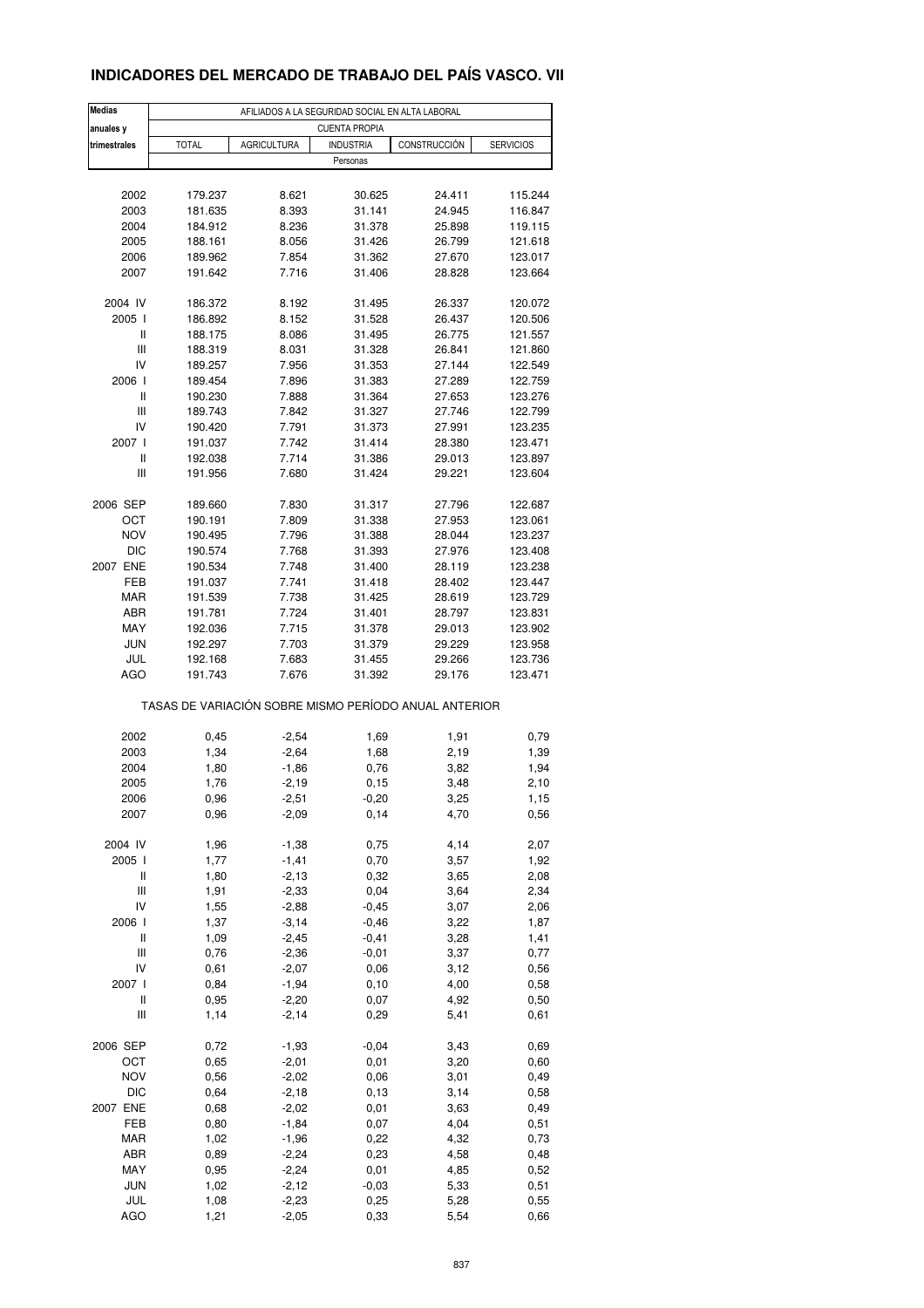| <b>Medias</b>                      |              |                  | EFECTIVOS LABORALES |                  |                                                       |                 |              | JORNADA MEDIA POR TRABAJADOR Y TRIM. |                |
|------------------------------------|--------------|------------------|---------------------|------------------|-------------------------------------------------------|-----------------|--------------|--------------------------------------|----------------|
| anuales y                          | <b>TOTAL</b> |                  | <b>SECTORES</b>     |                  | CONTRATO                                              | CONTRATO        | <b>TOTAL</b> | A TIEMPO                             | A TIEMPO       |
| trimestrales                       |              | <b>INDUSTRIA</b> | CONSTRUC.           | <b>SERVICIOS</b> | <b>INDEFINIDO</b>                                     | <b>TEMPORAL</b> |              | COMPLETO                             | <b>PARCIAL</b> |
|                                    |              |                  | Miles de personas   |                  |                                                       |                 |              | Horas                                |                |
|                                    |              |                  |                     |                  |                                                       |                 |              |                                      |                |
| 2002                               | 617,1        | 199,6            | 58,2                | 359,4            | 410,9                                                 | 206,3           | 400,2        | 422,4                                | 248,5          |
| 2003                               | 625,9        | 196,0            | 58,3                | 371,7            | 416,8                                                 | 209,2           | 394,0        | 418,2                                | 247,9          |
| 2004                               | 637,9        | 194,7            | 58,5                | 384,7            | 422,9                                                 | 214,9           | 395,4        | 418,5                                | 251,5          |
| 2005                               | 655,6        | 191,4            | 61,9                | 402,3            | 442,6                                                 | 213,0           | 395,5        | 418,8                                | 249,4          |
| 2006                               | 675,8        | 189,5            | 64,5                | 421,8            | 461,9                                                 | 213,9           | 389,9        | 415,0                                | 243,0          |
| 2007                               | 703,2        | 197,9            | 64,4                | 441,0            | 483,7                                                 | 219,5           | 403,9        | 435,1                                | 243,2          |
|                                    |              |                  |                     |                  |                                                       |                 |              |                                      |                |
| 2004 III                           | 638,6        | 193,3            | 59,8                | 385,5            | 418,4                                                 | 220,3           | 335,3        | 353,6                                | 225,1          |
| IV                                 | 641,5        | 191,8            | 56,9                | 392,8            | 425,0                                                 | 216,4           | 409,7        | 435,3                                | 259,9          |
| 2005 l                             | 645,4        | 190,7            | 60,3                | 394,5            | 431,4                                                 | 214,1           | 414,4        | 441,1                                | 252,5          |
| Ш                                  | 654,4        | 191,2            | 63,9                | 399,4            | 430,9                                                 | 223,5           | 420,2        | 446,0                                | 261,8          |
| Ш                                  | 658,8        | 193,2            | 61,6                | 403,9            | 448,7                                                 | 210,1           | 339,5        | 356,0                                | 232,2          |
| IV                                 | 663,8        | 190,5            | 61,9                | 411,3            | 459,4                                                 | 204,4           | 407,8        | 432,0                                | 250,9          |
| 2006                               | 664,6        | 188,5            | 63,2                | 413,0            | 452,0                                                 | 212,5           | 411,4        | 439,5                                | 255,8          |
| Ш                                  | 670,4        | 190,6            | 65,2                | 414,6            | 452,1                                                 | 218,3           | 411,4        | 437,5                                | 252,6          |
| Ш                                  | 683,5        | 190,7            | 66,6                | 426,2            | 470,6                                                 | 213,0           | 337,1        | 354,2                                | 219,4          |
| IV                                 | 684,9        | 188,2            | 63,1                | 433,5            | 472,8                                                 | 212,1           | 399,8        | 428,6                                | 244,1          |
| 2007 l                             | 697,3        | 195,5            | 64,3                | 437,4            | 482,7                                                 | 214,6           | 404,0        | 435,5                                | 244,2          |
| Ш                                  | 709,2        | 200,2            | 64,4                | 444,5            | 484,7                                                 | 224,5           | 403,7        | 434,8                                | 242,1          |
|                                    |              |                  |                     |                  |                                                       |                 |              |                                      |                |
| 2006 JUL                           |              |                  |                     |                  |                                                       |                 |              |                                      |                |
| AGO                                |              |                  |                     |                  |                                                       |                 |              |                                      |                |
| <b>SEP</b>                         |              |                  |                     |                  |                                                       |                 |              |                                      |                |
| OCT                                |              |                  |                     |                  |                                                       |                 |              |                                      |                |
| <b>NOV</b>                         |              |                  |                     |                  |                                                       |                 |              |                                      |                |
| <b>DIC</b>                         |              |                  |                     |                  |                                                       |                 |              |                                      |                |
| 2007 ENE                           |              |                  |                     |                  |                                                       |                 |              |                                      |                |
| FEB                                |              |                  |                     |                  |                                                       |                 |              |                                      |                |
| <b>MAR</b>                         |              |                  |                     |                  |                                                       |                 |              |                                      |                |
|                                    |              |                  |                     |                  |                                                       |                 |              |                                      |                |
| <b>ABR</b><br>MAY                  |              |                  |                     |                  |                                                       |                 |              |                                      |                |
| <b>JUN</b>                         |              |                  |                     |                  |                                                       |                 |              |                                      |                |
|                                    |              |                  |                     |                  |                                                       |                 |              |                                      |                |
|                                    |              |                  |                     |                  | TASAS DE VARIACIÓN SOBRE MISMO PERÍODO ANUAL ANTERIOR |                 |              |                                      |                |
|                                    |              |                  |                     |                  |                                                       |                 |              |                                      |                |
| 2002                               | 2,42         | 0,25             | 2,51                | 3,65             | 3,04                                                  | 1,23            | 0, 14        | $-0,24$                              | 5,98           |
| 2003                               | 1,43         | $-1,79$          | 0,21                | 3,42             | 1,44                                                  | 1,42            | $-1,55$      | $-0,99$                              | $-0,25$        |
| 2004                               | 1,91         | $-0,69$          | 0,34                | 3,51             | 1,48                                                  | 2,74            | 0,34         | 0,05                                 | 1,47           |
| 2005                               | 2,78         | $-1,68$          | 5,91                | 4,56             | 4,65                                                  | $-0,88$         | 0,02         | 0,08                                 | $-0,86$        |
| 2006                               | 3,09         | -0,99            | 4,18                | 4,85             | 4,36                                                  | 0,43            | $-1,40$      | -0,91                                | -2,57          |
| 2007                               | 5,35         | 4,40             | 0,30                | 6,57             | 6,99                                                  | 1,92            | $-1,84$      | $-0,76$                              | $-4,34$        |
|                                    |              |                  |                     |                  |                                                       |                 |              |                                      |                |
| 2004 III                           | 2,05         | $-1,28$          | 1,87                | 3,82             | 0,07                                                  | 6,07            | 0,54         | 0,43                                 | 2,64           |
| IV                                 | 2,17         | $-0,72$          | 3,83                | 3,37             | 0,73                                                  | 5,00            | 0,66         | 0,58                                 | 0,27           |
| 2005 l                             | 1,64         | $-3,25$          | 4,51                | 3,76             | 0,14                                                  | 4,85            | $-0,62$      | $-0,27$                              | $-1,79$        |
| Ш                                  | 2,84         | $-2,70$          | 7,39                | 4,99             | 3,21                                                  | 2,15            | 0,17         | 0,77                                 | $-0,83$        |
| $\mathsf{III}$                     | 3,16         | $-0,05$          | 3,01                | 4,77             | 7,24                                                  | $-4,63$         | 1,25         | 0,68                                 | 3,15           |
| IV                                 | 3,48         | $-0,65$          | 8,82                | 4,72             | 8,09                                                  | $-5,53$         | $-0,47$      | $-0,76$                              | $-3,46$        |
| 2006 l                             | 2,97         | $-1,18$          | 4,74                | 4,68             | 4,79                                                  | $-0,73$         | $-0,72$      | $-0,37$                              | 1,32           |
| $\, \parallel$                     | 2,44         | $-0,32$          | 1,99                | 3,80             | 4,92                                                  | $-2,35$         | $-2,10$      | $-1,92$                              | $-3,53$        |
| $\ensuremath{\mathsf{III}}\xspace$ | 3,75         | $-1,27$          | 8,14                | 5,51             | 4,87                                                  | 1,36            | $-0,71$      | $-0,49$                              | $-5,53$        |
| IV                                 | 3,17         | $-1,21$          | 1,94                | 5,39             | 2,92                                                  | 3,73            | $-1,96$      | $-0,77$                              | $-2,73$        |
| 2007 l                             | 4,92         | 3,74             | 1,85                | 5,92             | 6,78                                                  | 0,96            | $-1,81$      | $-0,91$                              | $-4,55$        |
| Ш                                  | 5,79         | 5,06             | $-1,20$             | 7,22             | 7,21                                                  | 2,85            | $-1,87$      | $-0,61$                              | $-4, 13$       |
|                                    |              |                  |                     |                  |                                                       |                 |              |                                      |                |
| 2006 JUL                           |              |                  |                     |                  |                                                       |                 |              |                                      |                |
| AGO                                |              |                  |                     |                  |                                                       |                 |              |                                      |                |
| <b>SEP</b>                         |              |                  |                     |                  |                                                       |                 |              |                                      |                |
| OCT                                |              |                  |                     |                  |                                                       |                 |              |                                      |                |
| <b>NOV</b>                         |              |                  |                     |                  |                                                       |                 |              |                                      |                |
| <b>DIC</b>                         |              |                  |                     |                  |                                                       |                 |              |                                      |                |
| 2007 ENE                           |              |                  |                     |                  |                                                       |                 |              |                                      |                |
| FEB                                |              |                  |                     |                  |                                                       |                 |              |                                      |                |
| <b>MAR</b>                         |              |                  |                     |                  |                                                       |                 |              |                                      |                |
| ABR                                |              |                  |                     |                  |                                                       |                 |              |                                      |                |
| MAY                                |              |                  |                     |                  |                                                       |                 |              |                                      |                |
| <b>JUN</b>                         |              |                  |                     |                  |                                                       |                 |              |                                      |                |

#### **INDICADORES DEL MERCADO DE TRABAJO DEL PAÍS VASCO. VIII**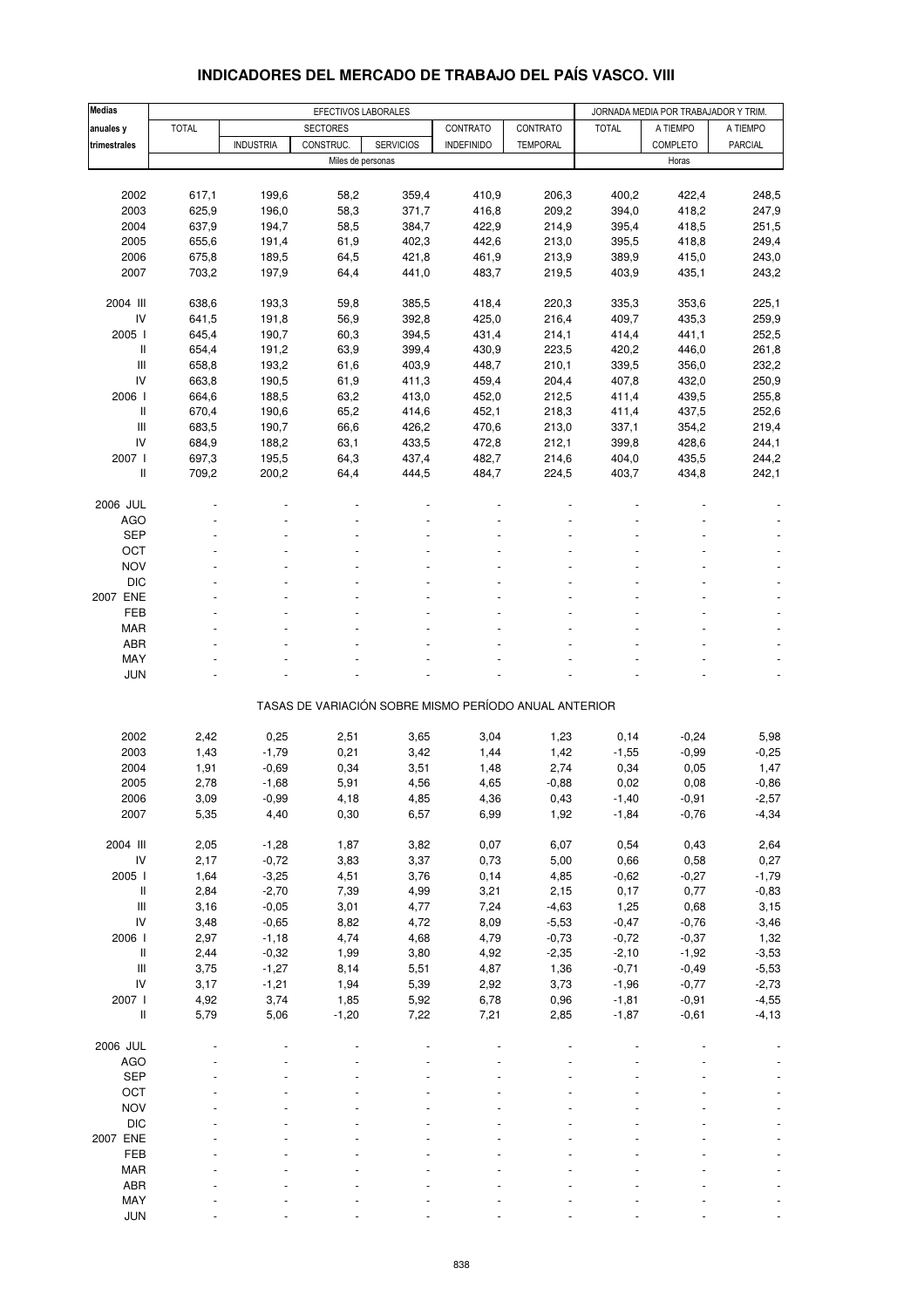### **INDICADORES DE PRECIOS DEL PAÍS VASCO. I**

| <b>Medias</b>                         | INDICES DE PRECIOS DE CONSUMO (9)                     |                  | DIFERENCIAL DE |                |
|---------------------------------------|-------------------------------------------------------|------------------|----------------|----------------|
| anuales y                             | <b>GENERAL</b>                                        | ALIMENTACIÓN     | SIN            | INFLACIÓN      |
| trimestrales                          |                                                       | <b>AGREGADO</b>  | ALIMENTACIÓN   | RTO. ESPAÑA    |
|                                       |                                                       | <b>Base 2006</b> |                | P.Porcentuales |
|                                       |                                                       |                  |                |                |
|                                       |                                                       |                  |                |                |
| 2002                                  | 88,374                                                | 85,674           | 89,255         | 0,31           |
| 2003                                  | 90,868                                                | 89,113           | 91,442         | $-0,22$        |
| 2004                                  | 93,624                                                | 92,847           | 93,877         | $-0,01$        |
| 2005                                  | 96,707                                                | 96,318           | 96,833         | $-0,08$        |
| 2006                                  | 100,000                                               | 100,000          | 100,000        | $-0, 11$       |
| 2007                                  | 102,006                                               | 102,743          | 101,772        | 0,06           |
|                                       |                                                       |                  |                |                |
| 2004 IV                               | 95,175                                                | 93,940           | 95,580         | 0,03           |
| 2005 l                                | 94,769                                                | 95,115           | 94,654         | $-0,15$        |
| Ш                                     | 96,731                                                | 96,220           | 96,897         | $-0,04$        |
| Ш                                     | 96,806                                                | 96,420           | 96,930         | $-0,08$        |
| IV                                    | 98,524                                                | 97,517           | 98,852         | $-0,04$        |
| 2006 l                                | 98,499                                                | 99,019           | 98,334         | $-0,08$        |
| Ш                                     | 100,380                                               | 99,711           | 100,593        | $-0,17$        |
| Ш                                     | 100,125                                               | 100,440          | 100,024        | $-0,10$        |
| IV                                    | 100,997                                               | 100,830          | 101,050        | $-0,08$        |
| 2007 l                                | 100,862                                               | 102,200          | 100,438        | $-0,02$        |
| Ш                                     | 102,905                                               | 102,833          | 102,927        | 0, 13          |
| Ш                                     | 102,374                                               | 103,425          | 102,041        | 0,09           |
|                                       |                                                       |                  |                |                |
| 2006 SEP                              | 100,229                                               | 100,687          | 100,083        | $-0,05$        |
| ост                                   | 100,837                                               |                  |                | $-0,05$        |
|                                       |                                                       | 100,525          | 100,936        |                |
| <b>NOV</b>                            | 100,994                                               | 100,712          | 101,083        | $-0,09$        |
| <b>DIC</b>                            | 101,159                                               | 101,252          | 101,130        | $-0,11$        |
| 2007 ENE                              | 100,657                                               | 102,302          | 100,136        | 0,01           |
| FEB                                   | 100,546                                               | 101,967          | 100,096        | $-0,04$        |
| MAR                                   | 101,383                                               | 102,331          | 101,083        | $-0,04$        |
| ABR                                   | 102,729                                               | 102,644          | 102,756        | 0,09           |
| MAY                                   | 102,965                                               | 102,855          | 103,000        | 0,17           |
| <b>JUN</b>                            | 103,020                                               | 102,999          | 103,026        | 0,12           |
| JUL                                   | 102,254                                               | 103,200          | 101,954        | 0,04           |
| <b>AGO</b>                            | 102,493                                               | 103,649          | 102,127        | 0, 15          |
|                                       | TASAS DE VARIACIÓN SOBRE MISMO PERÍODO ANUAL ANTERIOR |                  |                |                |
|                                       |                                                       |                  |                |                |
| 2002                                  | 3,67                                                  | 4,37             | 3,45           |                |
| 2003                                  | 2,82                                                  | 4,01             | 2,45           |                |
| 2004                                  | 3,03                                                  | 4,19             | 2,66           |                |
| 2005                                  | 3,29                                                  | 3,74             | 3,15           |                |
| 2006                                  | 3,40                                                  | 3,82             | 3,27           |                |
| 2007                                  | 2,42                                                  | 3,15             | 2,19           |                |
|                                       |                                                       |                  |                |                |
| 2004 IV                               | 3,46                                                  | 3,70             | 3,39           |                |
| 2005 l                                | 3,11                                                  | 3,75             | 2,90           |                |
| Ш                                     | 3,18                                                  | 3,97             | 2,93           |                |
| Ш                                     | 3,36                                                  | 3,43             | 3,34           |                |
| IV                                    | 3,52                                                  | 3,81             | 3,42           |                |
| 2006 l                                | 3,94                                                  | 4,10             | 3,89           |                |
| $\begin{array}{c} \hline \end{array}$ | 3,77                                                  | 3,63             | 3,81           |                |
| Ш                                     | 3,43                                                  | 4,17             | 3,19           |                |
| IV                                    | 2,51                                                  | 3,40             | 2,22           |                |
| 2007 l                                | 2,40                                                  | 3,21             | 2,14           |                |
| Ш                                     | 2,52                                                  | 3,13             | 2,32           |                |
| Ш                                     | 2,30                                                  | 3,10             | 2,05           |                |
|                                       |                                                       |                  |                |                |
| 2006 SEP                              | 2,87                                                  | 4,19             | 2,45           |                |
| OCT                                   | 2,46                                                  | 3,86             | 2,01           |                |
| <b>NOV</b>                            | 2,51                                                  | 3,46             | 2,20           |                |
| <b>DIC</b>                            | 2,56                                                  | 2,87             | 2,46           |                |
| 2007 ENE                              | 2,40                                                  | 3,08             | 2,19           |                |
| FEB                                   | 2,37                                                  | 3,43             | 2,04           |                |
| MAR                                   | 2,42                                                  | 3,13             | 2,20           |                |
| ABR                                   |                                                       |                  |                |                |
|                                       | 2,53                                                  | 3,27             | 2,29           |                |
| MAY                                   | 2,52                                                  | 3,29             | 2,28           |                |
| JUN                                   | 2,50                                                  | 2,83             | 2,39           |                |
| JUL                                   | 2,28                                                  | 2,86             | 2,09           |                |
| <b>AGO</b>                            | 2,32                                                  | 3,34             | 2,00           |                |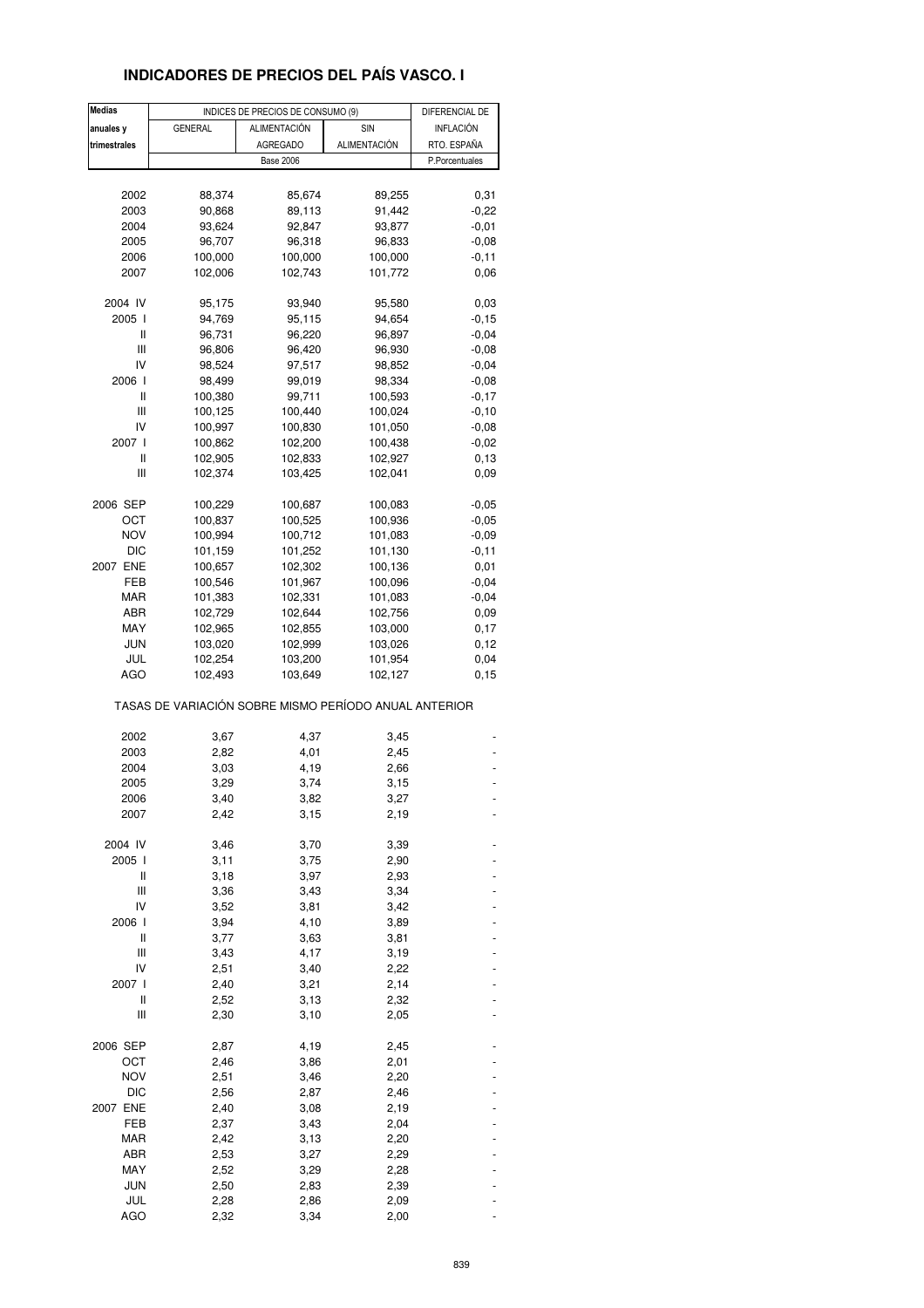| <b>Medias</b>                      |                    |              | INDICES DE PRECIOS DE CONSUMO (9)                     |                 |               |                    |
|------------------------------------|--------------------|--------------|-------------------------------------------------------|-----------------|---------------|--------------------|
| anuales y                          | <b>ALIMENTOS Y</b> | BEBIDAS ALC. | <b>VESTIDO Y</b>                                      | <b>VIVIENDA</b> | <b>MENAJE</b> | <b>MEDICINA</b>    |
| trimestrales                       | BEB.NO ALCOH.      | Y TABACO     | CALZADO                                               |                 |               |                    |
|                                    |                    |              | <b>Base 2006</b>                                      |                 |               |                    |
|                                    |                    |              |                                                       |                 |               |                    |
| 2002                               | 85,422             | 87,615       | 94,671                                                | 83,585          | 91,334        | 94,800             |
| 2003                               | 88,966             | 90,264       | 97,533                                                | 86,015          | 92,897        | 96,484             |
| 2004                               | 92,749             | 93,642       | 98,218                                                | 89,661          | 94,941        | 97,172             |
| 2005                               | 96,097             | 98,082       | 98,897                                                | 94,120          | 97,044        | 98,168             |
| 2006                               | 100,000            | 100,000      | 100,000                                               | 100,000         | 100,000       | 100,000            |
| 2007                               | 102,332            | 106,447      | 98,691                                                | 103,113         | 103,067       | 99,582             |
| 2004 IV                            | 93,793             | 95,118       | 105,746                                               | 90,791          | 95,882        | 97,647             |
| 2005 l                             | 95,095             | 95,303       | 93,142                                                | 91,669          | 96,110        | 97,555             |
| Ш                                  | 95,943             | 98,421       | 102,980                                               | 93,528          | 97,279        | 97,975             |
| Ш                                  | 96,097             | 98,982       | 92,756                                                | 95,045          | 96,707        | 98,434             |
| IV                                 | 97,252             | 99,621       | 106,711                                               | 96,236          | 98,079        | 98,709             |
| 2006                               | 99,198             | 97,582       | 93,673                                                | 99,115          | 98,700        | 99,214             |
| Ш                                  | 99,576             | 100,794      | 104,244                                               | 100,179         | 99,930        | 99,843             |
| Ш                                  | 100,411            | 100,672      | 93,846                                                | 100,457         | 100,019       | 100,326            |
| IV                                 | 100,815            | 100,952      | 108,237                                               | 100,249         | 101,352       | 100,617            |
| 2007 l                             | 101,746            | 106,293      | 95,046                                                | 102,701         | 101,876       | 100,264            |
| Ш                                  | 102,436            | 106,410      | 105,659                                               | 103,185         | 103,956       | 99,029             |
| Ш                                  | 103,057            | 106,735      | 93,706                                                | 103,624         | 103,518       | 99,390             |
| 2006 SEP                           | 100,700            | 100,584      | 96,843                                                | 100,500         | 100,185       | 100,390            |
| ОСТ                                | 100,501            | 100,718      | 107,238                                               | 100,249         | 100,940       | 100,576            |
| <b>NOV</b>                         | 100,693            | 100,869      | 109,847                                               | 100,221         | 101,391       | 100,620            |
| DIC                                | 101,250            | 101,269      | 107,626                                               | 100,277         | 101,724       | 100,656            |
| 2007 ENE                           | 101,876            | 106,144      | 95,278                                                | 102,575         | 101,661       | 100,840            |
| FEB                                | 101,483            | 106,324      | 92,915                                                | 102,663         | 101,470       | 101,569            |
| <b>MAR</b>                         | 101,878            | 106,410      | 96,946                                                | 102,865         | 102,498       | 98,383             |
| ABR                                | 102,230            | 106,372      | 105,509                                               | 103,030         | 103,552       | 98,785             |
| MAY                                | 102,465            | 106,372      | 106,348                                               | 103,198         | 104,103       | 99,018             |
| <b>JUN</b>                         | 102,612            | 106,486      | 105,121                                               | 103,327         | 104,213       | 99,284             |
| JUL                                | 102,811            | 106,703      | 93,958                                                | 103,611         | 103,508       | 99,416             |
| AGO                                | 103,302            | 106,767      | 93,454                                                | 103,637         | 103,527       | 99,363             |
|                                    |                    |              | TASAS DE VARIACIÓN SOBRE MISMO PERÍODO ANUAL ANTERIOR |                 |               |                    |
| 2002                               | 4,26               | 5,20         | 5,09                                                  | 3,00            | 2,07          | 3,44               |
| 2003                               | 4,15               | 3,02         | 3,02                                                  | 2,91            | 1,71          | 1,78               |
| 2004                               | 4,25               | 3,74         | 0,70                                                  | 4,24            | 2,20          | 0,71               |
| 2005                               | 3,61               | 4,74         | 0,69                                                  | 4,97            | 2,21          | 1,03               |
| 2006                               | 4,06               | 1,96         | 1,12                                                  | 6,25            | 3,05          | 1,87               |
| 2007                               | 2,74               | 6,91         | 1,42                                                  | 3,27            | 3,62          | $-0, 14$           |
|                                    |                    |              |                                                       |                 |               |                    |
| 2004 IV                            | 3,55               | 4,89         | 2,03                                                  | 4,37            | 2,30          | 1,02               |
| 2005 l                             | 3,60               | 4,95         | 0,56                                                  | 3,77            | 2,35          | 1,33               |
| $\mathop{  }$                      | 3,81               | 5,22         | 1,03                                                  | 4,53            | 2,31          | 0,84               |
| Ш                                  | 3,34               | 4,08         | 0,20                                                  | 5,56            | 1,91          | 0,84               |
| IV<br>2006                         | 3,69               | 4,73         | 0,91                                                  | 6,00            | 2,29          | 1,09               |
| $\, \parallel$                     | 4,31<br>3,79       | 2,39<br>2,41 | 0,57<br>1,23                                          | 8,12<br>7,11    | 2,69<br>2,73  | 1,70<br>1,91       |
| $\ensuremath{\mathsf{III}}\xspace$ | 4,49               | 1,71         | 1,18                                                  | 5,69            | 3,42          | 1,92               |
| IV                                 | 3,66               | 1,34         | 1,43                                                  | 4,17            | 3,34          | 1,93               |
| 2007 l                             | 2,57               | 8,93         | 1,47                                                  | 3,62            | 3,22          | 1,06               |
| $\, \parallel$                     | 2,87               | 5,57         | 1,36                                                  | 3,00            | 4,03          | $-0,81$            |
| Ш                                  | 2,78               | 5,98         | 1,47                                                  | 3,18            | 3,58          | $-0,90$            |
| 2006 SEP                           | 4,58               | 1,15         | 1,08                                                  | 5,02            | 3,12          | 1,93               |
| OCT                                | 4,22               | 1,16         | 1,04                                                  | 4,43            | 3,27          | 2,05               |
| <b>NOV</b>                         | 3,75               | 1,25         | 1,60                                                  | 4,04            | 3,25          | 1,94               |
| <b>DIC</b>                         | 3,03               | 1,61         | 1,65                                                  | 4,04            | 3,49          | 1,81               |
| 2007 ENE                           | 2,43               | 8,82         | 1,54                                                  | 3,88            | 3,22          | 1,90               |
| FEB                                | 2,45               | 12,10        | 1,64                                                  | 3,51            | 2,93          | 2,37               |
| <b>MAR</b>                         | 2,82               | 6,03         | 1,23                                                  | 3,47            | 3,51          | $-1,09$            |
| ABR<br>MAY                         | 3,01<br>3,06       | 5,74<br>5,55 | 1,32<br>1,31                                          | 2,90<br>2,93    | 3,94<br>4,13  | $-0,84$<br>$-0,81$ |
| JUN                                | 2,55               | 5,43         | 1,44                                                  | 3,18            | 4,02          | $-0,80$            |
| JUL                                | 2,55               | 5,68         | 1,55                                                  | 3,21            | 3,61          | $-0,86$            |
| AGO                                | 3,01               | 6,27         | 1,40                                                  | 3,14            | 3,56          | $-0,94$            |

### **INDICADORES DE PRECIOS DE PAÍS VASCO. II**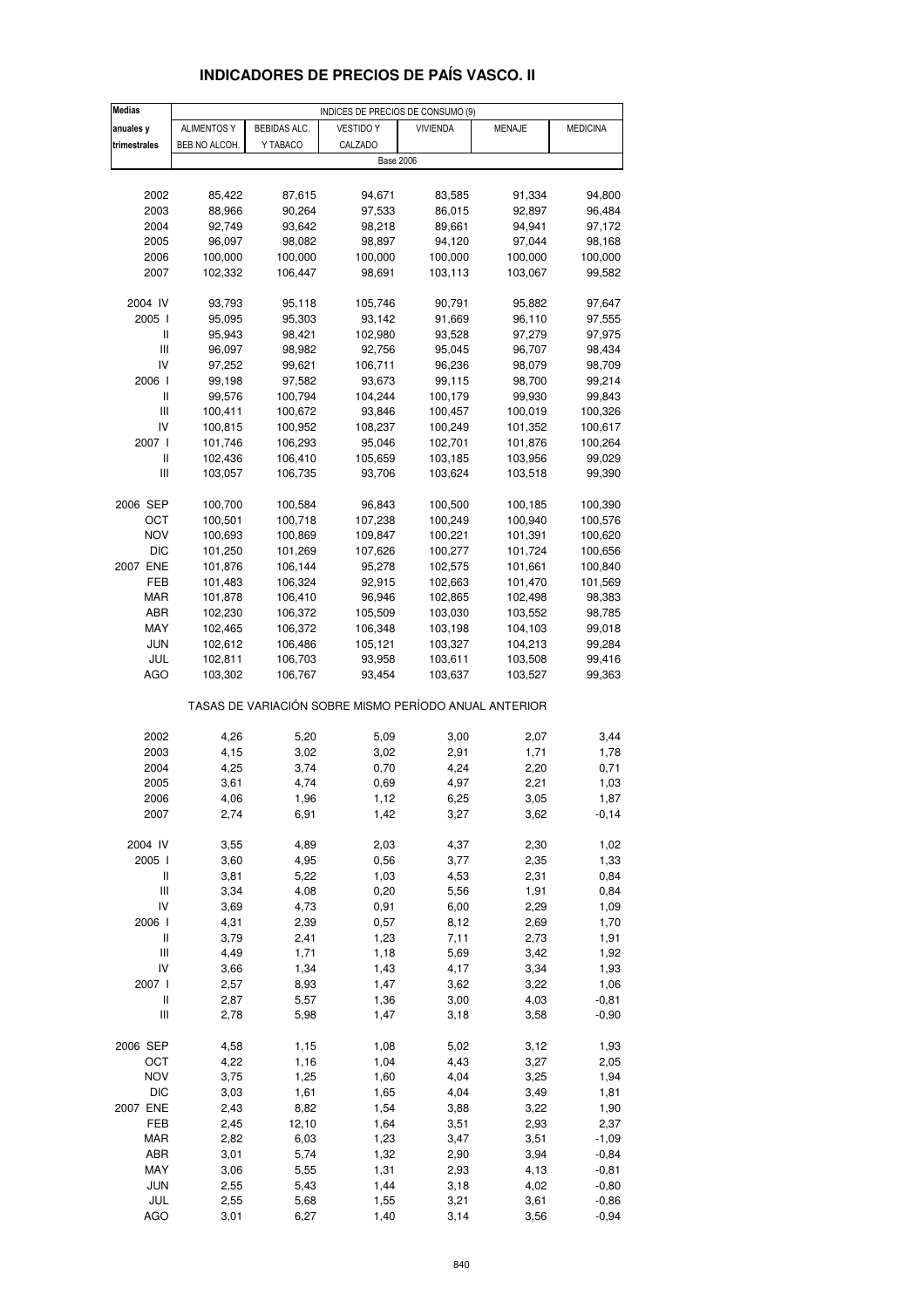| Medias                     |            |               | INDICES DE PRECIOS DE CONSUMO (9)                     |           |               |              |
|----------------------------|------------|---------------|-------------------------------------------------------|-----------|---------------|--------------|
| anuales y                  | TRANSPORTE | COMUNICA -    | OCIO <sub>Y</sub>                                     | ENSEÑANZA | HOTELES,      | <b>OTROS</b> |
|                            |            |               |                                                       |           |               |              |
| trimestrales               |            | <b>CIONES</b> | <b>CULTURA</b>                                        |           | CAFÉS Y REST. |              |
|                            |            |               | <b>Base 2006</b>                                      |           |               |              |
|                            |            |               |                                                       |           |               |              |
| 2002                       | 85,546     | 106,956       | 100,031                                               | 84,003    | 85,517        | 88,979       |
| 2003                       | 87,343     | 104,152       | 100,027                                               | 87,971    | 88,627        | 91,755       |
| 2004                       | 90,879     | 103,021       | 99,823                                                | 91,873    | 92,142        | 94,094       |
|                            |            |               |                                                       |           |               |              |
| 2005                       | 95,939     | 101,365       | 99,560                                                | 95,730    | 96,202        | 97,044       |
| 2006                       | 100,000    | 100,000       | 100,000                                               | 100,000   | 100,000       | 100,000      |
| 2007                       | 101,374    | 100,198       | 99,316                                                | 103,375   | 104,230       | 103,043      |
|                            |            |               |                                                       |           |               |              |
| 2004 IV                    | 92,449     | 102,573       | 99,631                                                | 94,563    | 93,190        | 94,448       |
| 2005                       | 92,594     | 102,230       | 98,998                                                | 94,666    | 94,484        | 96,415       |
| $\sf II$                   |            |               |                                                       |           |               |              |
|                            | 94,884     | 101,392       | 98,649                                                | 94,756    | 95,803        | 97,331       |
| Ш                          | 98,242     | 101,050       | 100,842                                               | 95,068    | 97,275        | 97,026       |
| IV                         | 98,035     | 100,788       | 99,750                                                | 98,430    | 97,246        | 97,404       |
| 2006                       | 98,770     | 100,757       | 99,108                                                | 98,774    | 98,401        | 99,171       |
| Ш                          | 101,257    | 100,096       | 99,913                                                | 98,928    | 99,506        | 99,835       |
| Ш                          | 101,590    | 99,778        | 101,667                                               | 99,271    | 101,122       | 100,264      |
|                            |            |               |                                                       |           |               |              |
| IV                         | 98,384     | 99,369        | 99,313                                                | 103,027   | 100,970       | 100,731      |
| 2007 l                     | 99,347     | 99,885        | 98,463                                                | 103,297   | 102,877       | 102,475      |
| Ш                          | 102,392    | 100,425       | 99,246                                                | 103,417   | 104,371       | 103,411      |
| Ш                          | 102,889    | 100,326       | 100,700                                               | 103,429   | 106,049       | 103,342      |
|                            |            |               |                                                       |           |               |              |
| 2006 SEP                   | 100,204    | 99,837        | 100,887                                               | 99,826    | 100,951       | 100,622      |
|                            |            |               |                                                       |           |               |              |
| OCT                        | 98,418     | 99,595        | 99,659                                                | 102,929   | 101,010       | 100,598      |
| <b>NOV</b>                 | 98,202     | 99,390        | 98,432                                                | 103,079   | 100,784       | 100,666      |
| DIC                        | 98,533     | 99,123        | 99,848                                                | 103,074   | 101,117       | 100,928      |
| 2007 ENE                   | 98,585     | 99,635        | 97,978                                                | 103,234   | 102,293       | 102,359      |
| FEB                        | 99,033     | 99,335        | 98,555                                                | 103,295   | 102,855       | 102,356      |
| MAR                        | 100,423    | 100,686       | 98,856                                                | 103,361   | 103,484       | 102,711      |
|                            |            |               |                                                       |           |               |              |
| ABR                        | 101,670    | 100,498       | 99,733                                                | 103,413   | 104,309       | 103,371      |
| MAY                        | 102,602    | 100,185       | 98,999                                                | 103,413   | 104,224       | 103,413      |
| <b>JUN</b>                 | 102,904    | 100,593       | 99,006                                                | 103,425   | 104,580       | 103,448      |
| JUL                        | 103,090    | 100,388       | 100,006                                               | 103,478   | 105,552       | 103,360      |
| <b>AGO</b>                 | 102,687    | 100,264       | 101,394                                               | 103,380   | 106,545       | 103,323      |
|                            |            |               |                                                       |           |               |              |
|                            |            |               | TASAS DE VARIACIÓN SOBRE MISMO PERÍODO ANUAL ANTERIOR |           |               |              |
|                            |            |               |                                                       |           |               |              |
| 2002                       |            | $-2,90$       |                                                       | 3,93      |               | 5,10         |
|                            | 2,29       |               | 2,62                                                  |           | 5,16          |              |
| 2003                       | 2,10       | $-2,62$       | 0,00                                                  | 4,72      | 3,64          | 3,12         |
| 2004                       | 4,05       | $-1,09$       | $-0,20$                                               | 4,44      | 3,97          | 2,55         |
| 2005                       | 5,57       | $-1,61$       | $-0,26$                                               | 4,20      | 4,41          | 3,13         |
| 2006                       | 4,23       | $-1,35$       | 0,44                                                  | 4,46      | 3,95          | 3,05         |
| 2007                       | 0,79       | $-0,06$       | $-0,83$                                               | 4,54      | 4,74          | 3,41         |
|                            |            |               |                                                       |           |               |              |
|                            |            |               |                                                       |           |               |              |
| 2004 IV                    | 6,35       | $-0,81$       | 0, 19                                                 | 4,53      | 4,26          | 2,74         |
| 2005 l                     | 4,96       | $-0,70$       | $-0,03$                                               | 4,39      | 4,41          | 2,73         |
| Ш                          | 4,49       | $-2,04$       | $-1,00$                                               | 4,21      | 4,58          | 3,58         |
| $\mathbf{III}$             | 6,74       | $-1,95$       | $-0,14$                                               | 4,11      | 4,29          | 3,10         |
| IV                         | 6,04       | $-1,74$       | 0,12                                                  | 4,09      | 4,35          | 3,13         |
| 2006 l                     | 6,67       | $-1,44$       | 0,11                                                  | 4,34      | 4,15          | 2,86         |
| $\ensuremath{\mathsf{II}}$ | 6,72       | $-1,28$       | 1,28                                                  | 4,40      | 3,87          | 2,57         |
|                            |            |               |                                                       |           |               |              |
| Ш                          | 3,41       | $-1,26$       | 0,82                                                  | 4,42      | 3,96          | 3,34         |
| IV                         | 0,36       | $-1,41$       | $-0,44$                                               | 4,67      | 3,83          | 3,41         |
| 2007 l                     | 0,58       | $-0,87$       | $-0,65$                                               | 4,58      | 4,55          | 3,33         |
| $\sf II$                   | 1,12       | 0,33          | $-0,67$                                               | 4,54      | 4,89          | 3,58         |
| Ш                          | 0,59       | 0,58          | $-1,33$                                               | 4,48      | 4,78          | 3,25         |
|                            |            |               |                                                       |           |               |              |
| 2006 SEP                   | 0,28       | $-1,14$       | 0,52                                                  | 4,49      | 3,95          | 3,61         |
|                            |            |               |                                                       |           |               |              |
| OCT                        | $-0,93$    | $-1,27$       | $-0,34$                                               | 4,70      | 3,94          | 3,50         |
| <b>NOV</b>                 | 0,45       | $-1,42$       | $-0,49$                                               | 4,66      | 3,69          | 3,46         |
| DIC                        | 1,58       | $-1,53$       | $-0,48$                                               | 4,65      | 3,86          | 3,29         |
| 2007 ENE                   | 0,40       | $-1,38$       | $-0,66$                                               | 4,56      | 4,58          | 3,55         |
| FEB                        | 0,20       | $-1,44$       | $-0,59$                                               | 4,57      | 4,42          | 3,34         |
| MAR                        | 1,15       | 0,23          | $-0,71$                                               | 4,61      | 4,65          | 3,11         |
|                            |            |               |                                                       |           |               |              |
| ABR                        | 1,02       | 0,28          | $-0,80$                                               | 4,53      | 4,90          | 3,72         |
| MAY                        | 0,87       | 0,06          | $-0,33$                                               | 4,53      | 4,84          | 3,62         |
| <b>JUN</b>                 | 1,47       | 0,66          | $-0,87$                                               | 4,55      | 4,93          | 3,40         |
| JUL                        | 0,86       | 0,68          | $-1,43$                                               | 4,56      | 4,71          | 3,29         |

#### **INDICADORES DE PRECIOS DE PAÍS VASCO. III**

AGO 0,32 0,47 -1,23 4,40 4,86 3,21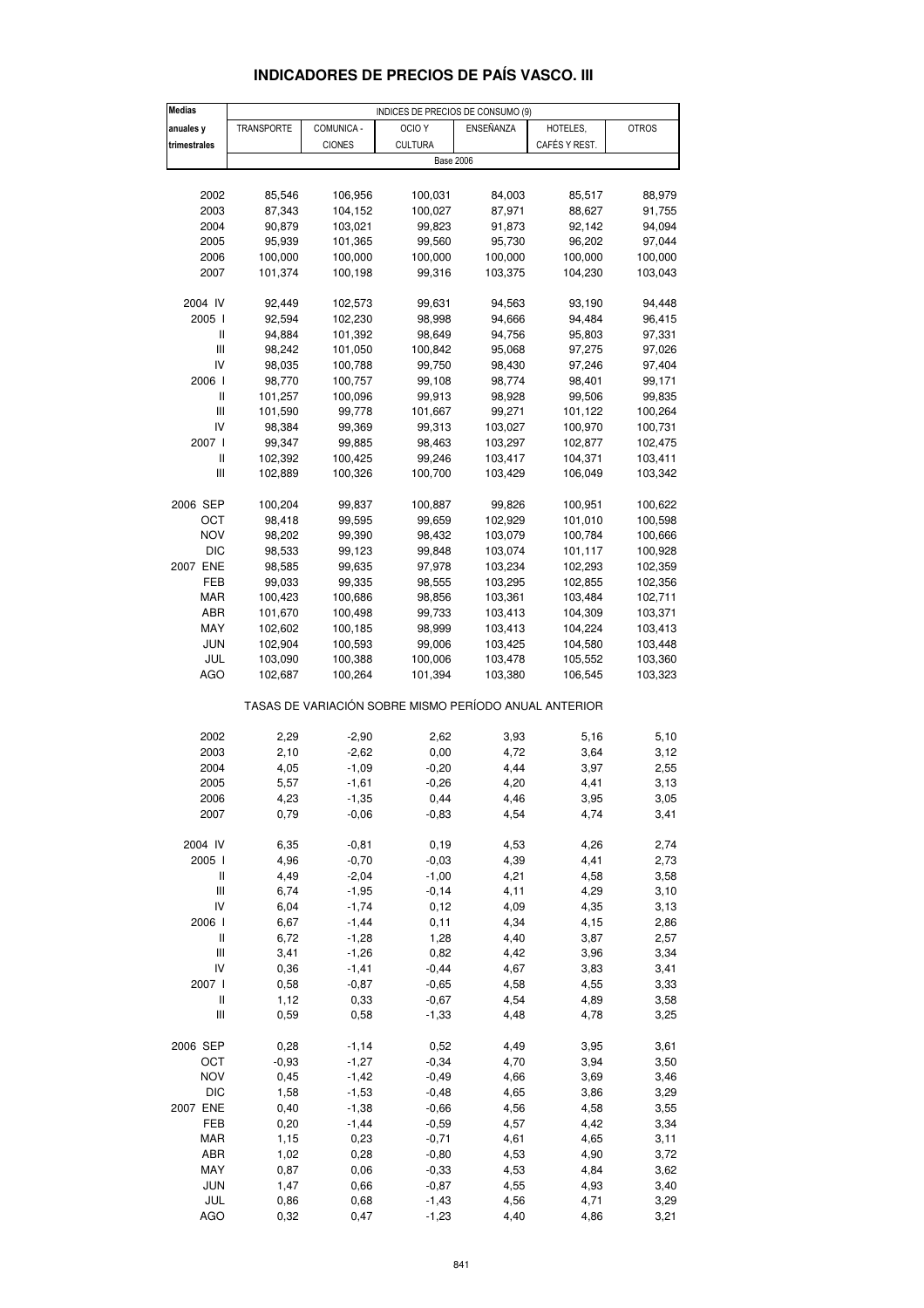### **INDICADORES DE SALARIOS DEL PAÍS VASCO**

| <b>Medias</b>                                                                                                                                                                                                                                                                                                                                                                                                                                                                                                                            | COSTE SALARIAL<br><b>SALARIOS</b> |                                                       |                |                              |              |                                              |              |              |              |
|------------------------------------------------------------------------------------------------------------------------------------------------------------------------------------------------------------------------------------------------------------------------------------------------------------------------------------------------------------------------------------------------------------------------------------------------------------------------------------------------------------------------------------------|-----------------------------------|-------------------------------------------------------|----------------|------------------------------|--------------|----------------------------------------------|--------------|--------------|--------------|
| anuales y                                                                                                                                                                                                                                                                                                                                                                                                                                                                                                                                |                                   | POR TRABAJADOR Y MES                                  |                | POR HORA EFECTIVA DE TRABAJO |              | INCREMENTO SALARIAL PACTADO EN CONVENIO (11) |              |              |              |
| trimestrales                                                                                                                                                                                                                                                                                                                                                                                                                                                                                                                             | <b>TOTAL</b>                      | <b>ORDINARIO</b>                                      | <b>TOTAL</b>   | <b>ORDINARIO</b>             | <b>TOTAL</b> | AGRIC.                                       | CONST.       | INDUST.      | SERV.        |
|                                                                                                                                                                                                                                                                                                                                                                                                                                                                                                                                          |                                   | €                                                     |                |                              |              |                                              | %            |              |              |
|                                                                                                                                                                                                                                                                                                                                                                                                                                                                                                                                          |                                   |                                                       |                |                              |              |                                              |              |              |              |
| 2002                                                                                                                                                                                                                                                                                                                                                                                                                                                                                                                                     | 1.660,15                          | 1.443,03                                              | 12,59          | 10,93                        | 4,03         | 3,47                                         | 3,97         | 4,17         | 3,84         |
| 2003                                                                                                                                                                                                                                                                                                                                                                                                                                                                                                                                     | 1.707,96                          | 1.472,35                                              | 13,04          | 11,24                        | 4,23         | 3,70                                         | 5,80         | 3,83         | 4,21         |
| 2004                                                                                                                                                                                                                                                                                                                                                                                                                                                                                                                                     | 1.757,03                          | 1.510,27                                              | 13,57          | 11,65                        | 3,78         | 4,07                                         | 3,98         | 3,60         | 3,87         |
| 2005                                                                                                                                                                                                                                                                                                                                                                                                                                                                                                                                     | 1.820,71                          | 1.567,42                                              | 14,08          | 12, 12                       | 4,22         | 4,69                                         | 4,58         | 4,18         | 4,16         |
| 2006                                                                                                                                                                                                                                                                                                                                                                                                                                                                                                                                     | 1.860,70                          | 1.596,36                                              | 14,44          | 12,38                        | 4,78         | 4,77                                         | 5,33         | 4,47         | 4,87         |
| 2007                                                                                                                                                                                                                                                                                                                                                                                                                                                                                                                                     | 1.846,68                          | 1.666,20                                              | 13,68          | 12,34                        | 3,71         | 4,11                                         | 4,10         | 3,25         | 3,70         |
|                                                                                                                                                                                                                                                                                                                                                                                                                                                                                                                                          |                                   |                                                       |                |                              |              |                                              |              |              |              |
| 2004 IV                                                                                                                                                                                                                                                                                                                                                                                                                                                                                                                                  | 1.898,94                          | 1.510,39                                              | 14,48          | 11,51                        | 3,53         | 3,65                                         | 3,98         | 3,18         | 3,51         |
| 2005                                                                                                                                                                                                                                                                                                                                                                                                                                                                                                                                     | 1.709,39                          | 1.539,87                                              | 12,83          | 11,56                        | 4,07         | 0,00                                         | 4,63         | 3,51         | 3,96         |
| Ш                                                                                                                                                                                                                                                                                                                                                                                                                                                                                                                                        | 1.755,53                          | 1.560,21                                              | 12,56          | 11,16                        | 4,09         | 2,50                                         | 4,63         | 3,99         | 3,92         |
| Ш                                                                                                                                                                                                                                                                                                                                                                                                                                                                                                                                        | 1.846,98                          | 1.578,89                                              | 16,00          | 13,68                        | 4,06         | 3,59                                         | 4,62         | 3,99         | 3,80         |
| IV                                                                                                                                                                                                                                                                                                                                                                                                                                                                                                                                       | 1.970,94                          | 1.590,72                                              | 14,94          | 12,06                        | 4,00         | 3,43                                         | 4,55         | 3,99         | 3,69         |
| 2006                                                                                                                                                                                                                                                                                                                                                                                                                                                                                                                                     | 1.735,87                          | 1.575,35                                              | 12,42          | 11,27                        | 4,55         | 3,60                                         | 5,06         | 4,61         | 4,27         |
| $\mathbf{I}$                                                                                                                                                                                                                                                                                                                                                                                                                                                                                                                             | 1.791,12                          | 1.593,47                                              | 13,48          | 11,99                        | 4,50         | 3,60                                         | 5,06         | 4,57         | 4,27         |
| Ш<br>IV                                                                                                                                                                                                                                                                                                                                                                                                                                                                                                                                  | 1.879,85                          | 1.603,35                                              | 16,22          | 13,84                        | 4,63         | 3,82                                         | 5,33         | 4,49         | 4,42         |
| 2007                                                                                                                                                                                                                                                                                                                                                                                                                                                                                                                                     | 2.035,97<br>1.820,78              | 1.613,25<br>1.658,19                                  | 15,65<br>13,16 | 12,40<br>11,99               | 4,78<br>3,75 | 4,46<br>4,12                                 | 5,33<br>4,10 | 4,45<br>3,27 | 4,88<br>3,73 |
| $\sf II$                                                                                                                                                                                                                                                                                                                                                                                                                                                                                                                                 | 1.872,57                          | 1.674,21                                              | 14,19          | 12,69                        | 3,71         | 4,11                                         | 4,10         | 3,24         | 3,70         |
| Ш                                                                                                                                                                                                                                                                                                                                                                                                                                                                                                                                        |                                   |                                                       |                |                              | 3,71         | 4,11                                         | 4,10         | 3,25         | 3,70         |
|                                                                                                                                                                                                                                                                                                                                                                                                                                                                                                                                          |                                   |                                                       |                |                              |              |                                              |              |              |              |
| 2006 AGO                                                                                                                                                                                                                                                                                                                                                                                                                                                                                                                                 |                                   |                                                       |                |                              | 4,64         | 3,60                                         | 5,33         | 4,57         | 4,26         |
| SEP                                                                                                                                                                                                                                                                                                                                                                                                                                                                                                                                      |                                   |                                                       |                |                              | 4,63         | 3,82                                         | 5,33         | 4,49         | 4,42         |
| OCT                                                                                                                                                                                                                                                                                                                                                                                                                                                                                                                                      |                                   |                                                       |                |                              | 4,74         | 3,82                                         | 5,33         | 4,46         | 4,78         |
| <b>NOV</b>                                                                                                                                                                                                                                                                                                                                                                                                                                                                                                                               |                                   |                                                       |                | $\blacksquare$               | 4,73         | 3,82                                         | 5,33         | 4,45         | 4,78         |
| <b>DIC</b>                                                                                                                                                                                                                                                                                                                                                                                                                                                                                                                               |                                   |                                                       |                |                              | 4,78         | 4,46                                         | 5,33         | 4,45         | 4,88         |
| 2007 ENE                                                                                                                                                                                                                                                                                                                                                                                                                                                                                                                                 |                                   |                                                       |                | $\blacksquare$               | 3,60         | 4,70                                         | 0,00         | 3,26         | 3,73         |
| FEB                                                                                                                                                                                                                                                                                                                                                                                                                                                                                                                                      |                                   |                                                       | $\blacksquare$ | $\blacksquare$               | 3,75         | 4,12                                         | 4,10         | 3,27         | 3,73         |
| MAR                                                                                                                                                                                                                                                                                                                                                                                                                                                                                                                                      |                                   |                                                       |                |                              | 3,75         | 4,12                                         | 4,10         | 3,27         | 3,73         |
| ABR                                                                                                                                                                                                                                                                                                                                                                                                                                                                                                                                      |                                   |                                                       |                | ÷,                           | 3,76         | 4,12                                         | 4,10         | 3,27         | 3,74         |
| MAY                                                                                                                                                                                                                                                                                                                                                                                                                                                                                                                                      |                                   |                                                       |                | $\blacksquare$               | 3,76         | 4,12                                         | 4,10         | 3,27         | 3,74         |
| <b>JUN</b>                                                                                                                                                                                                                                                                                                                                                                                                                                                                                                                               |                                   |                                                       |                |                              | 3,71         | 4,11                                         | 4,10         | 3,24         | 3,70         |
| JUL                                                                                                                                                                                                                                                                                                                                                                                                                                                                                                                                      |                                   |                                                       |                |                              | 3,71         | 4,11                                         | 4,10         | 3,25         | 3,70         |
|                                                                                                                                                                                                                                                                                                                                                                                                                                                                                                                                          |                                   | TASAS DE VARIACIÓN SOBRE MISMO PERÍODO ANUAL ANTERIOR |                |                              |              |                                              |              |              |              |
|                                                                                                                                                                                                                                                                                                                                                                                                                                                                                                                                          |                                   |                                                       |                |                              |              |                                              |              |              |              |
| 2002                                                                                                                                                                                                                                                                                                                                                                                                                                                                                                                                     | 4,25                              | 3,35                                                  | 5,36           | 4,52                         |              |                                              |              |              |              |
| 2003                                                                                                                                                                                                                                                                                                                                                                                                                                                                                                                                     | 2,88                              | 2,03                                                  | 3,64           | 2,81                         |              |                                              |              |              |              |
| 2004                                                                                                                                                                                                                                                                                                                                                                                                                                                                                                                                     | 2,87                              | 2,58                                                  | 4,03           | 3,67                         |              |                                              |              |              |              |
| 2005                                                                                                                                                                                                                                                                                                                                                                                                                                                                                                                                     | 3,62                              | 3,78                                                  | 3,80           | 3,99                         |              |                                              |              |              |              |
| 2006                                                                                                                                                                                                                                                                                                                                                                                                                                                                                                                                     | 2,20                              | 1,85                                                  | 2,56           | 2,15                         |              |                                              |              |              |              |
| 2007                                                                                                                                                                                                                                                                                                                                                                                                                                                                                                                                     | 4,72                              | 5,16                                                  | 5,60           | 6, 10                        |              |                                              |              |              |              |
| 2004 IV                                                                                                                                                                                                                                                                                                                                                                                                                                                                                                                                  | 2,05                              | 1,49                                                  | 5,39           | 4,73                         |              |                                              |              |              |              |
| 2005 l                                                                                                                                                                                                                                                                                                                                                                                                                                                                                                                                   | 2,87                              | 2,53                                                  | 6,56           | 6,25                         |              |                                              |              |              |              |
| Ш                                                                                                                                                                                                                                                                                                                                                                                                                                                                                                                                        | 4,11                              | 4,34                                                  | 0,32           | 0,54                         |              |                                              |              |              |              |
| Ш                                                                                                                                                                                                                                                                                                                                                                                                                                                                                                                                        | 3,69                              | 2,96                                                  | 5,06           | 4,35                         |              |                                              |              |              |              |
| ${\sf IV}$                                                                                                                                                                                                                                                                                                                                                                                                                                                                                                                               | 3,79                              | 5,32                                                  | 3,18           | 4,78                         |              |                                              |              |              |              |
| 2006                                                                                                                                                                                                                                                                                                                                                                                                                                                                                                                                     | 1,55                              | 2,30                                                  | $-3,20$        | $-2,51$                      |              |                                              |              |              |              |
| $\sf II$                                                                                                                                                                                                                                                                                                                                                                                                                                                                                                                                 | 2,03                              | 2,13                                                  | 7,32           | 7,44                         |              |                                              |              |              |              |
| $\mathop{\mathsf{III}}\nolimits$                                                                                                                                                                                                                                                                                                                                                                                                                                                                                                         | 1,78                              | 1,55                                                  | 1,37           | 1,17                         |              |                                              |              |              |              |
| IV                                                                                                                                                                                                                                                                                                                                                                                                                                                                                                                                       | 3,30                              | 1,42                                                  | 4,75           | 2,82                         |              |                                              |              |              |              |
| 2007 l                                                                                                                                                                                                                                                                                                                                                                                                                                                                                                                                   | 4,89                              | 5,26                                                  | 5,96           | 6,39                         |              |                                              |              |              |              |
| $\mathop{\mathrm{II}}% \nolimits_{\mathop{\mathrm{II}}% \nolimits} \mathop{\mathrm{II}}% \nolimits_{\mathop{\mathrm{II}}% \nolimits} \mathop{\mathrm{II}}% \nolimits_{\mathop{\mathrm{II}}% \nolimits} \mathop{\mathrm{II}}% \nolimits_{\mathop{\mathrm{II}}% \nolimits} \mathop{\mathrm{II}}% \nolimits_{\mathop{\mathrm{II}}% \nolimits} \mathop{\mathrm{II}}% \nolimits_{\mathop{\mathrm{II}}% \nolimits} \mathop{\mathrm{II}}% \nolimits_{\mathop{\mathrm{II}}% \nolimits} \mathop{\mathrm{II}}% \nolimits_{\mathop{\mathrm{II}}% \$ | 4,55                              | 5,07                                                  | 5,27           | 5,84                         |              |                                              |              |              |              |
| Ш                                                                                                                                                                                                                                                                                                                                                                                                                                                                                                                                        |                                   |                                                       |                |                              |              |                                              |              |              |              |
| 2006 AGO                                                                                                                                                                                                                                                                                                                                                                                                                                                                                                                                 |                                   |                                                       |                |                              |              |                                              |              |              |              |
| <b>SEP</b>                                                                                                                                                                                                                                                                                                                                                                                                                                                                                                                               |                                   |                                                       |                |                              |              |                                              |              |              |              |
| OCT                                                                                                                                                                                                                                                                                                                                                                                                                                                                                                                                      |                                   |                                                       |                |                              |              |                                              |              |              |              |
| <b>NOV</b>                                                                                                                                                                                                                                                                                                                                                                                                                                                                                                                               |                                   |                                                       |                |                              |              |                                              |              |              |              |
| <b>DIC</b>                                                                                                                                                                                                                                                                                                                                                                                                                                                                                                                               |                                   |                                                       |                |                              |              |                                              |              |              |              |
| 2007 ENE                                                                                                                                                                                                                                                                                                                                                                                                                                                                                                                                 |                                   |                                                       |                |                              |              |                                              |              |              |              |
| FEB                                                                                                                                                                                                                                                                                                                                                                                                                                                                                                                                      |                                   |                                                       |                |                              |              |                                              |              |              |              |
| <b>MAR</b>                                                                                                                                                                                                                                                                                                                                                                                                                                                                                                                               |                                   |                                                       |                |                              |              |                                              |              |              |              |
| ABR                                                                                                                                                                                                                                                                                                                                                                                                                                                                                                                                      |                                   |                                                       |                |                              |              |                                              |              |              |              |
| MAY                                                                                                                                                                                                                                                                                                                                                                                                                                                                                                                                      |                                   |                                                       |                |                              |              |                                              |              |              |              |
| <b>JUN</b>                                                                                                                                                                                                                                                                                                                                                                                                                                                                                                                               |                                   |                                                       |                |                              |              |                                              |              |              |              |
| JUL                                                                                                                                                                                                                                                                                                                                                                                                                                                                                                                                      |                                   |                                                       |                |                              |              |                                              |              |              |              |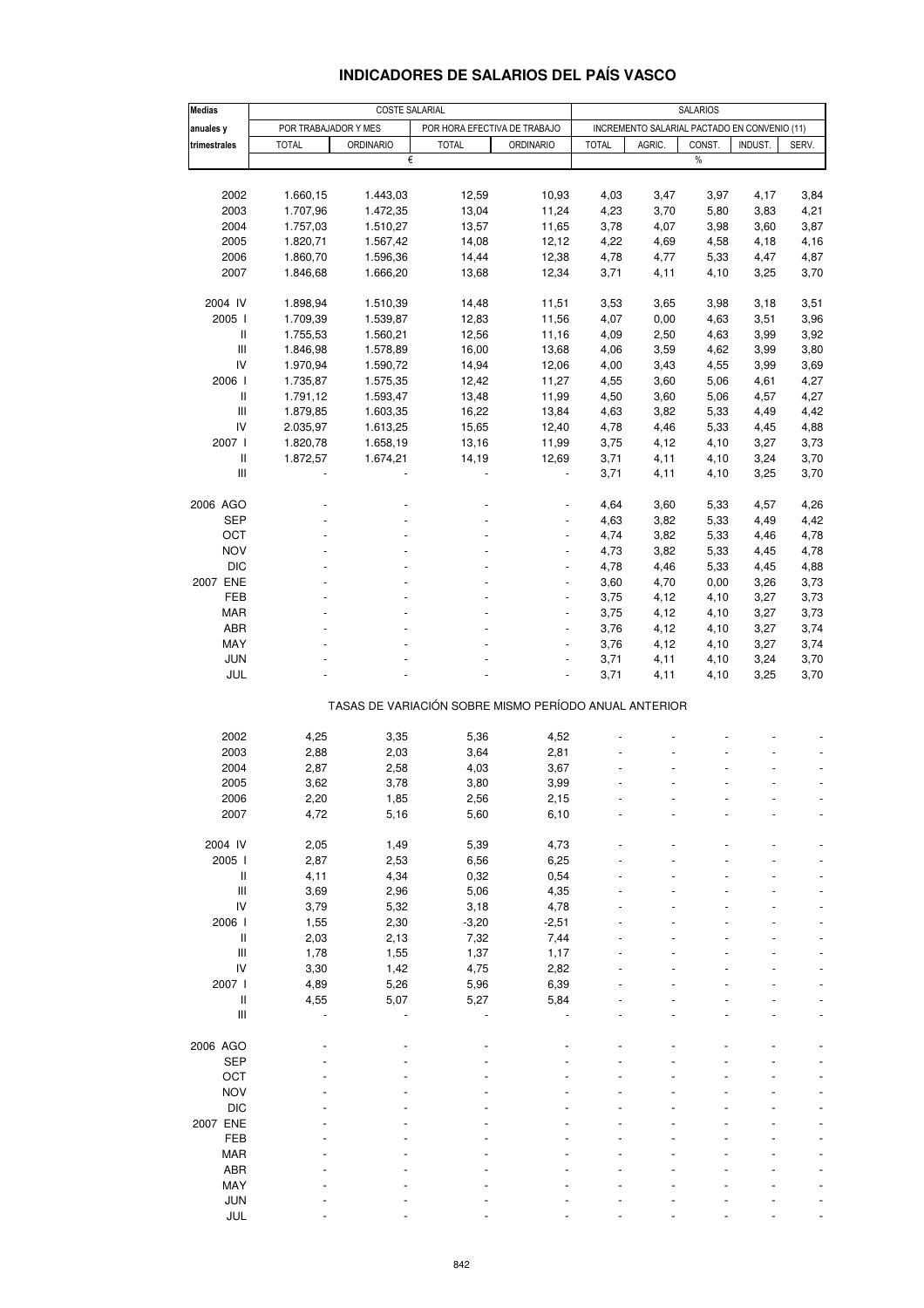| <b>Medias</b>                      |                        | CRÉDITOS Y DEPÓSITOS DEL SISTEMA BANCARIO |                                                       | HIPOTECAS INMOBILIARIAS |                           |                    |  |  |  |  |  |  |
|------------------------------------|------------------------|-------------------------------------------|-------------------------------------------------------|-------------------------|---------------------------|--------------------|--|--|--|--|--|--|
| anuales y                          | <b>CRÉDITOS</b>        |                                           | <b>DEPÓSITOS</b>                                      |                         | FINCAS RÚSTICAS Y URBANAS |                    |  |  |  |  |  |  |
| trimestrales                       | S.PRIVADO<br>S.PÚBLICO |                                           | S.PRIVADO                                             | S.PÚBLICO               | NÚMERO                    | <b>IMPORTE</b>     |  |  |  |  |  |  |
|                                    |                        |                                           | Millones de €                                         |                         | Unidades                  | Miles de €         |  |  |  |  |  |  |
|                                    |                        |                                           |                                                       |                         |                           |                    |  |  |  |  |  |  |
| 2002                               | 39.723,44              | 874,84                                    | 38.416,99                                             | 2.366,57                | 4.051                     | 534.662            |  |  |  |  |  |  |
| 2003                               | 44.137,21              | 1.010,52                                  | 40.996,59                                             | 2.355,83                | 4.313                     | 606.774            |  |  |  |  |  |  |
| 2004                               | 49.361,90              | 1.282,25                                  | 43.163,99                                             | 2.476,05                | 4.519                     | 703.274            |  |  |  |  |  |  |
| 2005                               | 57.311,80              | 1.297,49                                  | 44.261,71                                             | 2.792,49                | 4.824                     | 799.340            |  |  |  |  |  |  |
| 2006                               | 66.878,58              | 1.353,95                                  | 48.843,80                                             | 3.789,36                | 4.485                     | 794.913            |  |  |  |  |  |  |
| 2007                               | 76.274,44              | 1.282,99                                  | 53.224,13                                             | 3.914,29                | 4.648                     | 1.009.991          |  |  |  |  |  |  |
| 2004 IV                            | 51.315,99              | 1.330,98                                  | 45.017,05                                             | 3.043,06                | 3.847                     | 625.875            |  |  |  |  |  |  |
| 2005 l                             | 53.417,70              | 1.209,22                                  | 44.651,42                                             | 2.531,72                | 4.801                     | 737.691            |  |  |  |  |  |  |
| Ш                                  | 56.573,13              | 1.338,76                                  | 43.590,59                                             | 1.753,24                | 5.193                     | 839.000            |  |  |  |  |  |  |
| Ш                                  | 58.249,61              | 1.298,22                                  | 43.687,47                                             | 3.131,96                | 4.602                     | 823.028            |  |  |  |  |  |  |
| IV                                 | 61.006,76              | 1.343,76                                  | 45.117,37                                             | 3.753,06                | 4.702                     | 797.642            |  |  |  |  |  |  |
| 2006                               | 62.409,10              | 1.300,45                                  | 45.213,55                                             | 3.428,94                | 5.362                     | 1.015.463          |  |  |  |  |  |  |
| Ш<br>Ш                             | 65.378,11<br>68.432,06 | 1.387,47<br>1.251,30                      | 48.052,61<br>49.646,89                                | 2.782,31<br>4.136,58    | 3.679<br>4.674            | 638.207<br>955.080 |  |  |  |  |  |  |
| IV                                 | 71.295,04              | 1.476,57                                  | 52.462,15                                             | 4.809,59                | 4.224                     | 570.900            |  |  |  |  |  |  |
| 2007 l                             | 73.824,91              | 1.228,94                                  | 52.048,18                                             | 4.343,84                | 5.092                     | 1.168.442          |  |  |  |  |  |  |
| $\mathbf{I}$                       | 78.723,96              | 1.337,03                                  | 54.400,08                                             | 3.484,74                | 4.460                     | 920.040            |  |  |  |  |  |  |
| Ш                                  |                        |                                           |                                                       |                         | 3.878                     | 804.492            |  |  |  |  |  |  |
| 2006 AGO                           |                        |                                           |                                                       |                         | 4.742                     | 911.055            |  |  |  |  |  |  |
| SEP                                |                        |                                           |                                                       |                         | 5.123                     | 1.127.220          |  |  |  |  |  |  |
| ОСТ                                |                        |                                           |                                                       |                         | 4.540                     | 121.473            |  |  |  |  |  |  |
| <b>NOV</b>                         |                        |                                           |                                                       |                         | 4.417                     | 910.216            |  |  |  |  |  |  |
| <b>DIC</b>                         |                        |                                           |                                                       |                         | 3.716                     | 681.010            |  |  |  |  |  |  |
| 2007 ENE                           |                        |                                           |                                                       |                         | 5.143                     | 1.299.480          |  |  |  |  |  |  |
| FEB                                |                        |                                           |                                                       |                         | 5.264                     | 1.093.639          |  |  |  |  |  |  |
| <b>MAR</b>                         |                        |                                           |                                                       |                         | 4.870                     | 1.112.206          |  |  |  |  |  |  |
| ABR                                |                        |                                           |                                                       |                         | 3.850                     | 807.576            |  |  |  |  |  |  |
| MAY                                |                        |                                           |                                                       |                         | 5.197                     | 1.003.941          |  |  |  |  |  |  |
| JUN<br>JUL                         |                        |                                           |                                                       |                         | 4.334<br>3.878            | 948.602<br>804.492 |  |  |  |  |  |  |
|                                    |                        |                                           | TASAS DE VARIACIÓN SOBRE MISMO PERÍODO ANUAL ANTERIOR |                         |                           |                    |  |  |  |  |  |  |
| 2002                               | 9,30                   | 3,27                                      | 6,26                                                  | $-11,66$                | 9,68                      | 20,21              |  |  |  |  |  |  |
| 2003                               | 11,11                  | 15,51                                     | 6,71                                                  | $-0,45$                 | 6,48                      | 13,49              |  |  |  |  |  |  |
| 2004                               | 11,84                  | 26,89                                     | 5,29                                                  | 5,10                    | 4,78                      | 15,90              |  |  |  |  |  |  |
| 2005                               | 16,11                  | 1,19                                      | 2,54                                                  | 12,78                   | 6,75                      | 13,66              |  |  |  |  |  |  |
| 2006                               | 16,69                  | 4,35                                      | 10,35                                                 | 35,70                   | $-7,04$                   | $-0,55$            |  |  |  |  |  |  |
| 2007                               | 19,38                  | $-4,54$                                   | 14,13                                                 | 26,04                   | 4,01                      | 22,15              |  |  |  |  |  |  |
| 2004 IV                            | 12,53                  | 7,19                                      | 7,49                                                  | 2,35                    | $-10,90$                  | 2,29               |  |  |  |  |  |  |
| 2005 l                             | 13,29                  | 10,22                                     | 7,01                                                  | 9,43                    | $-1, 13$                  | $-3,11$            |  |  |  |  |  |  |
| $\sf II$                           | 15,39                  | 0,49                                      | 1,43                                                  | $-8,45$                 | 11,26                     | 19,72              |  |  |  |  |  |  |
| $\ensuremath{\mathsf{III}}\xspace$ | 16,60                  | $-5,15$                                   | 1,75                                                  | 18,97                   | $-2,24$                   | 13,51              |  |  |  |  |  |  |
| IV                                 | 18,88                  | 0,96                                      | 0,22                                                  | 23,33                   | 22,24                     | 27,44              |  |  |  |  |  |  |
| 2006 l                             | 16,83                  | 7,54                                      | 1,26                                                  | 35,44                   | 11,69                     | 37,65              |  |  |  |  |  |  |
| $\sf II$                           | 15,56                  | 3,64                                      | 10,24                                                 | 58,70                   | $-29,15$                  | $-23,93$           |  |  |  |  |  |  |
| $\mathop{\rm III}\nolimits$        | 17,48                  | $-3,61$                                   | 13,64                                                 | 32,08                   | 1,58                      | 16,04              |  |  |  |  |  |  |
| IV<br>2007 l                       | 16,86                  | 9,88<br>$-5,50$                           | 16,28<br>15,12                                        | 28,15                   | $-10,16$<br>$-5,03$       | $-28,43$           |  |  |  |  |  |  |
| Ш                                  | 18,29<br>20,41         | $-3,64$                                   | 13,21                                                 | 26,68<br>25,25          | 21,23                     | 15,06<br>44,16     |  |  |  |  |  |  |
| $\ensuremath{\mathsf{III}}\xspace$ |                        |                                           |                                                       |                         | $-6,73$                   | $-2,72$            |  |  |  |  |  |  |
| 2006 AGO                           |                        |                                           |                                                       |                         | 6,16                      | 14,46              |  |  |  |  |  |  |
| <b>SEP</b>                         |                        |                                           |                                                       |                         | 4,68                      | 24,31              |  |  |  |  |  |  |
| OCT                                |                        |                                           |                                                       |                         | $-5,87$                   | $-84,90$           |  |  |  |  |  |  |
| <b>NOV</b>                         |                        |                                           |                                                       |                         | $-9,60$                   | 7,39               |  |  |  |  |  |  |
| DIC                                |                        |                                           |                                                       |                         | $-15,49$                  | $-8,07$            |  |  |  |  |  |  |
| 2007 ENE                           |                        |                                           |                                                       |                         | $-3,58$                   | 45,68              |  |  |  |  |  |  |
| FEB                                |                        |                                           |                                                       |                         | 7,80                      | 33,62              |  |  |  |  |  |  |
| <b>MAR</b>                         |                        |                                           |                                                       |                         | $-17,02$                  | $-16,75$           |  |  |  |  |  |  |
| ABR                                |                        |                                           |                                                       |                         | 10,16                     | 29,21              |  |  |  |  |  |  |
| MAY                                |                        |                                           |                                                       |                         | $-11,50$                  | 5,73               |  |  |  |  |  |  |
| <b>JUN</b>                         |                        |                                           |                                                       |                         | 159,37                    | 178,93             |  |  |  |  |  |  |
| JUL                                |                        |                                           |                                                       |                         | $-6,73$                   | $-2,72$            |  |  |  |  |  |  |

### **INDICADORES MONETARIOS Y FINANCIEROS DEL PAÍS VASCO**